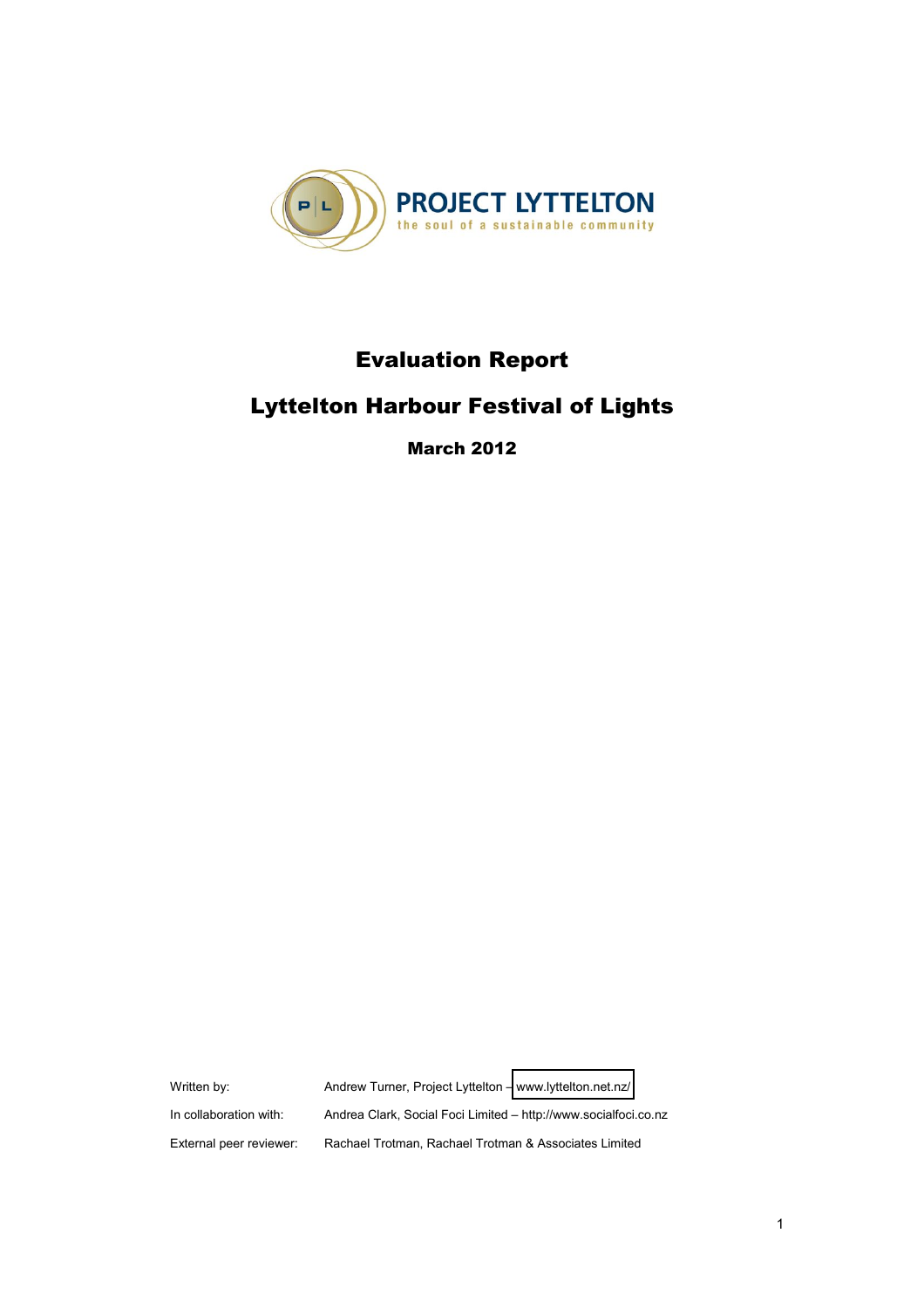# Table of contents

| 1              |       |          |                                                                        |  |  |  |  |
|----------------|-------|----------|------------------------------------------------------------------------|--|--|--|--|
| $\overline{2}$ |       |          |                                                                        |  |  |  |  |
|                | 2.1   |          |                                                                        |  |  |  |  |
| 3              |       |          |                                                                        |  |  |  |  |
| 4              |       |          |                                                                        |  |  |  |  |
|                | 4.1   |          |                                                                        |  |  |  |  |
|                | 4.2   |          |                                                                        |  |  |  |  |
|                | 4.3   |          |                                                                        |  |  |  |  |
|                | 4.4   |          |                                                                        |  |  |  |  |
|                | 4.5   |          |                                                                        |  |  |  |  |
| 5              |       |          |                                                                        |  |  |  |  |
|                | 5.1   |          |                                                                        |  |  |  |  |
|                | 5.1.1 |          |                                                                        |  |  |  |  |
|                | 5.1.2 |          | Advisory Group members' involvement in the 2011 Festival of Lights  15 |  |  |  |  |
|                | 5.1.3 |          |                                                                        |  |  |  |  |
|                |       | 5.1.3.1  |                                                                        |  |  |  |  |
|                |       | 5.1.3.2  |                                                                        |  |  |  |  |
|                |       | 5.1.3.3  |                                                                        |  |  |  |  |
|                |       | 5.1.3.4  |                                                                        |  |  |  |  |
|                |       | 5.1.3.5  |                                                                        |  |  |  |  |
|                |       | 5.1.3.6  |                                                                        |  |  |  |  |
|                |       | 5.1.3.7  |                                                                        |  |  |  |  |
|                |       | 5.1.3.8  |                                                                        |  |  |  |  |
|                |       | 5.1.3.9  |                                                                        |  |  |  |  |
|                |       | 5.1.3.10 |                                                                        |  |  |  |  |
|                | 5.1.4 |          |                                                                        |  |  |  |  |
|                |       | 5.1.4.1  |                                                                        |  |  |  |  |
|                |       | 5.1.4.2  |                                                                        |  |  |  |  |
|                |       | 5.1.4.3  |                                                                        |  |  |  |  |
|                |       | 5.1.4.4  |                                                                        |  |  |  |  |
|                |       | 5.1.4.5  |                                                                        |  |  |  |  |
|                |       | 5.1.4.6  |                                                                        |  |  |  |  |
|                |       | 5.1.4.7  |                                                                        |  |  |  |  |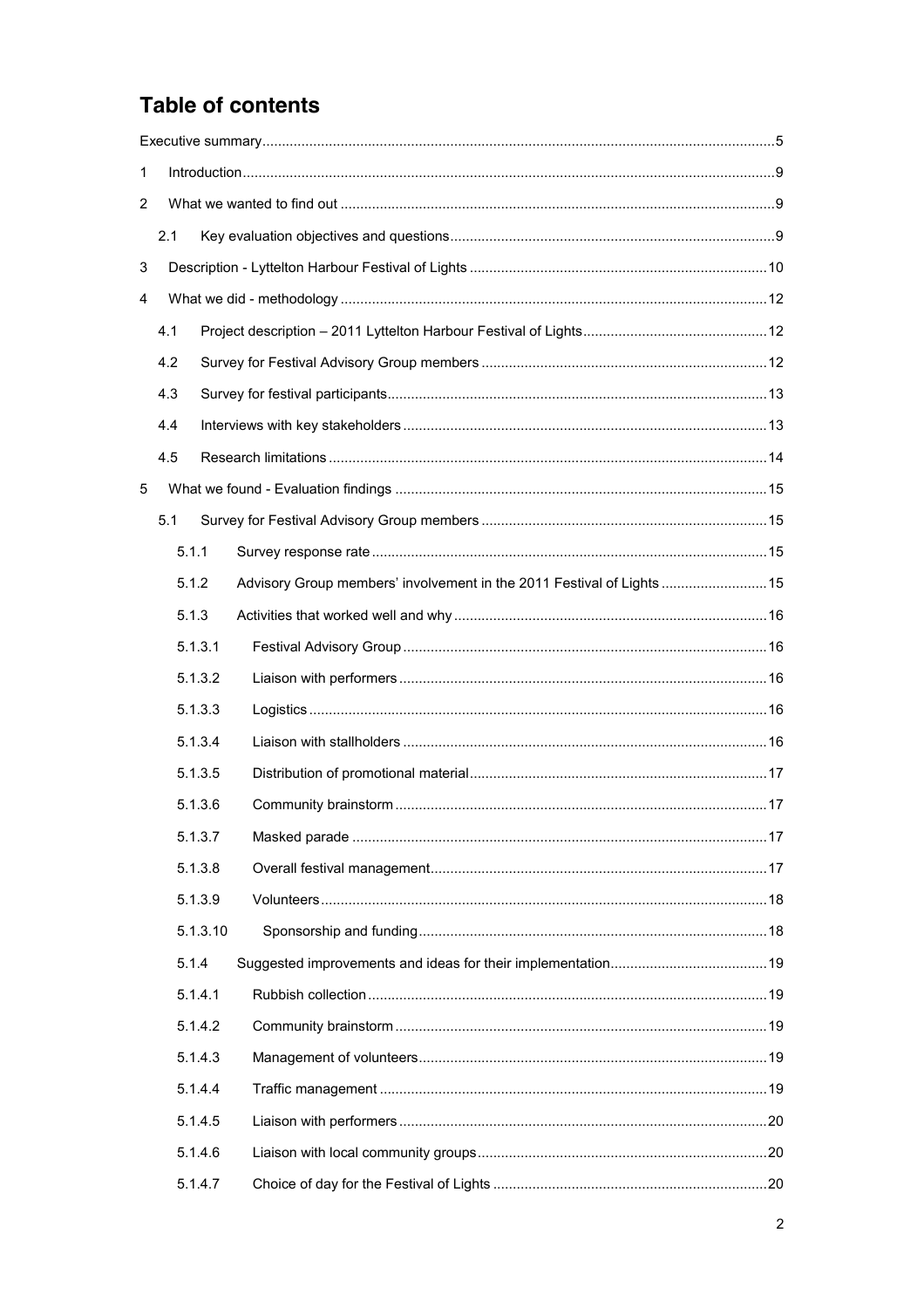|     | 6.1.1    |  |
|-----|----------|--|
|     | 6.1.2    |  |
|     | 6.1.3    |  |
|     | 6.1.3.1  |  |
|     | 6.1.3.2  |  |
|     | 6.1.4    |  |
|     | 6.1.5    |  |
|     | 6.1.6    |  |
|     | 6.1.7    |  |
|     | 6.1.8    |  |
|     | 6.1.8.1  |  |
|     | 6.1.8.2  |  |
|     | 6.1.8.3  |  |
|     | 6.1.8.4  |  |
|     | 6.1.8.5  |  |
|     | 6.1.9    |  |
|     | 6.1.9.1  |  |
|     | 6.1.9.2  |  |
|     | 6.1.9.3  |  |
|     | 6.1.9.4  |  |
|     | 6.1.9.5  |  |
|     | 6.1.10   |  |
|     | 6.1.10.1 |  |
|     | 6.1.10.2 |  |
|     | 6.1.10.3 |  |
|     | 6.1.10.4 |  |
|     | 6.1.10.5 |  |
|     | 6.1.10.6 |  |
|     | 6.1.11   |  |
|     | 6.1.11.1 |  |
|     | 6.1.11.2 |  |
|     | 6.1.11.3 |  |
| 6.2 |          |  |
|     | 6.2.1    |  |

 $\overline{6}$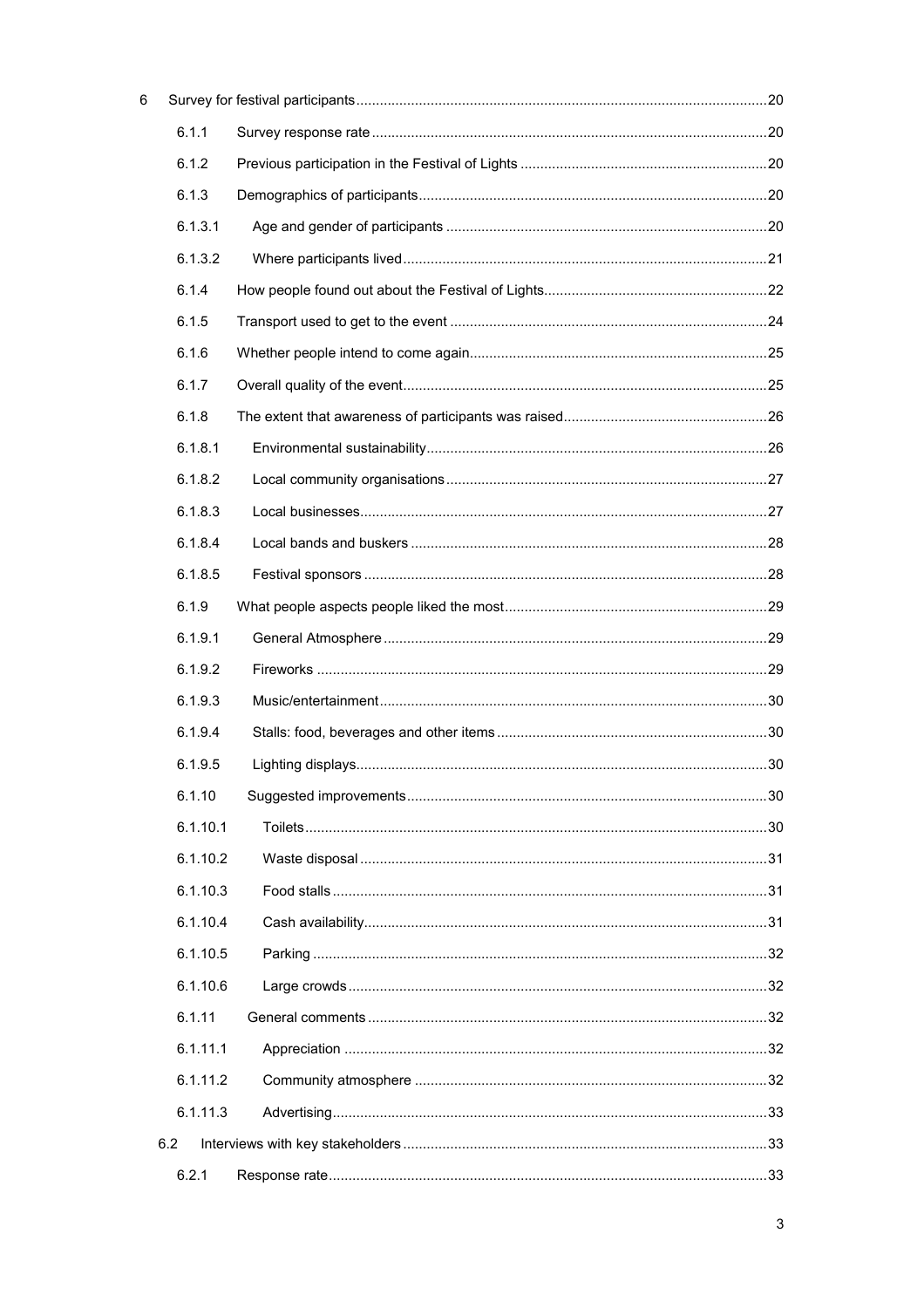|   | 6.2.2 |  |                                                                       |  |
|---|-------|--|-----------------------------------------------------------------------|--|
|   | 6.2.3 |  | What activities could be improved and how this could be implemented35 |  |
|   | 6.3   |  |                                                                       |  |
|   | 6.4   |  |                                                                       |  |
|   | 6.5   |  |                                                                       |  |
|   | 6.5.1 |  |                                                                       |  |
|   | 6.5.2 |  |                                                                       |  |
|   | 6.5.3 |  |                                                                       |  |
| 7 |       |  |                                                                       |  |
| 8 |       |  |                                                                       |  |
|   |       |  |                                                                       |  |
|   |       |  |                                                                       |  |
|   |       |  |                                                                       |  |
|   |       |  |                                                                       |  |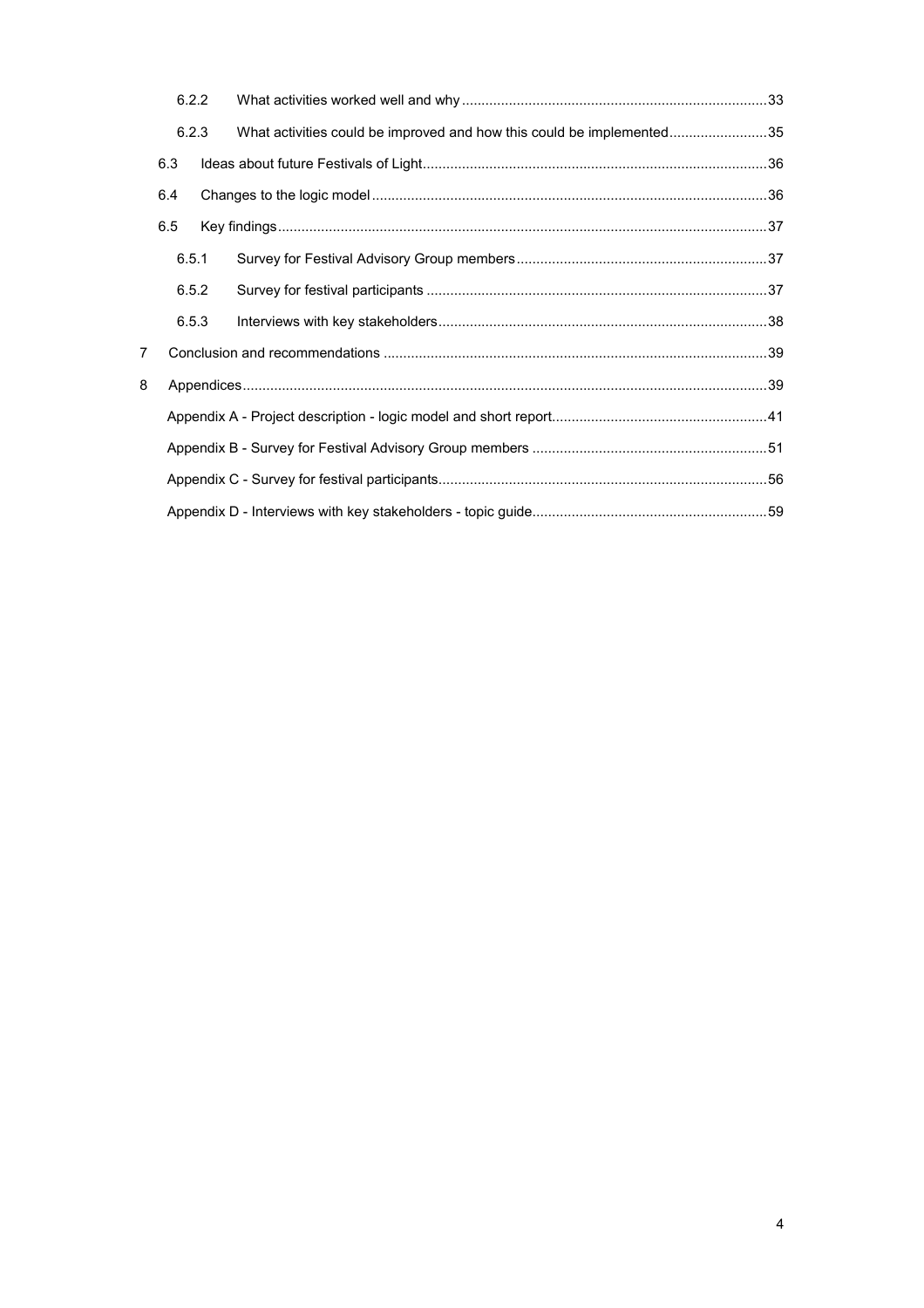## **Executive summary**

**Purpose.** The purpose of this report is to present findings from an evaluation of the 2011 Lyttelton Harbour Festival of Lights undertaken by Project Lyttelton in partnership with Social Foci (Limited), an independent research company that specialises in evaluation. This report is part of a larger *Project Lyttelton Community Research and Evaluation* project funded by the Lottery Community Sector Research Fund.

*Background.* The Lyttelton Harbour Festival of Lights, which was established by Project Lyttelton in 2005, involves decorative lighting on the main street of Lyttelton, and encouraging homes and businesses to display lights for the festival. The festival is made up of a number of events, and typically includes music, performance, art exhibitions, a grand opening event, speaker sessions, fringe events, community events, and a large Lyttelton Harbour Street Party. In 2011, due to the Canterbury earthquakes, which significantly affected Lyttelton, the festival was reduced to the Street Party, the main event at previous festivals. This decision was largely due to lack of availability of venues for the other events. The Street Party was held on 29 July 2011.

*Evaluation objectives.* The objectives of the evaluation were: (1.) to describe the operational model of the 2011 Festival of Lights; (2.) to identify which activities involved in the planning and running of the festival (i.e. the operational model) worked well and why; (3.) to identify which activities involved in the planning and running of the festival could be improved and why; (4.) to identify which aspects of the festival appealed the most to the general public and which aspects could be improved; and (5.) to identify the best ways to promote the festival in the future.

*Evaluation methodology.* Evaluation activities included: (1.) the development of a logic model diagram showing activities that are part of the planning and running of the festival and expected outcomes resulting from the festival, and a short report detailing information such as, resources (people and budgetary) required in setting up and running the festival, and risk factors that might impact on the festival's success; (2.) an email survey of all Festival Advisory Group members involved in the planning and/or running of the festival; (3.) a paper survey of the general public (on the night of the event); and (4.) in-depth interviews with people who had extensive involvement in the planning and/or running of the festival.

*Research limitations***.** Due to the disruption caused by the Canterbury earthquakes, the scope of the evaluation was limited to the Street Party only, and many of those who may otherwise have been happy to participate in surveys or interviews were unable to do so due to time constraints and other commitments caused by earthquake disruption.

*Key findings - survey for Festival Advisory Group members.* Four out of seven Festival Advisory Group members responded to the survey. Aspects of the festival organisation that they felt worked well included: (1.) the Festival Advisory Group, which had clearly delineated roles and responsibilities, effective email communication, and new members who added *energy* to the meetings; (2.) effective liaison with performers where there was one key contact person who had defined area of responsibility, and in most cases, expertise in that area; (3.) robust planning that incorporated information from previous festivals accessed through Project Lyttelton's electronic records; (4.) effective liaison with stallholders given established relationships with Advisory Group members; (5.) distribution of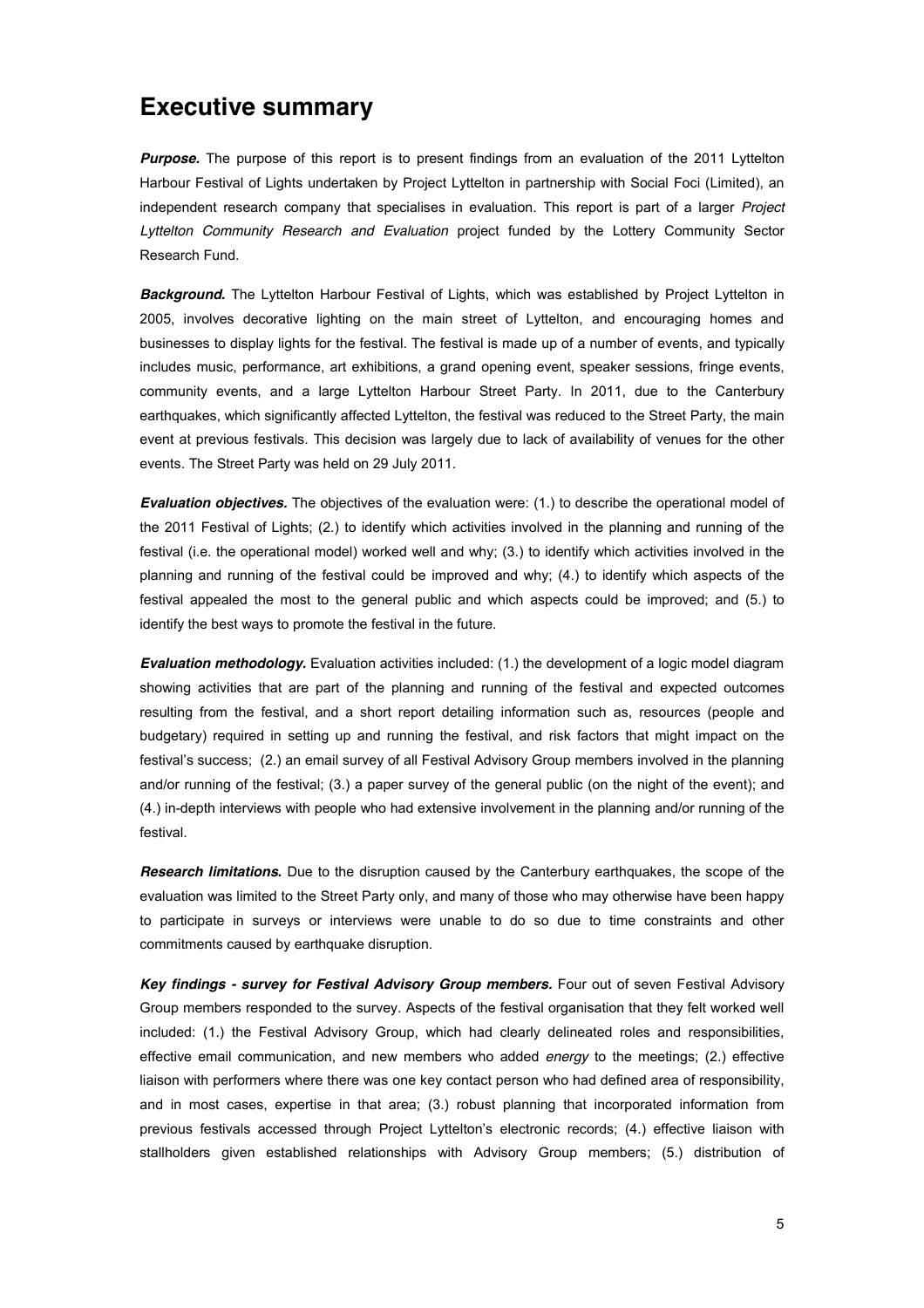promotional material using Phantom Bill stickers (poster placement); and (6.) the large numbers of volunteers that were available.

Advisory Group members suggested a number of improvements including: (1.) effective rubbish collection; (2.) having a community brainstorm; (3.) better matching tasks for volunteers; (4.) better communication with, and management of traffic management contractors; and (5.) better processes for contracting and increased liaison with community groups.

*Key findings - survey for the general public on the night of the festival.* Of 400 surveys distributed on the night of the event, 168 were returned (48% response rate). The majority of respondents were female (71%), aged 25 - 45 (51%), and came from Christchurch (63%) followed by Lyttelton (21%).

Half of the respondents (52%) indicated that they had not previously participated in the festival, and nearly all of the respondents (91%) indicated that they were likely to attend next year's festival. Nearly a quarter of respondents found out about the festival from a newspaper (23%), but 64% of respondents learnt about the festival from seeing a festival poster or through word of mouth. The main mode of transport used to get to the festival was a car (76%) followed by walking (20%).

The majority of respondents were satisfied or very satisfied with community stalls (63%), buskers (75%), bands (80%), decorative lights (83%) and the festival fireworks (98%). Of those who used the toilet facilities, more than half of respondents were satisfied or very satisfied (62%), while 21% were either dissatisfied or very dissatisfied with them. Similarly for rubbish facilities, just 51% were satisfied or very satisfied, while 28% were either dissatisfied or very dissatisfied.

Almost two thirds of respondents indicated that their awareness of sustainability had not increased at all (65%) but over half of respondents indicated that their awareness had increased a little about community groups (51%), local businesses (59%), local bands and buskers (55%), and festival sponsors (51%).

Survey respondents noted aspects of the overall festival that they liked the most. Respondents appreciated that the event occurred despite the ongoing Canterbury earthquakes, the general friendly atmosphere of the festival, the feeling of safety and security, the fireworks, the entertainment, the food and beverage stalls, and the lighting displays.

The respondents made a number of suggestions for improvements including the need for more toilets in obvious and well lit locations, the need for more and better signposted bins, a variety of food and beverages with smaller queues and more food, access to cash (EFTPOS), more parking, smaller crowd sizes, and enhancing the promotion of the festival.

*Key findings - interviews with key stakeholders.* Of the six planned interviews, four people that had extensive involvement in the planning or running of the festival were interviewed to identify what aspects of the festival worked well (and why) and what activities could be improved (and ideas for implementation).

Aspects that worked well included: (1.) having everyone on the main street in Lyttelton which contributed to the overall lively atmosphere; (2.) the stage set up where people could stand shoulder to shoulder (resulting in a *good vibe*); (3.) the entertainment including buskers, the mask parade, face painting and the mix of performers; and (4.) the fireworks which were seen as the highlight of the event because it was well organised with good communication between those involved in running the festival.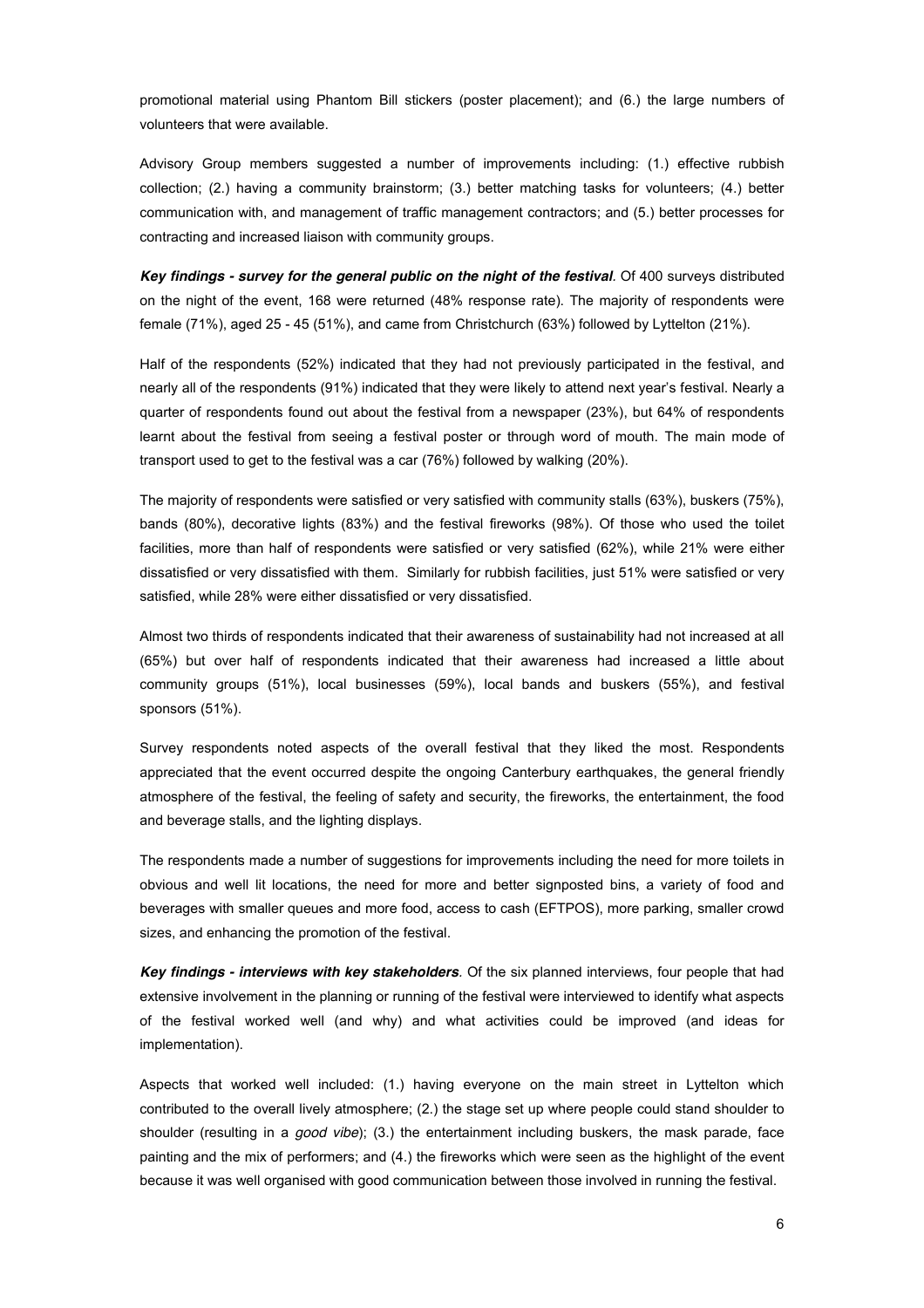Interviewees also noted a number of additional benefits. These included (1.) the festival atmosphere; (2.) the strong sense of community and family-friendly and safe environment; (3.) strengthened connections between Project Lyttelton, the performers, stallholders, sponsors and contractors (who had been involved with past festivals); (4.) the freedom and welcome associated with the festival which reinforces and enriches Lyttelton's positive brand; (5.) the festival's contribution to building a stronger community; (6.) economic benefits generated for businesses and stallholders; and (7.) the fact that the festival had shown people outside of Lyttelton that it is still viable and functioning despite the February 2011 earthquake.

The four interviewees suggested the following improvements: (1.) increasing the festival promotional activity (e.g. more festival posters, enhanced media exposure, dedicated public relations person); (2.) enhancing the accessibility of the festival stage (e.g. reducing queues around the stalls, and managing crowds); (3.) improving the quality of sound engineering from the main stage; (4.) earlier sign off on performer contracts; (5.) providing performers with a *green room* where they prepare properly before going on stage; (6.) increasing the number of food and beverage stalls including make beer and wine more available, while emphasising host responsibility; (7.) having more lights on the night of the festival; (8.) better promoting the use of waste stations and providing more bins; and (9.) ensuring better communication between Project Lyttelton and the Lyttelton Port Company around the placement of the Port Company tent, stall, and supply of power and lights. Three ideas for future festivals included a simultaneous art show or exhibition, establishing sub groups to develop new festival activities, and a drive-in movie.

*Recommendations.* It is recommended that Project Lyttelton (including the Festival Advisory Group) undertake the following activities to inform planning of future festivals.

- Develop a way of promoting the festival to a wider cross section of age groups and genders. An increase in people participating is likely to contribute to economic benefits for Lyttelton.
- ! Increase promotion of the festival, using appropriate mediums (e.g. social media), and for a longer period of time, so that more people from different age groups and genders get involved.
- Promote (and if possible organise) better and more sustainable transport options for those attending the festival to avoid the need for car use. Easily accessed public transport, most likely in the form of buses, should be considered.
- ! Consider options for festival parking facilities and signage to parking for people arriving by car.
- Start the planning for each festival with a community brainstorm to allow new ideas to develop and to attract new people to the advisory group or to organise new events.
- Develop ways to encourage local businesses and Lyttelton residents to light up their dwellings on the festival night.
- Manage the volunteers effectively by drawing up a list of festival tasks, and then assigning volunteers to these tasks prior to the event.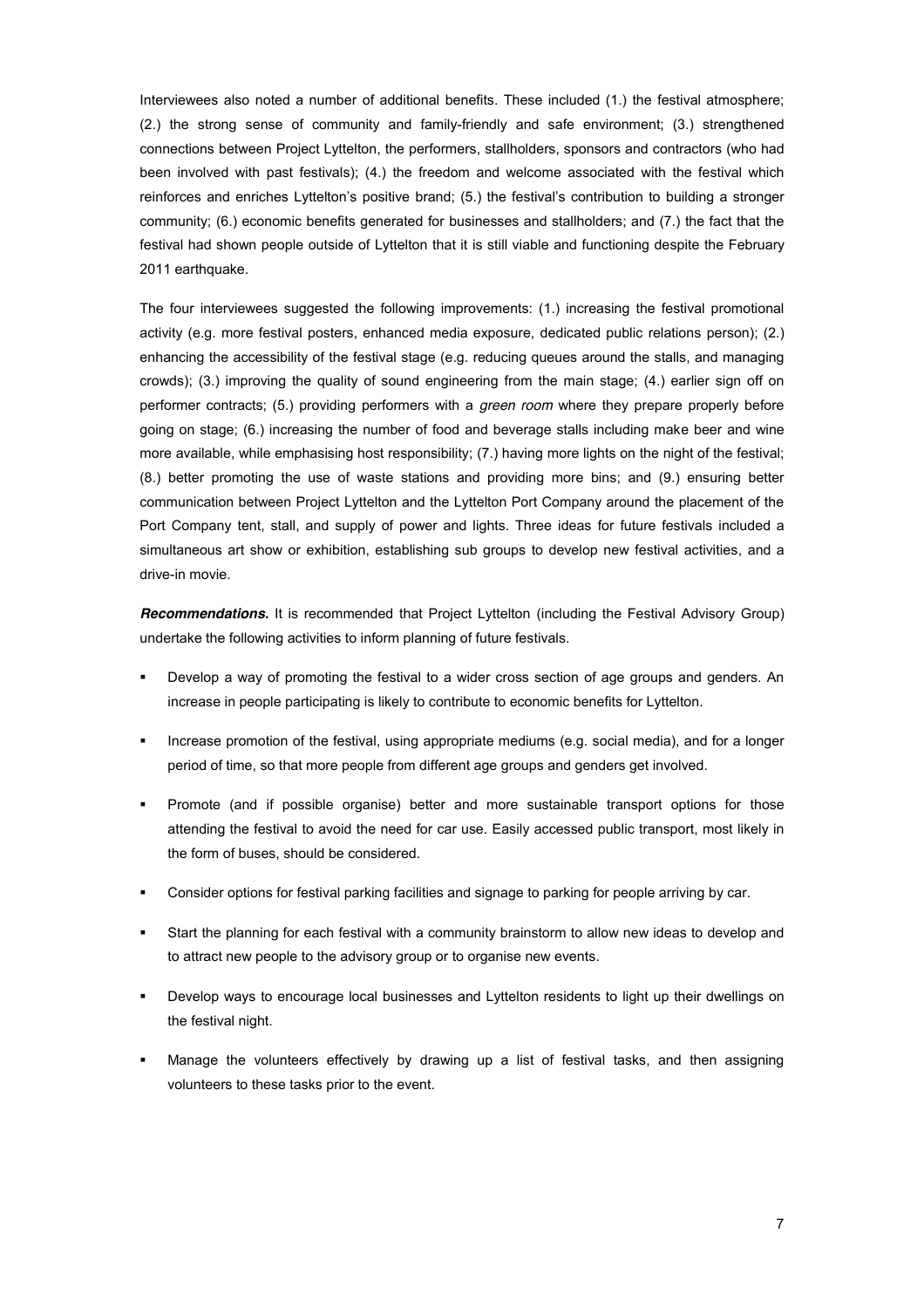- ! Develop a process for working effectively with rubbish bin contractors. This includes processes for communicating effectively with contractors to ensure sufficient numbers of bins are supplied, that bins are signposted clearly, and the bins are coded for effective recycling in a way that festival attendees will understand.
- ! Develop a process for working effectively with traffic management contractors. This includes processes for effective communication to ensure that road closures during the festival are carried out as planned.
- ! Develop a process for working effectively with festival performers. This includes processes for providing a contract to be signed and returned immediately on confirmation of their appearance, and a pro-forma invoice to be submitted in respect of fees.
- ! Develop a process for working more closely with local community groups in advance of the festival to try and get more community groups participating.
- ! Ensure the festival stallholders are briefed as to the number of people expected to attend the event (based on the numbers in 2011), so they can ensure they have enough stock (e.g. food and beverages) available during the festival.
- ! Raise issues around queuing and the need to have enough food and beverages and a variety available, so that stallholders can best provide for festival participants needs, and increase their economic benefits.
- Consider the placement of stalls for future festivals, to allow people to queue without blocking the road.
- ! Consider sound engineering options for future festivals to ensure quality of sound and containment of sound where it works best.
- ! Consider providing more toilet facilities with better signage and lighting.
- ! Provide a *green room* for the performers with seating, mirror, food, and beverages in close proximity to the stage.
- ! Consider options for including EFTPOS facilities at future festivals.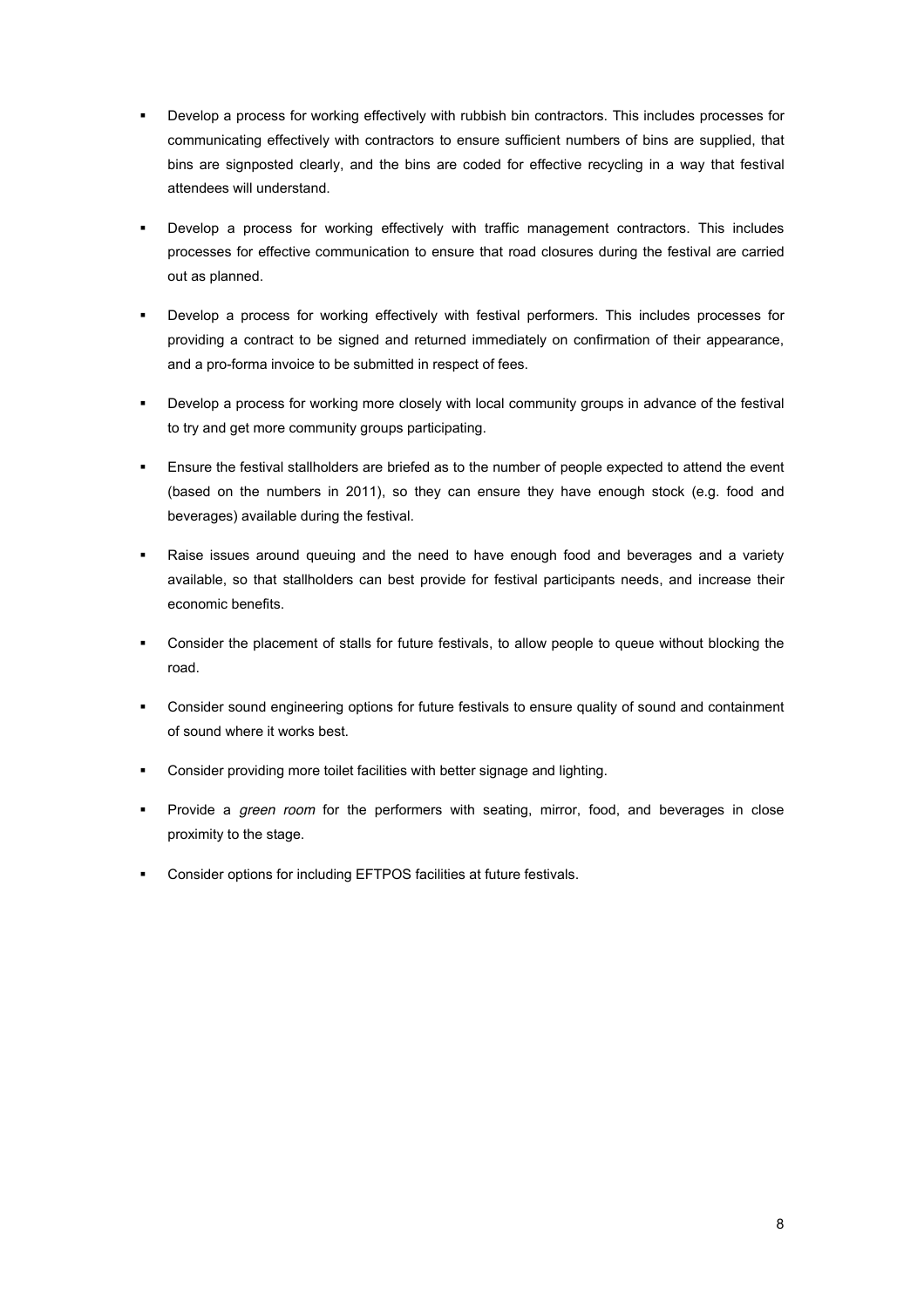# **1 Introduction**

The purpose of this report is to present findings from an evaluation of the 2011 Lyttelton Harbour Festival of Lights undertaken by Project Lyttelton in partnership with Social Foci (Limited), an independent research company that specialises in evaluation. This report is part of a larger *Project Lyttelton Community Research and Evaluation* project funded by the Lottery Community Sector Research Fund.

The Lyttelton Harbour Festival of Lights was established by Project Lyttelton in 2005, and is an annual event, which runs in June each year for a week. This is a time when traditionally there are very few public events. The festival is intended to *bring some light* to the middle of winter. It is an opportunity for Lyttelton to be showcased to large numbers of festival-goers, and in particular represents an opportunity for Lyttelton community groups, performers and businesses to be recognised. The festival is also intended to generate economic activity for local businesses and festival stallholders at a time of the year when economic activity would traditionally be at its slowest.

The festival is made up of a number of events, which typically includes music, performance, art exhibitions, a grand opening event, speaker sessions, fringe events, community events, and a large Street Party on London Street (Lyttelton's main street). The festival Street Party presents an opportunity for Lyttelton musicians, performers, community groups, businesses and residents to be involved in a community event. Local sponsors support the festival, which is managed by a Festival Advisory Group and a festival manager. The Street Party includes music, dancing, street stalls, local businesses, local schoolchildren, a masked parade, fireworks, buskers, roving entertainers and other activities. It is a family-focused event, and is planned to be attractive to a wide age range of people.

In 2011, due to the series of earthquakes in Canterbury, which have significantly affected Lyttelton, the festival was reduced to include the Street Party only. This was largely due to lack of availability of venues for the other events. It is anticipated that in the future the festival will return to being made up of a variety of events.

For the 2011 festival, an evaluation was undertaken of the Street Party. This report describes the type of evaluation and its intended use, the key evaluation objectives and questions, the evaluation methods used and limitations, and evaluation findings, followed by a conclusion and recommendations.

# **2 What we wanted to find out**

This section details the information this evaluation collected.

## **!"# Key evaluation objectives and questions**

The key objectives of the evaluation and related evaluation questions are as follows.

#### ! **Objective 1: To describe the operational model of the 2011 Festival of Lights**

! What activities occurred in the planning and running of the 2011 Festival of Lights?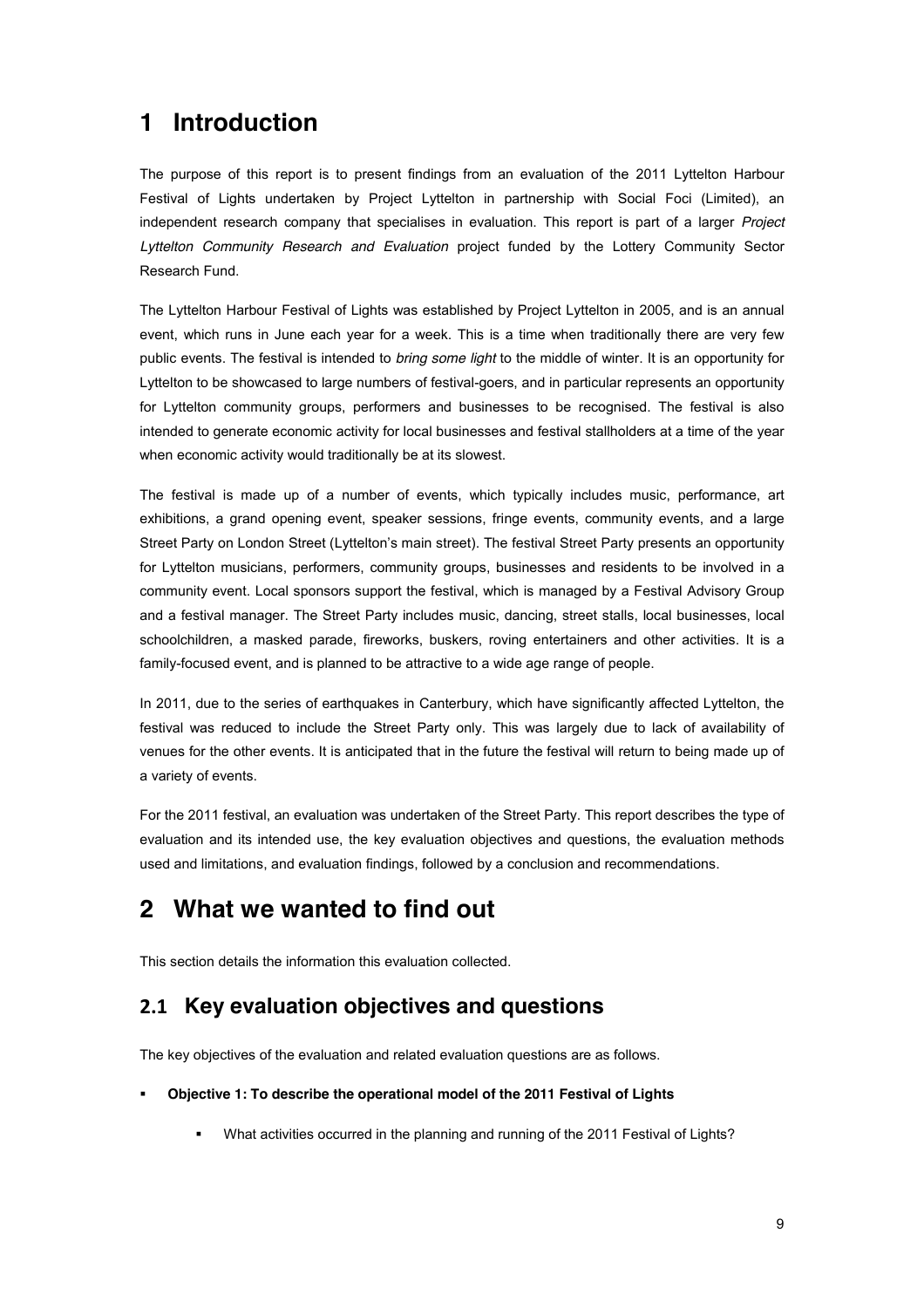- ! What resources (people and budget) were needed to plan for and run the 2011 Festival of Lights?
- What are the assumptions that underpinned the way that the 2011 Festival of Lights was planned for and run?
- ! What key indicators (or performance measures) would tell Project Lyttelton that activities associated with the 2011 Festival of Lights worked well?
- ! What risks were there for the 2011 Festival of Lights and how were these managed?
- ! **Objective 2: To identify which activities involved in the planning and running of the 2011 Festival of Lights worked well and why**
	- ! What activities or aspects of the 2011 Festival of Lights do key stakeholders think worked well? For what reasons?
- ! **Objective 3: To identify which activities involved in the planning and running of the 2011 Festival of Lights could be improved and why**
	- ! What activities or aspects of the 2011 Festival of Lights could be improved or carried out differently? For what reasons?
	- ! How could improvements to activities or aspects relating to planning and running the 2011 Festival of Lights be implemented?
- ! **Objective 4: To identify what aspects of the 2011 Festival of Lights appeal most to the general public, and aspects of the Festival that could be improved**
	- ! What aspects of the 2011 Festival of Lights appeal to the general public?
	- ! What aspects of the 2011 Festival of Lights do the general public think need to be improved?
- ! **Objective 5: To identify the best ways to promote the Festival of Lights**
	- ! How did they general public find out about the Festival of Lights?
	- ! What are the best ways to promote the Festival of Lights?

# **3 Description - Lyttelton Harbour Festival of Lights**

The Lyttelton Festival of Lights has been running since June 2005, and receives a vast amount of media attention, locally, nationally and internationally. The festival comprises of a series of unique events, which take place during the winter in Lyttelton Harbour. During the festival, the township is encouraged to light up their streets.

For the past couple of years the festival has run over a ten-day period. Prior to 2011, the festival consisted of a series of events featuring music, theatre, photography, culinary activities, and art and crafts. The main event was always the Street Party with a mask parade, circus spectacular, music and dance, exhibitions, an outdoor street market with winter warmers, quality art and craft, and a large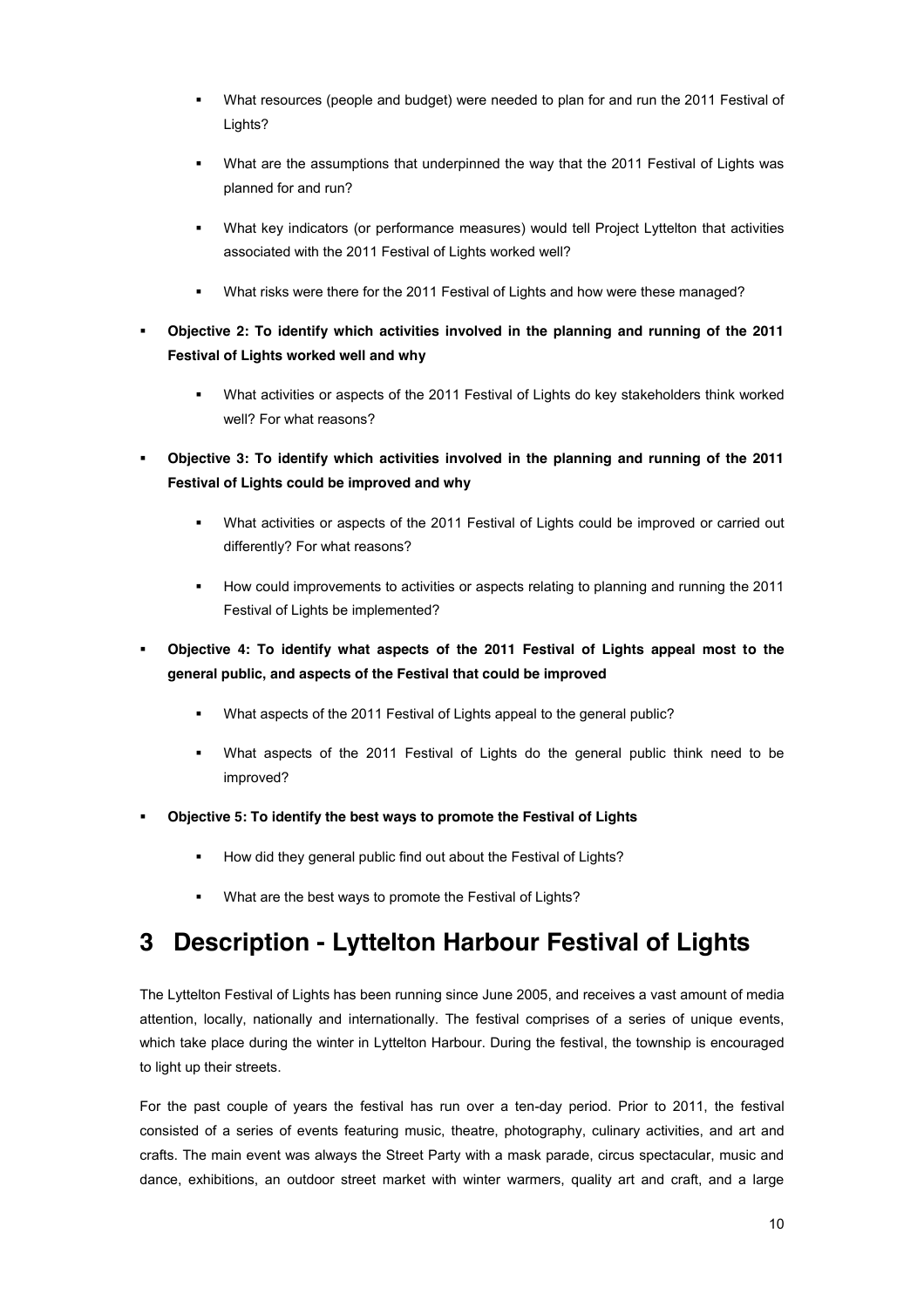fireworks display. However, because of the damage caused to local infrastructure by the 2010-2011 Canterbury earthquakes, the Street Party was the only feature for the 2011 event. The event was postponed from its usual date of 17 June 2011 by six weeks and was held on the 29 July 2011.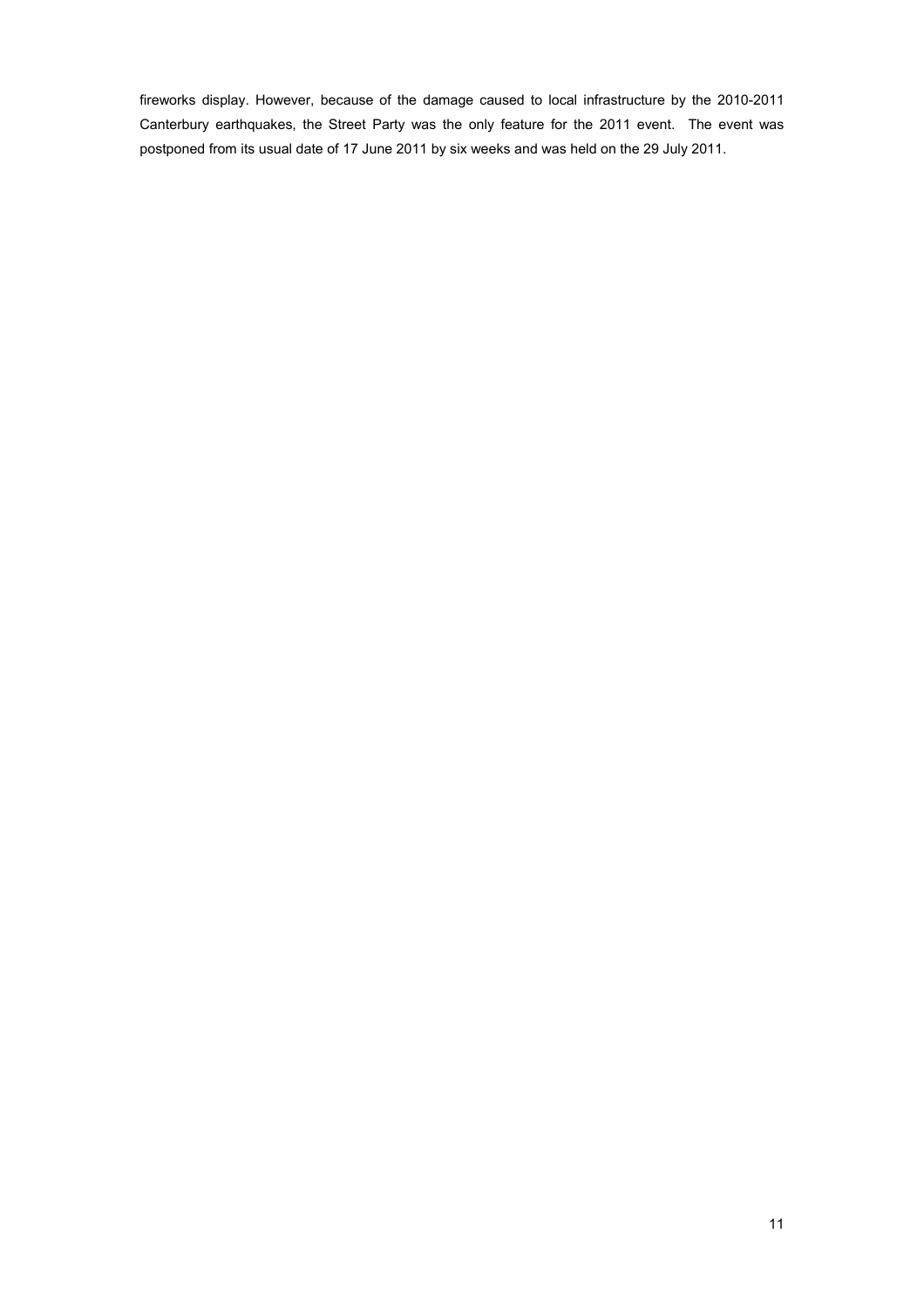## **4 What we did - methodology**

The evaluation was intended to give two Project Lyttelton team members *hands on* applied learning opportunities to enhance their evaluation capability. As such, they were supported by Social Foci<sup>1</sup> to undertake evaluation design activities, collection of quantitative and qualitative information from fieldwork, analysis of data, and reporting. This section sets out the methodology that was used in undertaking the evaluation of the festival.

## **\$"# Project description ! 2011 Lyttelton Harbour Festival of Lights**

Social Foci met with Project Lyttelton team members to discuss and document information related to the 2011 festival. This included the objectives of activities that were part of planning and running the 2011 festival, the key stakeholder groups that participated in the process, and the measures of success (or indicators) that might demonstrate whether these activities were efficient and effective. In addition, the following were clarified: activities/outputs that were part of planning and running the festival, the types of resources (financial and people) that were needed, and the assumptions underpinning how the festival was planned for and run, and mediating influences (risks to objectives for activities being met).

A logic model diagram was developed for the festival and a short report, which includes the information described above (Appendix A).

## **\$"! Survey for Festival Advisory Group members**

A survey was designed for Advisory Group members that were part of the 2011 Festival of Lights. The aim of the survey was to identify which activities involved in the planning and running of the festival worked well, and also those that could be improved. In addition, the survey aimed to gather ideas about how any improvements could be implemented, and to identify barriers that might prevent the suggested changes being made.

- ! **A survey for Festival Advisory Group members was developed** (and an email message to which the survey was attached)<sup>2</sup> and pilot tested on an Advisory Group member that was part of the planning or running of the 2011 Festival of Lights. The survey was then finalised. A copy of the survey to Advisory Group members is included as Appendix B.
- ! **The survey was distributed to Advisory Group members.** The survey was emailed to seven Advisory Group members who were given one week to complete and return the questionnaire via email or post. A reminder email was sent to Advisory Group members as necessary.
- ! **Survey data was analysed.** The returned questionnaires were counted, and the response rate calculated by dividing the number of completed surveys by the total number of surveys administered. For each close-ended survey question, the number of respondents who selected each answer was identified. For each open-ended survey question, qualitative responses were tabled and a thematic content analysis of the results was completed.

 $1$  http://www.socialfoci.co.nz

<sup>&</sup>lt;sup>2</sup> The email message explained details of the research, how Advisory Group members could return the survey (e.g. via email or post), and by when.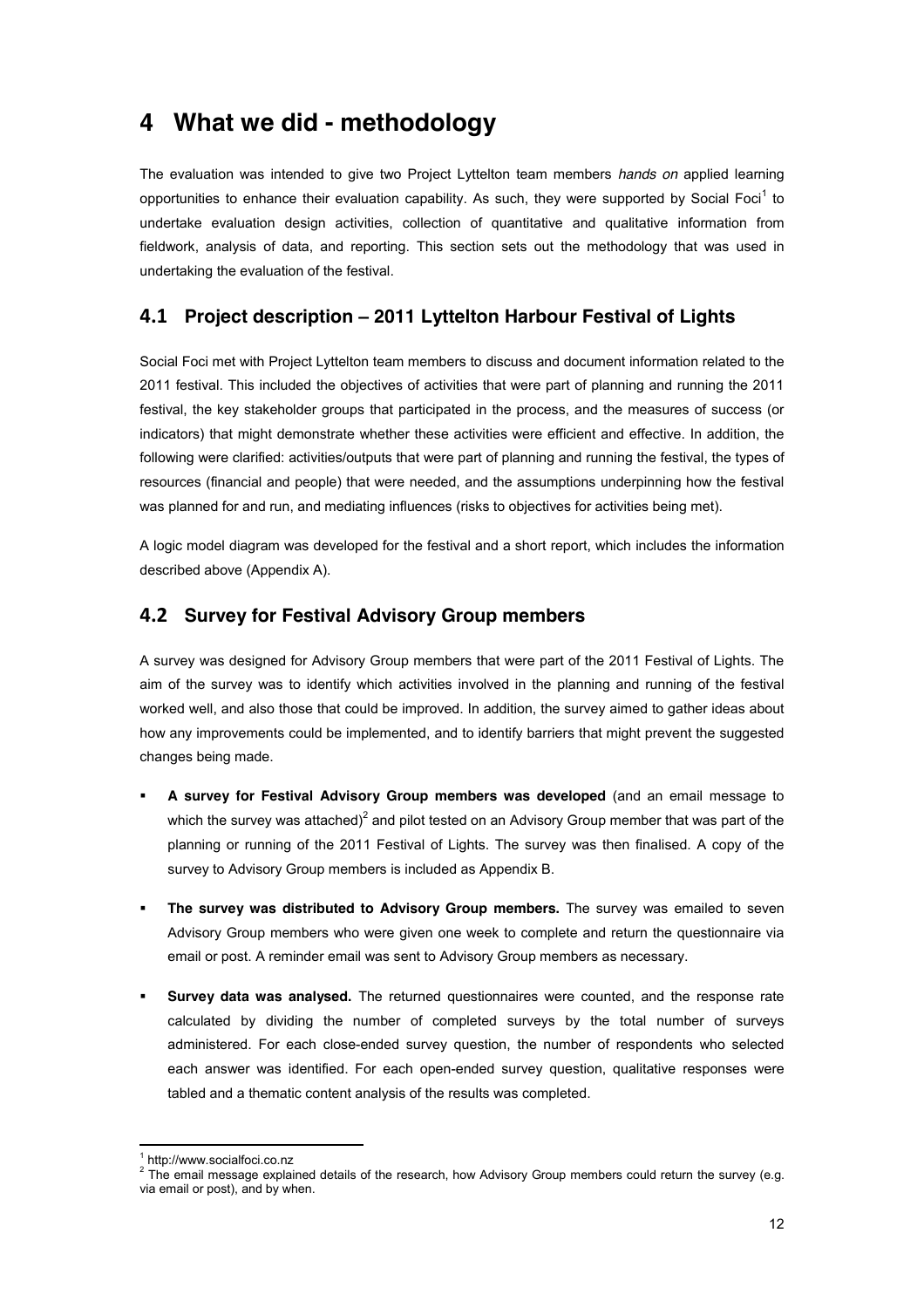## **4.3 Survey for festival participants**

Project Lyttelton collected evaluative information about past Festivals of Light (including 2010) using a survey, which was completed by festival goers at the festival Street Party. Social Foci assessed the survey and made modifications to ensure it gathered the necessary information for evaluation. The following processes were undertaken:

- The survey was designed by Social Foci and reviewed by Project Lyttelton.
- The survey was pilot tested with someone who was involved in the planning for or running of the 2011 Festival of Lights, and changes were made to the survey as necessary. A copy of the survey is included in Appendix C
- ! 400 surveys were printed off and pre-paid envelopes prepared, so that people participating at the Festival of Lights could take the survey home and post it back to Project Lyttelton.
- The survey was handed out by paid workers on behalf of Project Lyttelton on the night of the Festival of Lights street party (29 July 2011). Festival goers were offered the chance to win a prize (two nights at Terrace Downs Resort for four adults) if they took the survey home, completed it and returned it in the self-addressed envelope that was provided.
- ! **Survey data was analysed.** The returned questionnaires were counted, and the response rate calculated by dividing the number of completed surveys by the total number of surveys administered. For each close-ended survey question, survey results were tabled and the percentages of respondents who selected each answer were identified. For each open-ended survey question, qualitative responses were tabled and a thematic content analysis of the results was completed.

## **\$"\$ Interviews with key stakeholders**

Project Lyttelton conducted face-to-face key informant interviews with people who had extensive involvement in the planning or running of the 2011 Festival of Lights. Project Lyttelton completed interviews with four people, each interview lasting for an estimated 20-30 minutes.

- **Interview documents were developed.** These included an interview topic guide to inform potential participants of the general topics that were likely to be covered in the interview, a participant consent form, and an interview guide (the interviewer's question list). A copy of the interview topic guide is included as Appendix D.
- ! The interview guide was pilot tested with someone who was involved in the planning for or running of the 2011 Festival of Lights, and changes were made to the interview guide as necessary.
- ! **Key informants were selected.** Key stakeholder groups were identified and then randomly selected from an alphabetically ordered list of individual stakeholders.
- ! **Key informants were contacted by telephone**. Those wishing to participate were sent a confirmation of the time and date for the interview, a consent form, and an interview topic guide.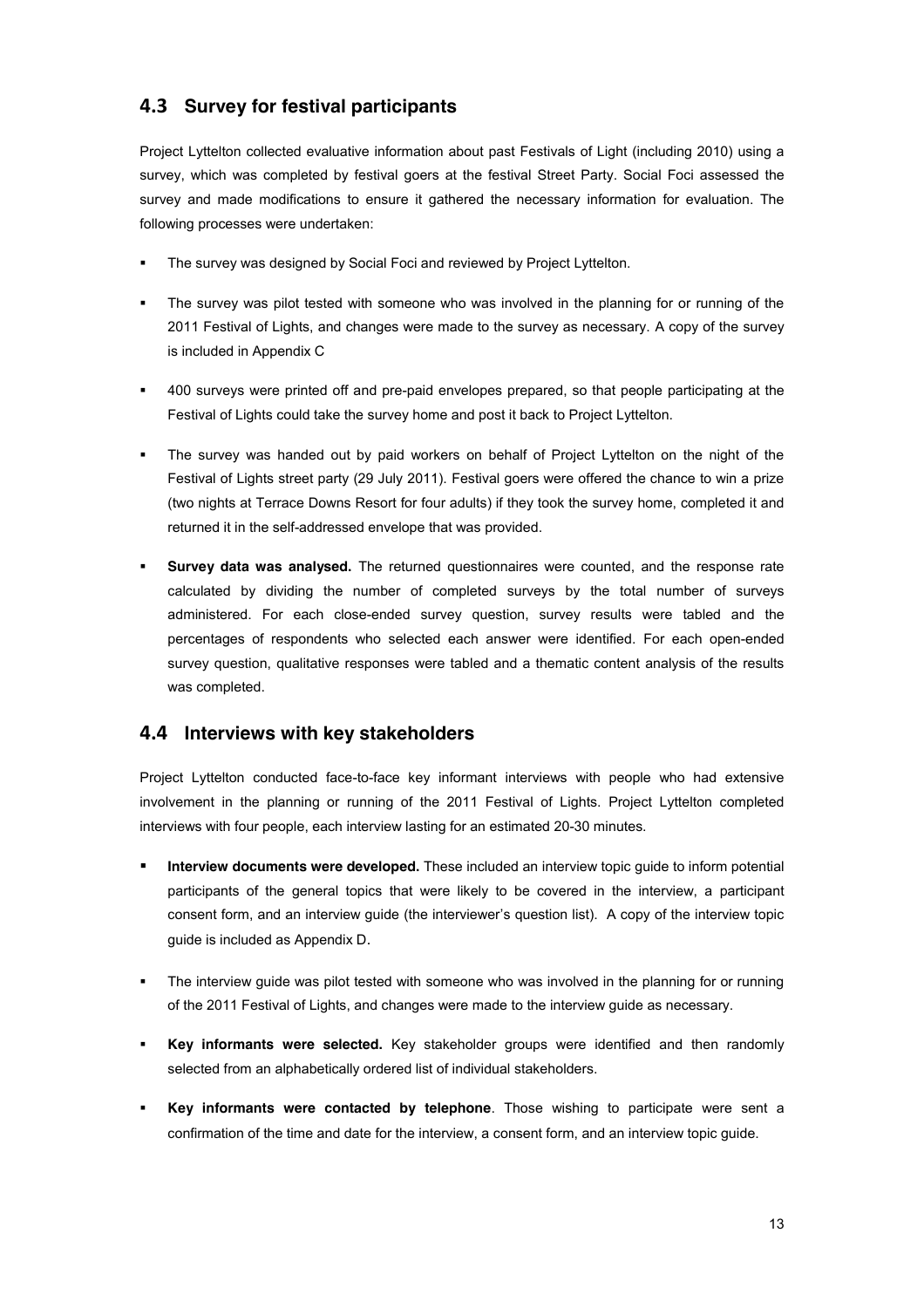- ! **Key informant interviews were conducted.** Each key informant was interviewed for 20-30 minutes. Notes were taken during the interviews, as agreed in the participant consent form. After the interviews were completed, notes were typed up and sent to participants (via email or post) to give them an opportunity to correct notes, or to make additional comments.
- ! **Interview data was analysed**. Once interview notes are finalised, a thematic content analysis of information from the interviews was undertaken.

## **4.5 Research limitations**

Due to the disruption caused by the Canterbury earthquakes, the scope of the evaluation was limited to the Street Party only, and many of those who may otherwise have been happy to participate in surveys or interviews were unable to do so due to time constraints and other commitments caused by earthquake disruption.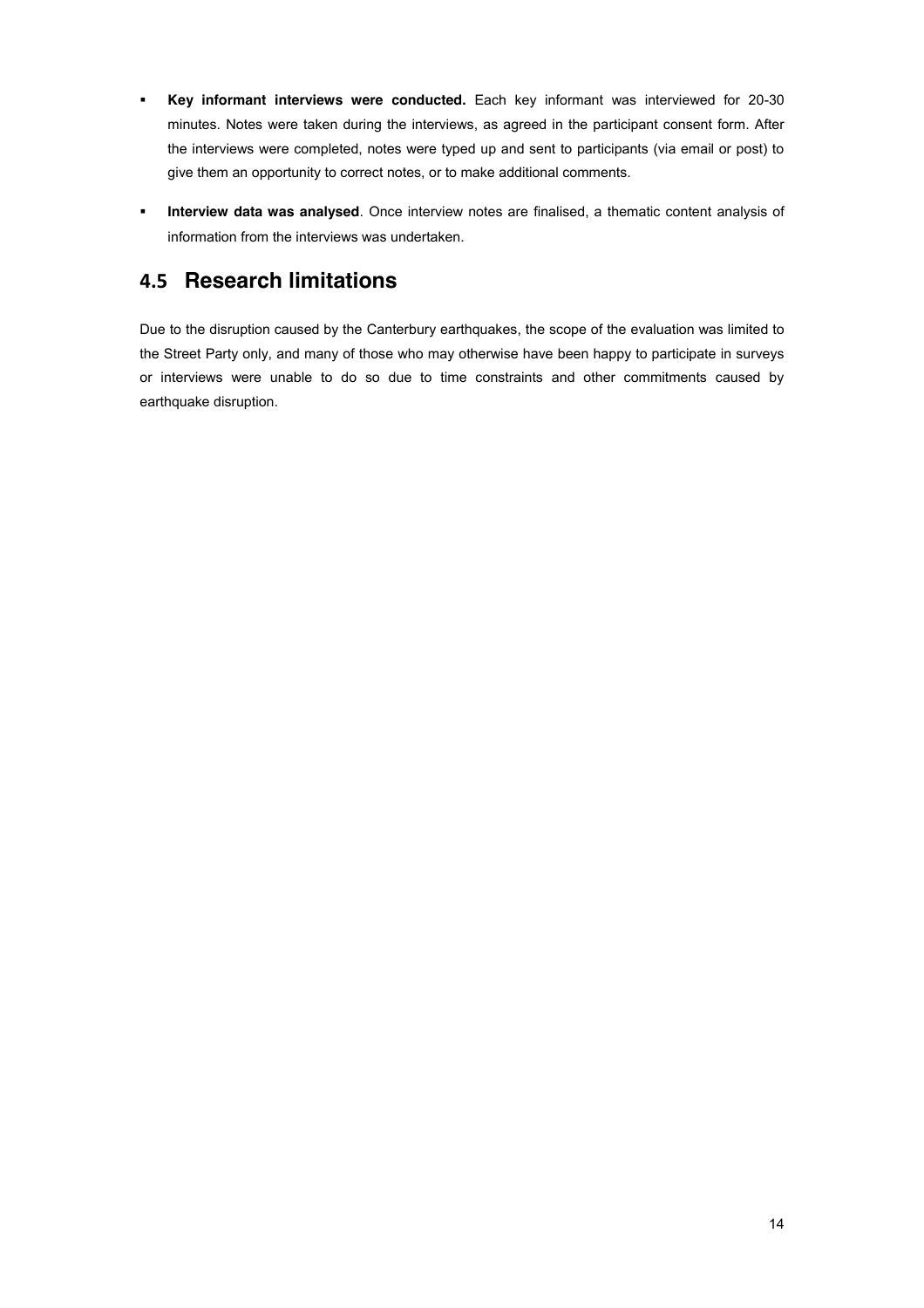# **5 What we found - Evaluation findings**

This section presents findings from research activities that were completed for the evaluation of the Festival of Lights. These include (1.) an email survey to Advisory Group members (August 2011), (2.) a paper survey provided to the general public on the night of the event (July 29 2011), (3.) and interviews with people that had extensive involvement in the planning or running of the 2011 Festival of Lights (October 2011).

## **&"# Survey for Festival Advisory Group members**

A survey was administered to Advisory Group Members who were part of the 2011 Festival of Lights. The aim of the survey was to identify which activities involved in the planning and running of the festival worked well, and also those that could be improved. In addition, the survey aimed to gather ideas about how any improvements could be implemented, and to identify barriers that might prevent the suggested changes being made.

### **5.1.1 Survey response rate**

Four out of seven Advisory Group members who were emailed the survey responded to the survey.

## **5.1.2 Advisory Group members' involvement in the 2011 Festival of Lights**

The four Advisory Group members were involved in various activities involved in planning and/or running the festival:

- Participation in a community brainstorm planning for the festival (one person).
- **Participation in Advisory Group meetings (four people).**
- **EXECTE:** Seeking sponsorship and funding (two people).
- Festival promotion and design (three people).
- Overall festival management (three people).
- **•** Logistics (three people).
- **Event management on the day (two people).**
- ! Monitoring and evaluation activities (three people).
- **EXECUTE:** Management of volunteers (three people).
- **EXECUTE:** Stallholder liaison (two people).
- **EXEC** Liaison with local businesses (two people).
- ! Distribution of promotional material (three people).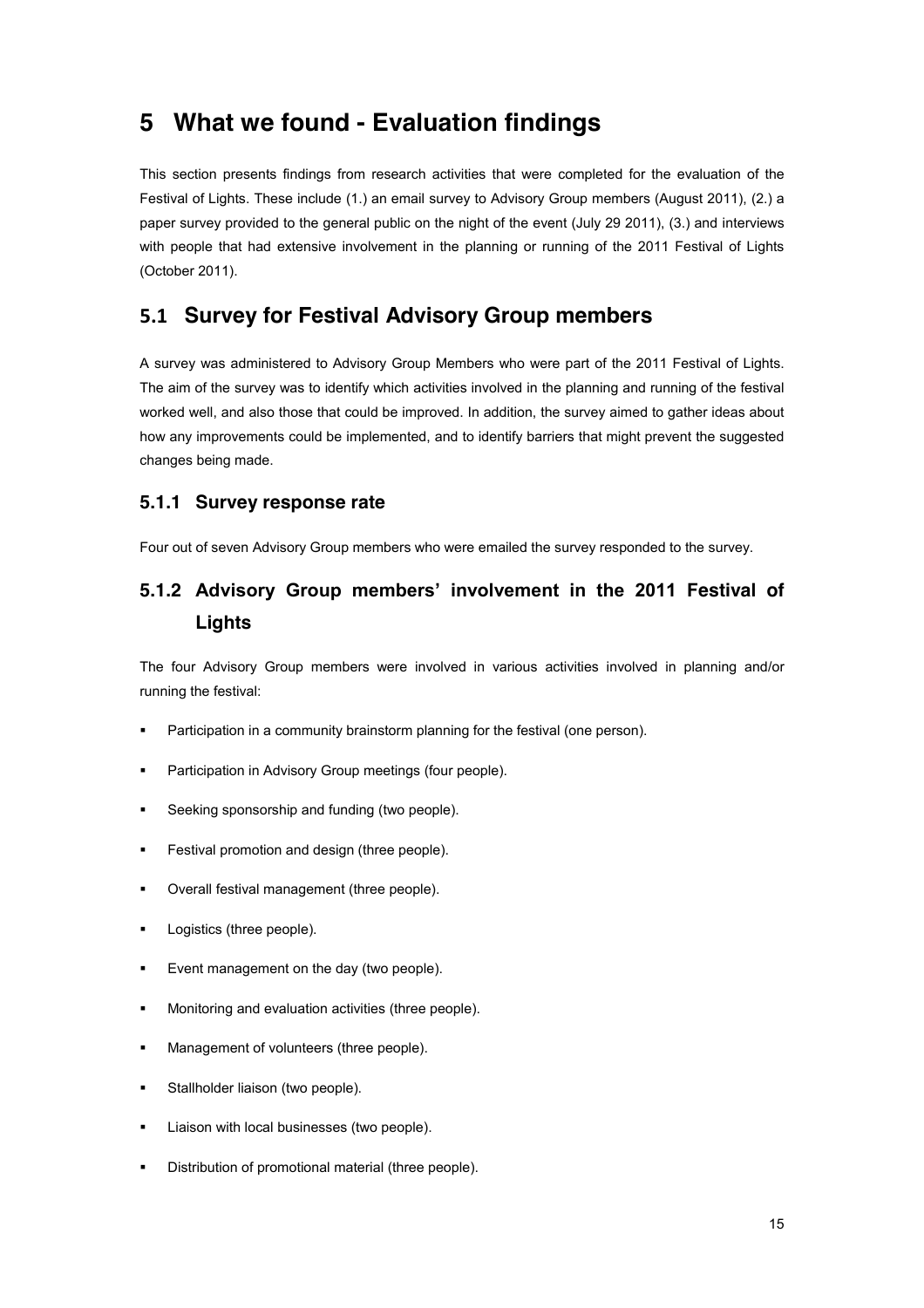- ! Liaison with local community groups (three people).
- Liaison with individual events (two people).
- Liaison with performers (one person).

## **5.1.3 Activities that worked well and why**

The four Advisory Group members were asked to comment on activities that were part of the planning for and running of the festival that worked particularly well.

#### **5.1.3.1 Festival Advisory Group**

Two Advisory Group members commented that they felt the Advisory Group had worked well for the following reasons:

- ! Weekly meetings the constant change caused by the earthquakes and the need to be making decisions based on changing circumstances made having weekly meetings beneficial.
- ! Consistent attendance at these meetings, which involved each Advisory Group member looking after a key area and having a delegated responsibility from the group in that area.
- ! Communication via email outside of the weekly meetings.
- Getting new people on the Advisory Group, who brought new ideas and energy to the group, including a new festival manager.

#### **5.1.3.2 Liaison with performers**

One Advisory Group member commented that liaison with performers had worked well. Liaising with one person as a representative of each group of performers made management and planning effective in this area. Three Advisory Group members had expertise in the performing arts (e.g. music) and the ability to manage that area well. Delegating responsibility for each area, and having clearly defined areas of responsibility helped with effective management of performers.

#### **5.1.3.3 Logistics**

One Advisory Group member commented that logistics (planning for running and setting up the festival) had worked well. Having access to all the information from the previous year's festival via Project Lyttelton's electronic records (stored in *Drop Box<sup>3</sup>*) made administration of logistics much easier.

#### **5.1.3.4 Liaison with stallholders**

One Advisory Group member commented that liaison with stallholders was an area that had worked well, because Project Lyttelton has good existing relationships with most of the stallholders, having worked with them in previous Lyttelton events. All but three stallholders had previously been to a festival run by Project Lyttelton (i.e. the Festival of Lights or Summer Street party). It was also noted by one Advisory Group member that stallholders appeared to value the festival in 2011, as other Lyttelton events had been cancelled due to the Canterbury earthquakes, and that stallholders had a particularly profitable evening due to large numbers of people attending.

<sup>&</sup>lt;sup>3</sup> An online document storage system, see http://www.dropbox.com/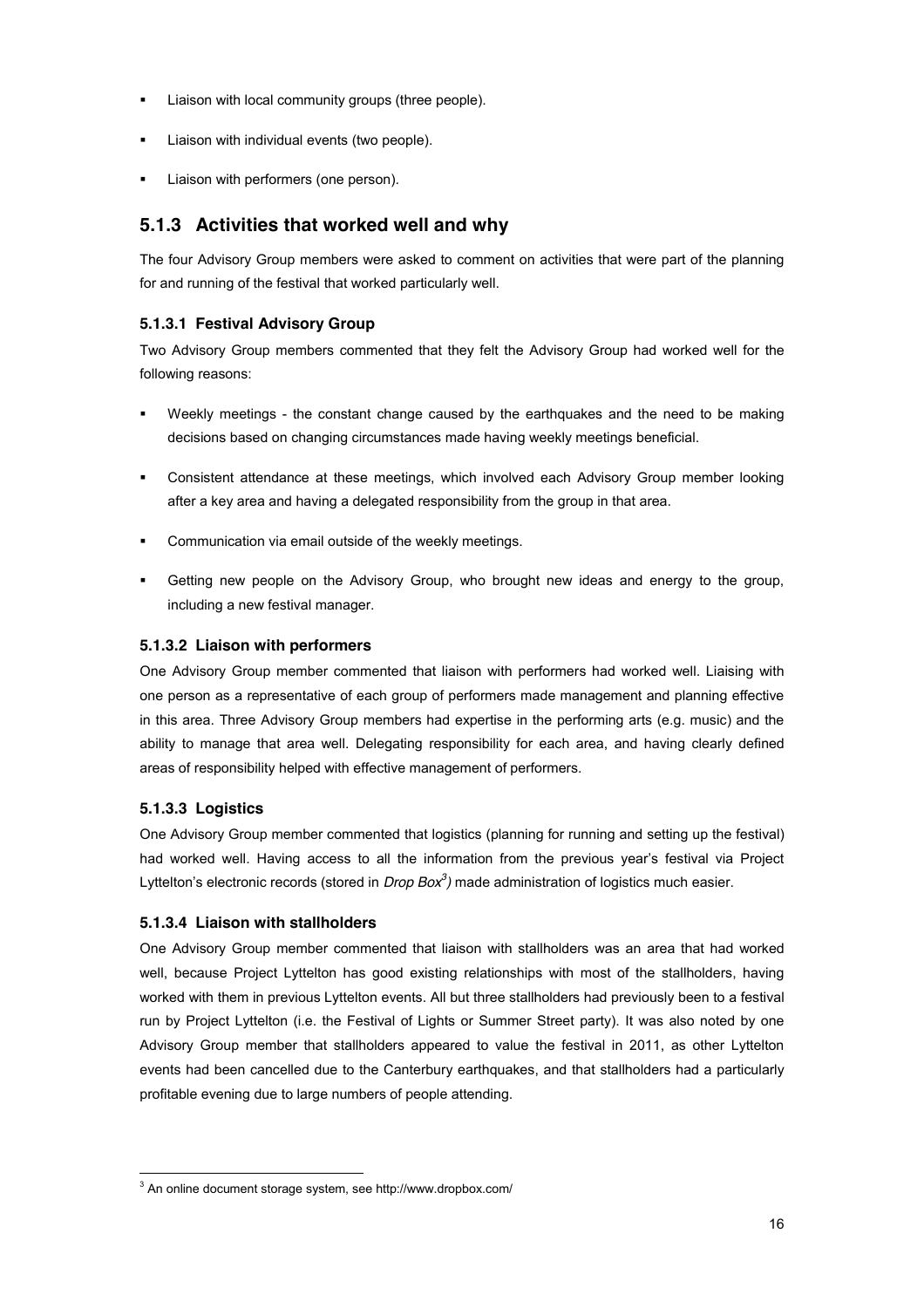#### **5.1.3.5 Distribution of promotional material**

Two Advisory Group members commented that they felt the distribution of promotional material was time and cost effective. Specifically, the following activities worked well:

- ! Distribution of posters by *Phantom.4*
- The distribution of flyers about the festival around Lyttelton by festival organisers and volunteers.
- ! The production of a promotional video on You Tube and Facebook. The video may have added a level of excitement and anticipation for the event, and enabled the event to be promoted to a wider audience, than through previous mediums.

The promotional material was noted as being excellent. In particular, the fact that a festival sponsor, AMG Agency, was able to assist with producing promotional material at all, given the destruction of their business as a result of the earthquakes was noted.

#### **5.1.3.6 Community brainstorm**

A community brainstorm workshop occurs at the start of the planning process for the festival each year. For this session an invitation is made to the whole community to attend and contribute ideas for the next festival in an open forum. Community members can talk about their ideas for the festival and can get involved to whatever extent they wish. One Advisory Group member commented that the community brainstorm had worked well in past years, because it provides an opportunity for anyone in the community to get involved, and even if a person does not want to be involved in the festival itself, there is the opportunity for them to *voice* their ideas for the upcoming festival, which can contribute to new events, or new ways of doing things. Because of the earthquake disruption, the community brainstorm was not held in 2011.

#### **5.1.3.7 Masked parade**

During the festival there is a masked parade. This is a parade which starts from a Lyttelton location  $$ this year the Recreation Centre - and ends at the main stage. The masked parade is the opening of the street party, and consists of local children and adults in mask with giant puppets. One Advisory Group member commented that the masked parade had worked well for the following reasons:

- The involvement of the schools and families added to the friendly atmosphere of the event.
- ! The masked parade had colour, music and excitement to get the night started.
- The route of the parade leaving the recreation centre and proceeding down Canterbury Street and onto London Street made it safer, as there was less time spent in areas where there was traffic.

#### **5.1.3.8 Overall festival management**

One festival Advisory Group member commented that the overall management of the festival had worked well, because the Advisory Group members worked well together, producing a *fantastic result under extremely difficult circumstances*. The group strategised to successfully set a new date for the festival when the original date was compromised by the earthquakes, and managed the constant change caused by the unique situation this year. When one Advisory Group member was going to be overseas on the new date for the festival, a new member stepped in to ensure that that part of the event

<sup>&</sup>lt;sup>4</sup> Phantom Billstickers is the promotional company used for poster placement.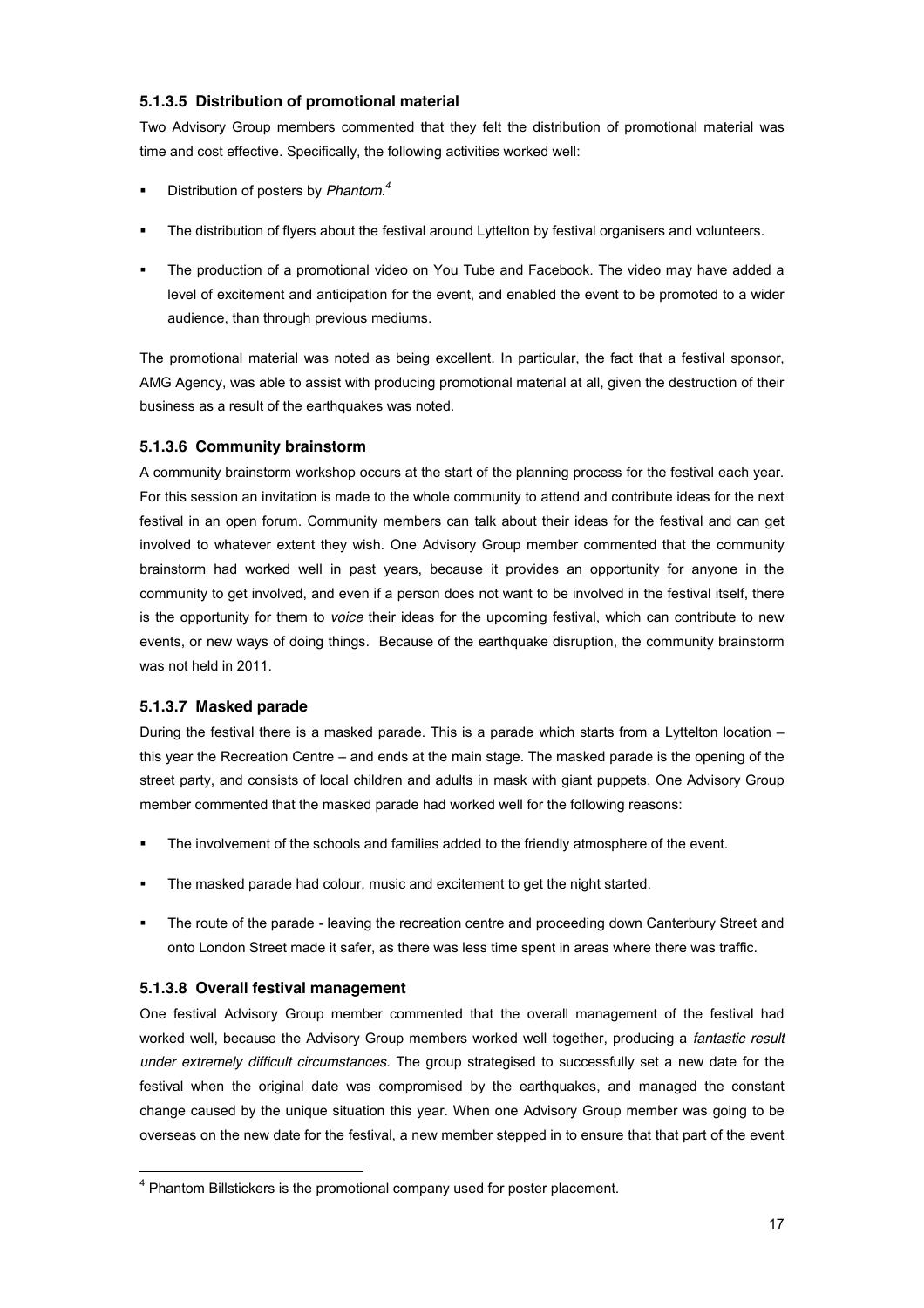was a success. Advisory Group members worked together on a new safety plan including earthquake risk, and to constantly make amendments to the planning for the festival as circumstances changed.

Having someone manage the main stage without the festival manager's input on the night was helpful for the festival manager. In addition, having more than one person who could manage an activity such as the masked parade was helpful, especially since the event was postponed.

It was generally agreed by the four Advisory Group members that this was an excellent event, with one member describing the event as *a bright light on a dark night*. Advisory group members felt that it was *a miracle* that they managed to hold the festival at all in the circumstances, and felt that the festival was a success, since there were many positive comments from festival attendees, and attendance was high - *The crowd was great, the atmosphere fabulous, the entertainers brilliant and the fireworks magical*.

Good existing relationships amongst Project Lyttelton and sponsors such as the Lyttelton Port Company (LPC) were built upon.

Prior to the event it had been accepted that this would probably be a Lyttelton only event, and many thought Christchurch people would not come through the tunnel. However, this was not the case and far more people came than expected. The stall vendors were very happy and most of them sold out of stock.

*This was a turning point for the township with people streaming through the tunnel to take part in the fun. I think we excelled, I think we also got people away from the earthquake misery. So many houses still managed to hang lights when things were collapsing all around. So many children made masks and went into the parade. Local participation was high and the need to celebrate was high. We have survived the earthquakes with our hearts and souls intact and with our community spirit stronger than it has ever been.* 

#### **5.1.3.9 Volunteers**

It was noted by one Advisory Group member that the response from volunteers was particularly strong this year. This was interpreted as a sign that volunteers felt there was a need to hold the Street Party, despite circumstances (or perhaps because of them), and so people were happy to volunteer to help make it happen.

#### **5.1.3.10 Sponsorship and funding**

One Advisory Group member commented that the sponsorship and funding was an area which had worked well. The following points were made:

- ! Project Lyttelton did incredibly well to obtain any funding at all, given the disruption from the earthquakes, and the fact many businesses were unable to operate.
- ! Despite the disruption, sponsorship and funding targets were met. Some local businesses contributed more than in previous years, and there was still funding available from poker machine trusts.
- Sponsors and supporters had noted how important it was to go ahead with the festival in 2011, and some sponsors contributed more to cover the additional expenditure of postponement. Therefore, the festival was viewed by sponsors as a vital part of the earthquake recovery process.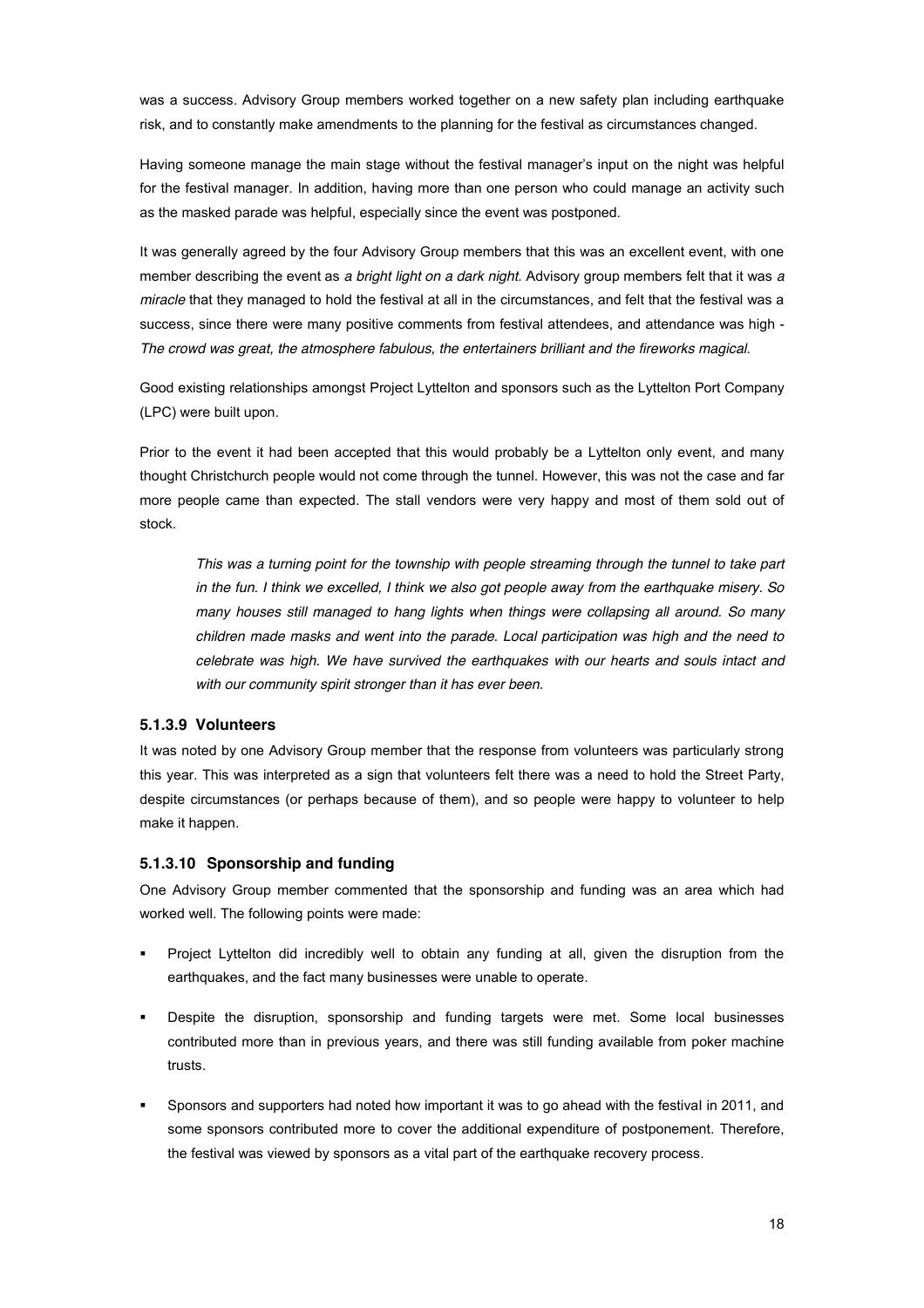## **5.1.4 Suggested improvements and ideas for their implementation**

#### **5.1.4.1 Rubbish collection**

Three Advisory Group members identified rubbish collection as an area for improvement. The person who had co-ordinated waste collection in the past did not want to be involved in 2011, so there was a need to improvise. On the night of the festival, the bins arrived late and not enough bins were delivered, as the contractor had forgotten about the delivery. The shortfall in bins caused rubbish overflows.

The management of the bins also caused problems. It was assumed that most people would understand the usual Christchurch City Council colour coding for bins and what the red, yellow, and green designations meant. It appears many people did not know this, and more detailed signage is needed.

Respondents also noted that the bins needed to be placed in better locations. Rubbish was piled on top of the existing street bins that were taped over. A sign attached to each of the street bins advising that rubbish bins were located in the middle of the street would be helpful in future. It was also noted that certain businesses were responsible for the generation of large amounts of rubbish (e.g. the fish and chip shop), and it was suggested that such businesses should take responsibility for the disposal of rubbish generated by their customers.

Respondents noted a need for tighter control of the waste contractor and better written communication as to exactly what is to be done and when. The festival manager reconfirmed the arrangements for delivery of the bins the day before the festival, but despite this there were problems with forgotten delivery. Written communication kept on file by both parties would help to assist with misunderstandings in this area in future. Confirmation of exact delivery times would be of assistance. Loose arrangements such as *mid-afternoon* should be avoided and definite times for delivery confirmed in advance.

#### **5.1.4.2 Community brainstorm**

Two Advisory Group members identified the community brainstorm as an area for improvement. This Community Brainstorm did not occur this year  $-$  as a result of the earthquakes and disruption, the advisory group went ahead and designed the festival with just a small team. It was suggested that in future festival planning should always start with a community brainstorm, as it leads to a more diverse festival and more people being involved. It can also lead to new advisory group members.

#### **5.1.4.3 Management of volunteers**

Two Advisory Group members identified management of volunteers as an area for improvement. While there were plenty of volunteers available before and during the event, so many people volunteered that it was difficult to give them all meaningful jobs, and to match people to jobs on the night. This could be improved by registering volunteers, and then assigning them a particular role prior to the event.

#### **5.1.4.4 Traffic management**

One Advisory Group member identified traffic management as an area for improvement. The road closure occurred correctly in the afternoon but the signs and cordons were still in place at 4:00am when the road closure was to be in place only until 1:00am. This is another area where there needs to be tighter control of the contractor and better communication. Written communication, and confirmation by both parties, would assist in reducing any confusion. The festival manager should reconfirm all arrangements by telephone the day before the festival and have specific timeframes for deliveries and actions so that these can be followed up if anything is running late.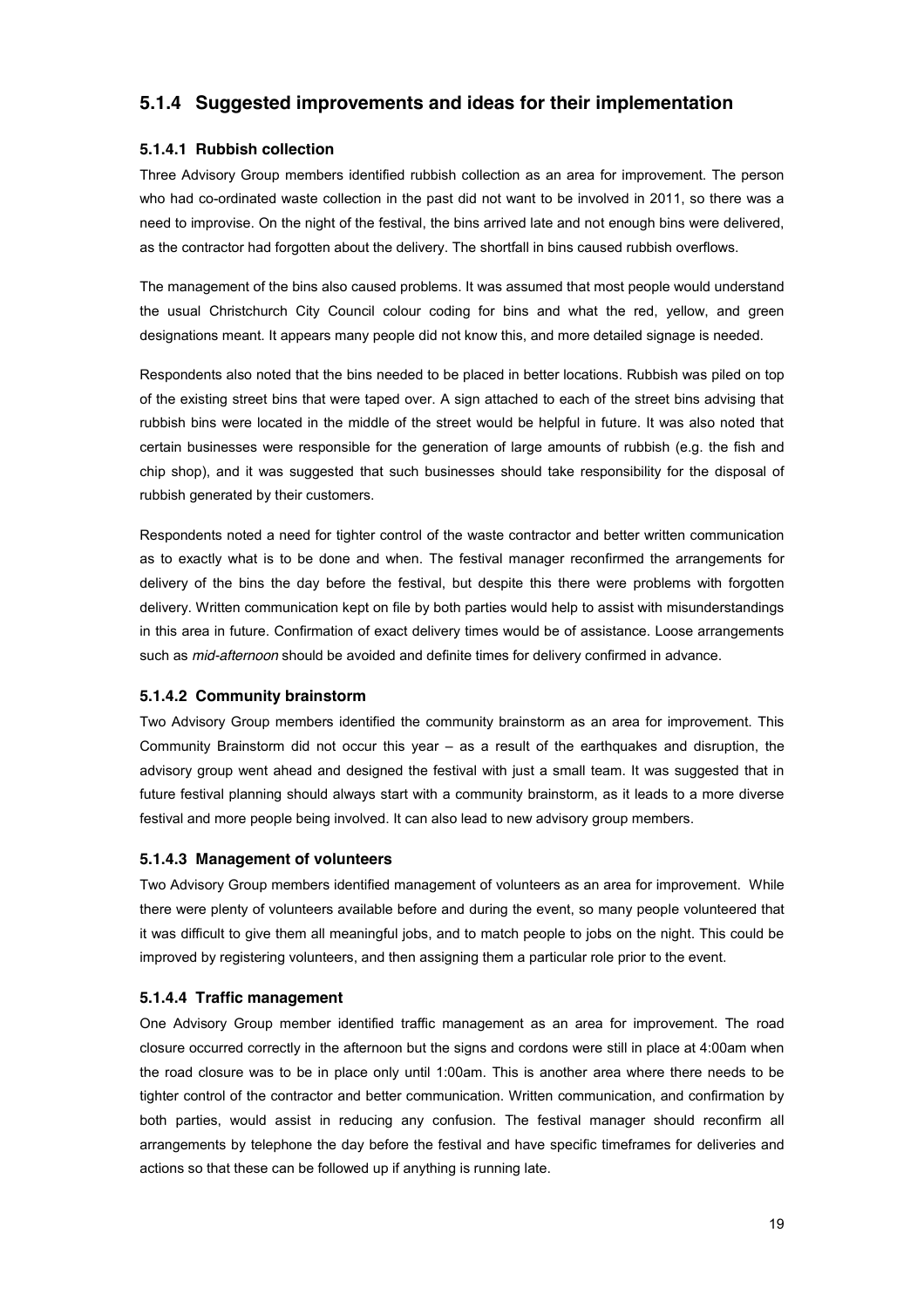#### **5.1.4.5 Liaison with performers**

One Advisory Group member identified liaison with performers as an area for improvement, referring in particular to administration of performer contracts and invoices. Many of the performers felt that by filling out their performer contract, they would be paid without the need to further submit an invoice. Attaching a pro-forma invoice, to be filled out with the performer contract, with clear instructions about who they should be emailed back to was suggested.

#### **5.1.4.6 Liaison with local community groups**

One Advisory Group member identified liaison with local community groups as an area for improvement, noting that most community groups chose not to be involved. This could be improved by having a specific area for community groups at the festival, advising the benefits to the community organisation of having a presence at the event, and asking for a donation rather than charging a stall fee.

#### **5.1.4.7 Choice of day for the Festival of Lights**

One advisory group member felt the festival would work better on a Saturday as a day/night event, allowing greater integration with the Lyttelton Farmers Market, and making it easier for working people and parents to attend the 6:00pm start time.

## **6** Survey for festival participants

A survey was designed and administered by paid workers on behalf of Project Lyttelton on the night of the Festival of Lights Street Party (29 July 2011). Four hundred surveys were printed off and pre-paid envelopes were organised, so that people participating at the Festival of Lights could take the survey home and post it back to Project Lyttelton.

### **6.1.1 Survey response rate**

A total of 168 surveys were returned (giving a 42% response rate).

### **6.1.2 Previous participation in the Festival of Lights**

Just over half of respondents (52%) indicated that they had not previously participated in the festival.

### **6.1.3 Demographics of participants**

This section provides a summary of the age and gender of participants at the festival, and where they live.

#### **6.1.3.1 Age and gender of participants**

The following graph presents the age and gender of survey respondents.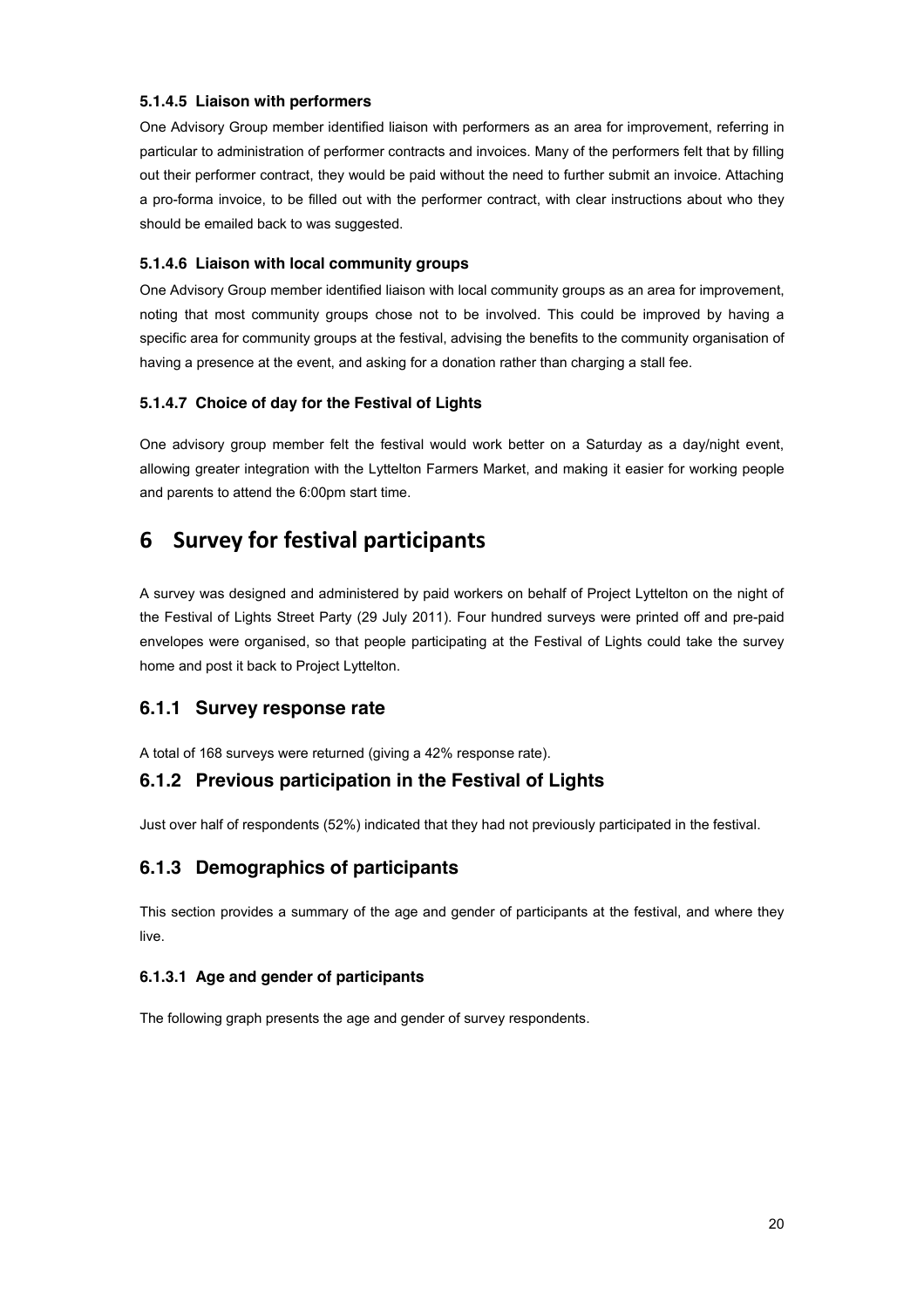

**Figure 1 - Age and gender of survey respondents (N=160)**

Respondents fit within the following age categories (N=166):

- $\blacksquare$  18-24 (10 people 6%).
- 25-34 (43 people 26%).
- $\blacksquare$  35-45 (42 people 25%).
- ! 45-54 (34 people 20%).
- ! 55-64 (26 people -16%).
- $\bullet$  65+ (11 people 7%).

In terms of gender, overall, 29% were male and 71% were female.

The majority of respondents were in the age groups 25-54, and half were aged between 25 and 45. Almost three quarters of respondents were female, with males making up less than one third of respondents.

#### **6.1.3.2 Where participants lived**

Participants were asked where they lived at the time of the festival. The following table and pie graph outline their responses.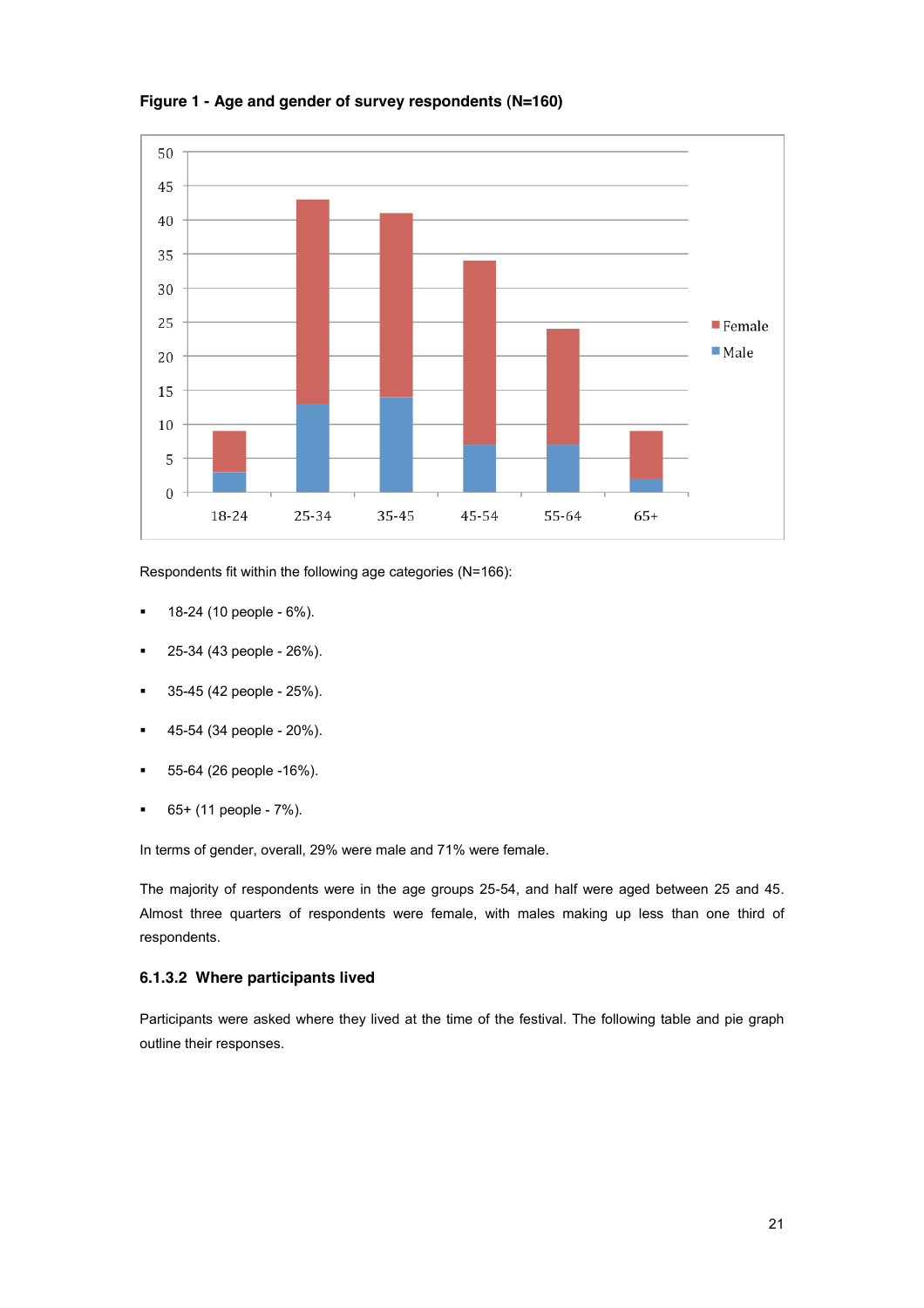| Category                            | Number of<br>responses | <b>Percent</b> |
|-------------------------------------|------------------------|----------------|
| Lyttelton                           | 35                     | 21%            |
| Lyttelton Harbour (Banks Peninsula) | 14                     | 8%             |
| Christchurch                        | 104                    | 63%            |
| Elsewhere in New Zealand            | 13                     | 8%             |
| Overseas (international)            | 0                      | 0%             |
| TOTAL                               | 166                    | 00%ا           |

**Table 1: Where participants lived at time of festival (N=166)**





These figures suggest that a large proportion of festival-goers travelled from Christchurch to attend the festival. Of those respondents who indicated that they live in Lyttelton (21%), the average time they had lived in Lyttelton was 11 years (the shortest time being three months to 43 years).

Respondents who indicated they lived in Lyttelton Harbour (8%) were most likely to come from Cass Bay, Corsair Bay, Governors Bay and Diamond Harbour.

Whilst participants from Christchurch (63%) came from a variety of suburbs, more people come from neighbouring suburbs such as Mt Pleasant, Sumner, Heathcote and Hillsborough. Other suburbs with particularly high numbers of participants were Halswell, St Albans and Beckenham.

## **6.1.4 How people found out about the Festival of Lights**

Participants were asked how they found out about the festival. The following table and pie graph outline their responses.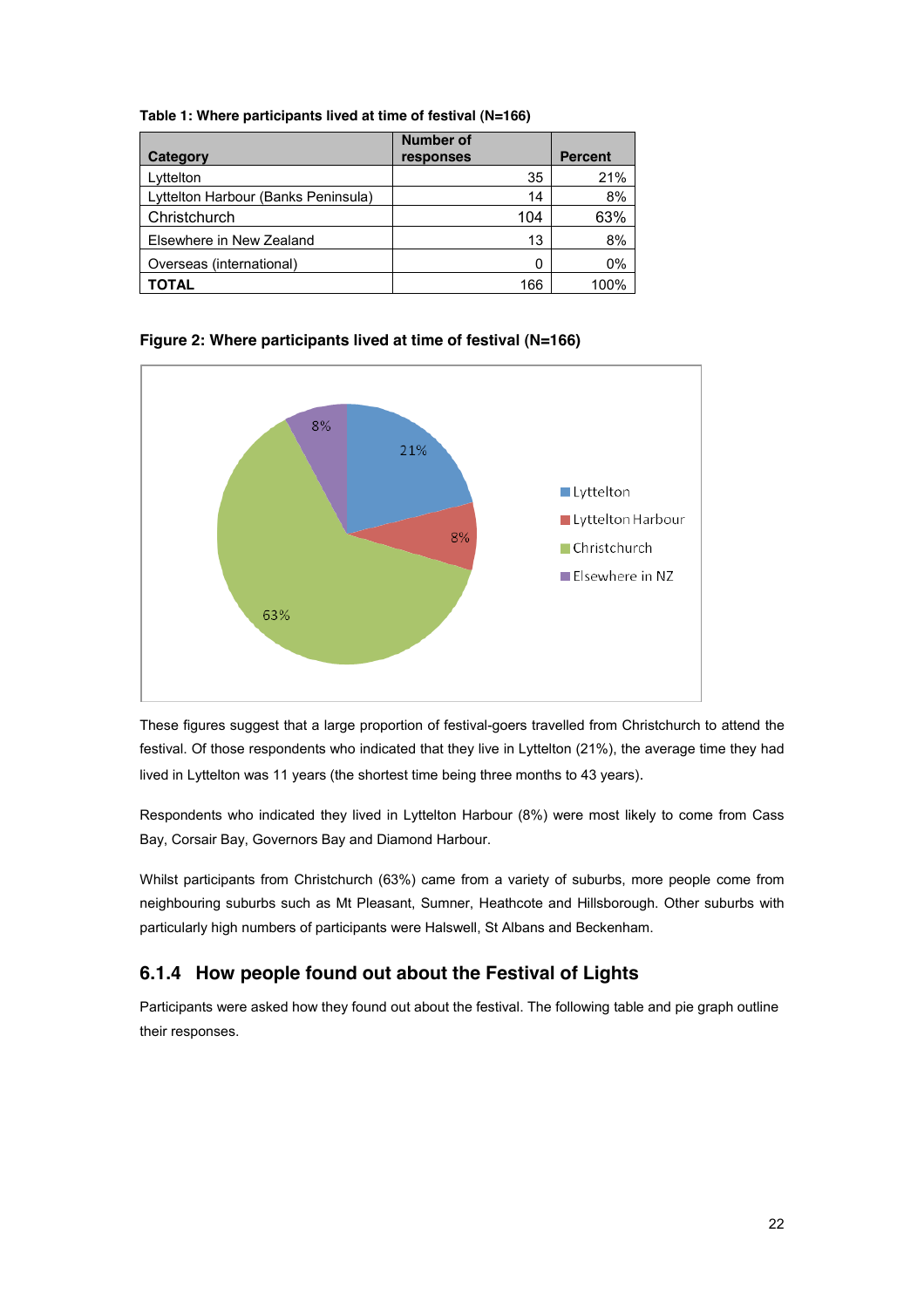| Table 2: How survey participants heard of festival (N=166) |  |  |
|------------------------------------------------------------|--|--|
|------------------------------------------------------------|--|--|

| <b>Source</b> | <b>Number of</b><br>responses | <b>Percent</b> |
|---------------|-------------------------------|----------------|
| Newspaper     | 39                            | 23%            |
| Radio         | 11                            | 7%             |
| Internet      | 10                            | 6%             |
| Other         | 106                           | 64%            |
| TOTAL         | 166                           | 100%           |

**Figure 2: How survey participants heard of festival (N=166)**



Of 166 responses, 39 people (23%) found out about the festival via a newspaper. The newspaper which most of these participants had read to find out about the festival was *The Press*, followed by the *Mainland Press/Bay Harbour News*.

Eleven people (7%) found out about the festival on the radio. The radio station where all eleven respondents had heard about the festival was *More FM*. *More FM* was one of the festival sponsors.

Ten people (6%) had heard about the festival through the Internet. Facebook, BeThere.co.nz, and the Project Lyttelton website were mentioned. BeThere is a website of a festival sponsor the Christchurch City Council (CCC). Facebook was one of a number of social media websites used to publicise the festival, using a short video with festival information. In addition, Project Lyttelton knows from other research that its website experienced an increased level of activity at the time of the festival, indicating that people were accessing the website specifically for festival information.

106 people (64%) indicated they had found out about the festival through other sources. Most indicated they had found out about the festival by seeing a poster, or through word of mouth, indicating that poster publicity was highly effective.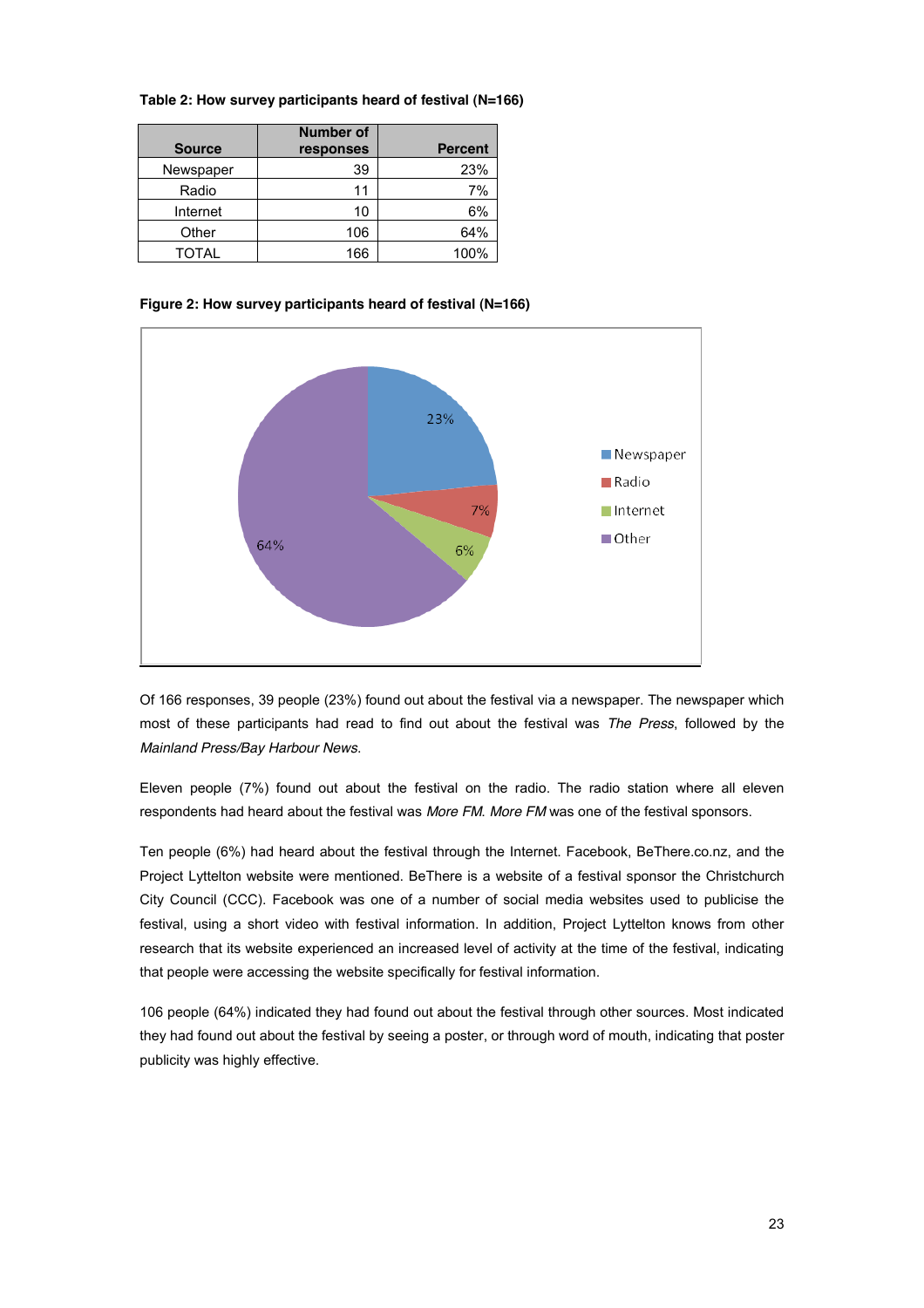## **6.1.5 Transport used to get to the event**

The following table and pie chart present the transport that respondents used to get to the festival.

| <b>Source</b> | <b>Number</b> | <b>Percent</b> |
|---------------|---------------|----------------|
| <b>Bus</b>    |               | 2%             |
| Ferry         | 3             | 2%             |
| Car           | 126           | 76%            |
| Walked        | 33            | 20%            |
| Other         |               | 0%             |
| <b>TOTAL</b>  | 166           | 100%           |

**Table 3: How survey participants travelled to festival (N=166)**





Of the 166 responses to the question about the mode of transport used to get to the festival, the largest category selected was *car* followed by *walked*. 126 participants travelled to the festival by car (76%), 33 walked (20%), four took the bus (2%) and three took a ferry (2%). Of those that walked, all were from Lyttelton, and those that took the ferry were from Diamond Harbour, Church Bay and Charteris Bay. Those taking the bus came from Richmond, Waltham, St Andrew's Hill, and Mount Pleasant.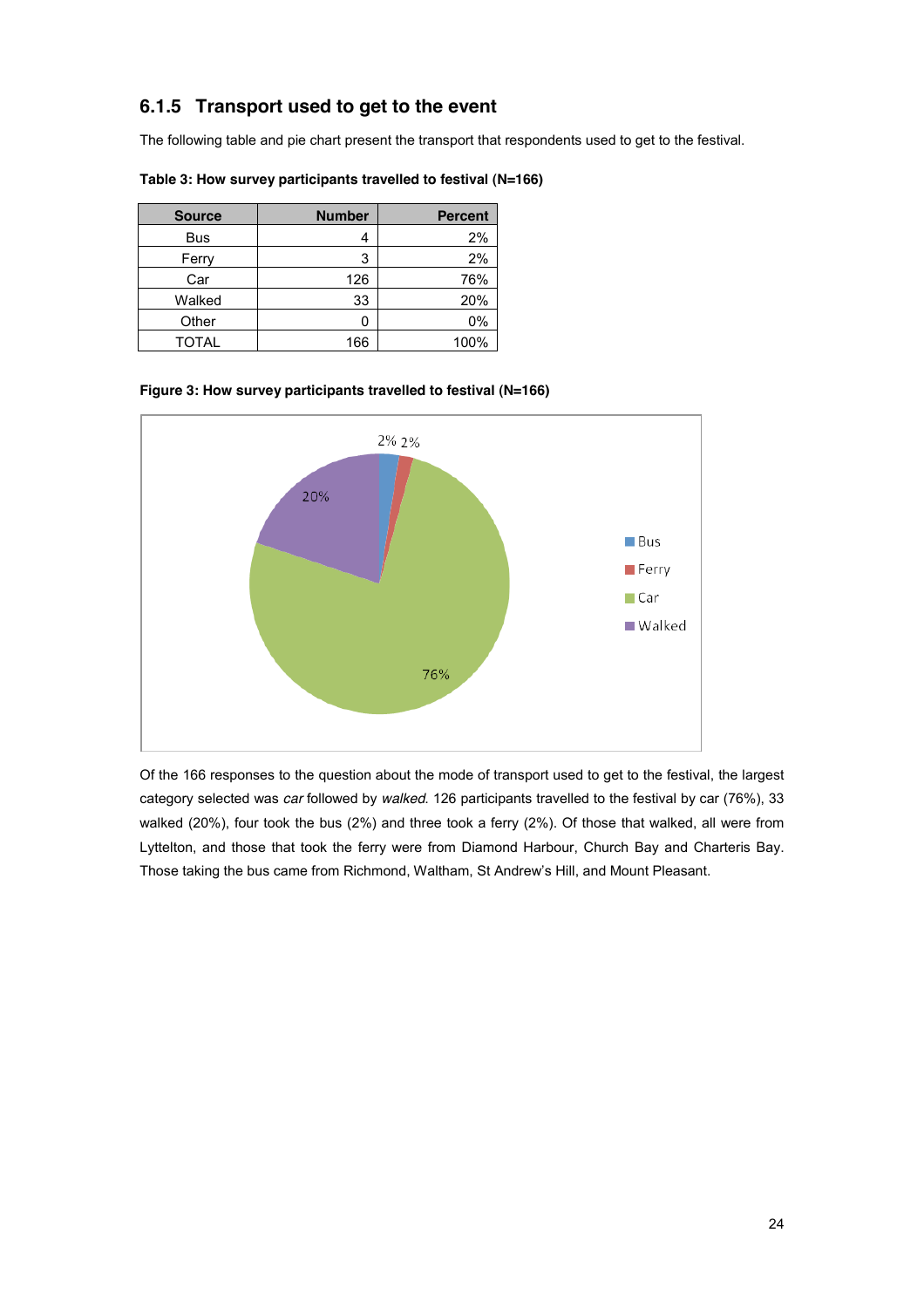## **6.1.6 Whether people intend to come again**

The following table presents the number and percentage of respondents who indicated whether they were likely to participate in the next festival.

| <b>Category</b> | <b>Number of</b><br>responses | <b>Percentage</b> |
|-----------------|-------------------------------|-------------------|
| Yes             | 129                           | 91%               |
| No              | 10                            | 7%                |
| Not sure        | 2                             | 1%                |
| <b>TOTAL</b>    | 141                           | 100%              |

Table 4: Likelihood of participation in next year's Festival of Lights (N=141)

Of the 141 responses to the question about likelihood of participating in the next festival, 129 people (91%) indicated that they would return, ten indicated that they would not attend again, and two were unsure.

All of the people from Lyttelton (and all but one of the people from Lyttelton Harbour), who answered this question, indicated that they would participate in the next festival.

Of the ten people who said they would not return, five were from other cities in New Zealand (Napier, Nelson, and Blenheim), four were from Christchurch, and one person was from Governors Bay. The two that were unsure whether or not they would return were from Woolston and Oxford respectively.

## **6.1.7 Overall quality of the event**

Survey respondents were asked to rate their satisfaction with key aspects of the festival events. The following table outlines the results, for those that indicated that they had experienced this particular aspect of the festival.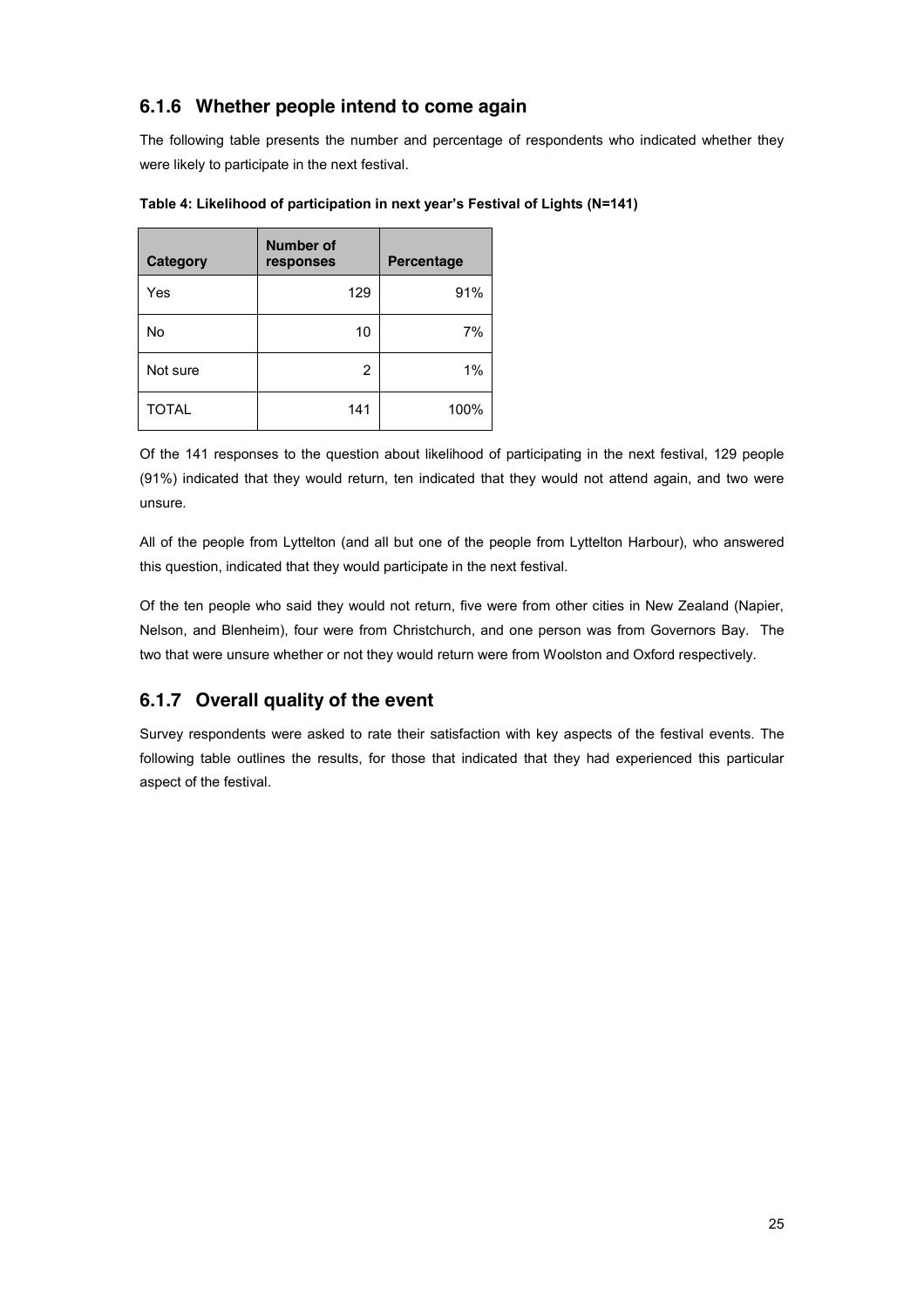| Rating                    | Very<br>dissatisfied | dissatisfied | average | satisfied | Very<br>satisfied |                                 |
|---------------------------|----------------------|--------------|---------|-----------|-------------------|---------------------------------|
|                           | $1-2$                | $3 - 4$      | $5-6$   | $7 - 8$   | $9 - 10$          | <b>Average</b><br><b>Rating</b> |
| <b>Bands</b>              | 2%                   | 2%           | 17%     | 45%       | 35%               | 8.1                             |
| $(N=132)$                 |                      |              |         |           |                   |                                 |
| <b>Buskers</b>            | 1%                   | 7%           | 16%     | 34%       | 41%               | 9.1                             |
| $(N=91)$                  |                      |              |         |           |                   |                                 |
| <b>Community Stalls</b>   | 3%                   | 5%           | 29%     | 32%       | 31%               | 8.6                             |
| (N=142)                   |                      |              |         |           |                   |                                 |
| <b>Food Stalls</b>        | 2%                   | 4%           | 14%     | 42%       | 38%               | 8.0                             |
| $(N=146)$                 |                      |              |         |           |                   |                                 |
| <b>Decorative Lights</b>  | 5%                   | 12%          | 18%     | 33%       | 32%               | 7.1                             |
| $(N=146)$                 |                      |              |         |           |                   |                                 |
| <b>LPC Fireworks</b>      | 2%                   | 2%           | 13%     | 35%       | 48%               | 8.9                             |
| $(N=143)$                 |                      |              |         |           |                   |                                 |
| <b>Toilets</b>            | 9%                   | 12%          | 17%     | 33%       | 29%               | 9.0                             |
| $(N=60)$                  |                      |              |         |           |                   |                                 |
| <b>Rubbish Facilities</b> | 11%                  | 17%          | 22%     | 33%       | 18%               | 6.9                             |
| $(N=120)$                 |                      |              |         |           |                   |                                 |

## Table 5: Survey participants' ratings of aspects of the Festival of Light

Of the different aspects of the festival, the buskers were the most highly rated, with an average rating of 9.06. Other aspects of the festival which rated highly were the toilets (9.0) the fireworks (8.9), the community stalls (8.6), and the bands (8.1). Thirty seven percent of respondents did not experience the community stalls, and over half of respondents did not experience the toilets (52%). The lowest rated aspect of the festival was rubbish facilities, with an average rating of 6.9.

## **6.1.8 The extent that awareness of participants was raised**

Respondents were asked about whether participation in the festival had raised their awareness about environmental sustainability, local community organisations, local businesses, local bands and buskers, and festival sponsors. Respondents were also asked to provide examples of how their awareness had been raised for each of these areas.

#### **6.1.8.1 Environmental sustainability**

The following table presents the number and percentage of respondents whose awareness of environmental sustainability was raised. Examples of how awareness was raised are also set out below.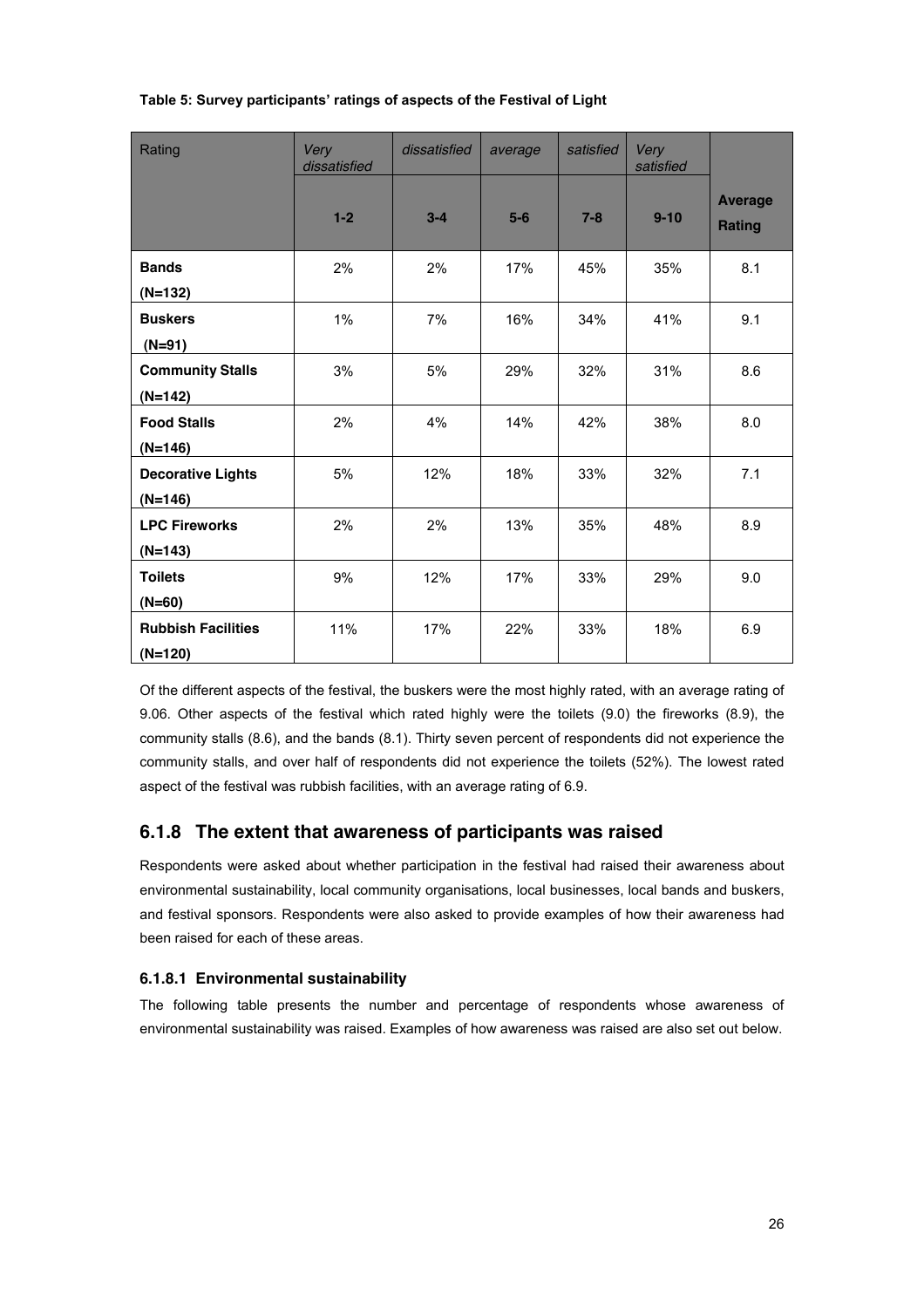#### **Table 6: Extent to which awareness of environmental sustainability was raised (N=156)**

| Category   | <b>Number of</b><br>responses | <b>Percent</b> |
|------------|-------------------------------|----------------|
| Not at all | 102                           | 65%            |
| A little   | 47                            | 30%            |
| A lot      |                               | 5%             |
| Total      | 156                           | 100%           |

Sixty five percent of respondents indicated that their awareness of sustainability had not been increased at all, whereas 30% indicated that their awareness had been increased a little, and 5% indicated that their awareness had been increased a lot.

Of those respondents whose awareness was raised to some degree, most comments related to the availability of recycling at the event (six comments), and a further two comments related to the compostable coffee cups.

Learnt that by covering up general waste containers, the festival could be environmentally *friendly by ensuring rubbish sorted.*

Three respondents suggested the provision of more rubbish/ recycling bins, both near the food stalls, and at regular intervals along the street.

#### **6.1.8.2 Local community organisations**

The following table presents the number and percentage of respondents whose awareness about local community organisations was raised.

| Category   | <b>Number of</b><br>responses | <b>Percent</b> |
|------------|-------------------------------|----------------|
| Not at all | 57                            | 36%            |
| A little   | 80                            | 51%            |
| A lot      | 20                            | 13%            |
| Гоtal      | 157                           | 100%           |

|  | Table 7: Extent to which awareness of local community organisations was raised (N=157) |
|--|----------------------------------------------------------------------------------------|
|--|----------------------------------------------------------------------------------------|

Thirty six percent of respondents indicated that their awareness of local community organisations had not been increased at all, whereas 51% indicated that their awareness had been increased a little, and 13% indicated that their awareness had been increased a lot.

Respondents mentioned specifically that their awareness of the following organisations had been raised: St John's Ambulance, Rotary, Lions, the Petanque club, the local belly dance school, Project Lyttelton, and the Greens and the Labour Parties.

#### **6.1.8.3 Local businesses**

The following table presents the number and percentage of respondents whose awareness of local business was raised. Examples of how awareness was raised are also set out below.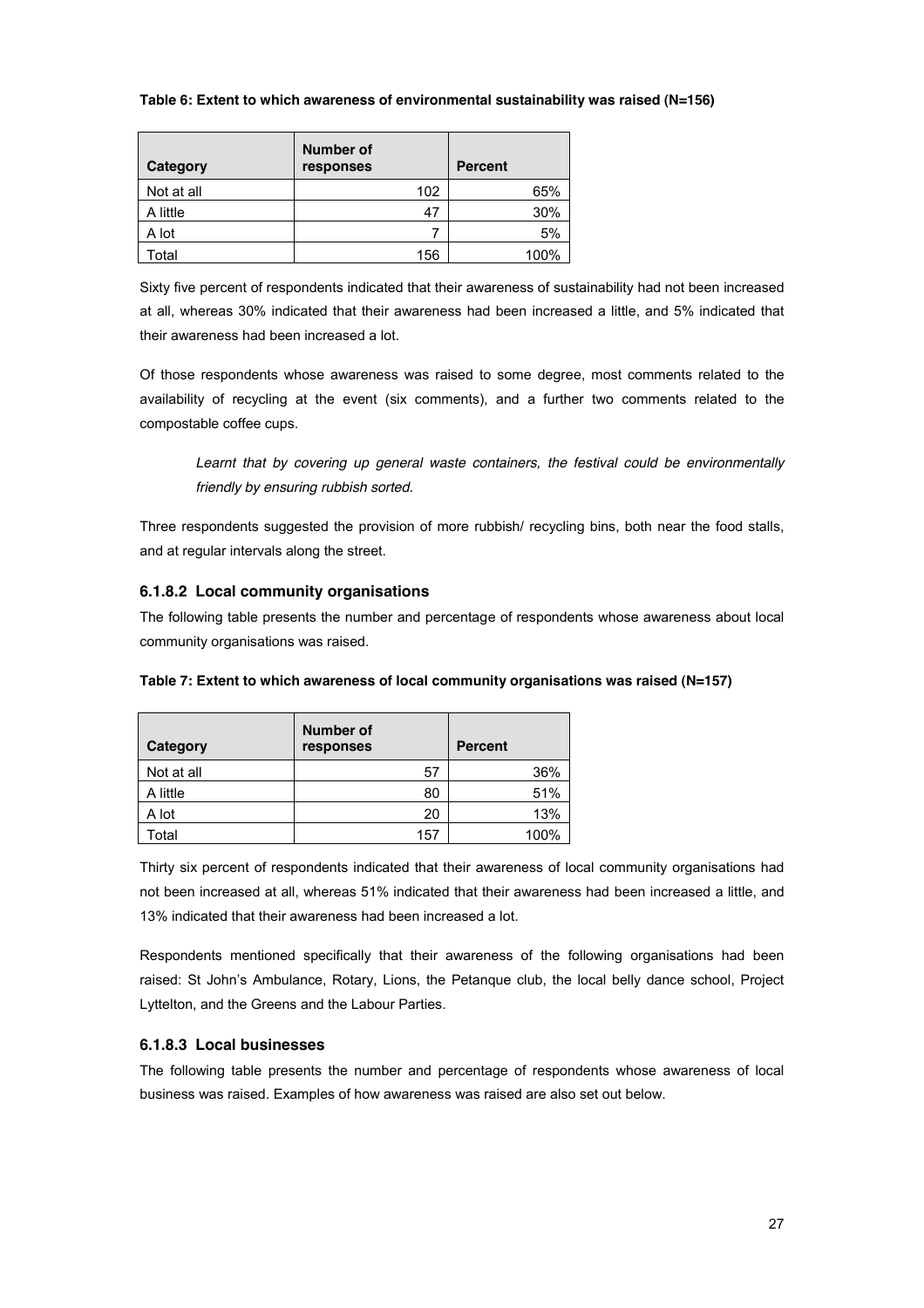#### **Table 8: Extent to which awareness of local businesses was raised (N=158)**

| Category   | <b>Number of</b><br>responses | <b>Percent</b> |
|------------|-------------------------------|----------------|
| Not at all | 34                            | 21%            |
| A little   | 93                            | 59%            |
| A lot      | 31                            | 20%            |
| Total      | 158                           | 100%           |

Twenty one percent of respondents indicated that their awareness of local business had not been increased at all, whereas 59% indicated that their awareness had been increased a little, and 20% indicated that their awareness had been increased a lot.

Of those respondents whose awareness was raised to some extent, seven respondents commented that the festival was a chance to see what businesses were running again after the earthquake. For example:

*Good to be aware of what retail spaces are still available and open in Lyttelton post-quake.* 

Two made general mention of the *excellent* cafe options, and two mentioned that the stalls at the festival increased their awareness of local businesses. Specific businesses were also mentioned by respondents including: the fish and chip shop, Himalaya and Lyttel Piko, and the picture framing business.

#### **6.1.8.4 Local bands and buskers**

The following table presents the number and percentage of respondents whose awareness of local bands and buskers was raised. Examples of how awareness was raised are also set out below.

| Category   | Number of<br>responses | <b>Percent</b> |
|------------|------------------------|----------------|
| Not at all | 25                     | 16%            |
| A little   | 88                     | 55%            |
| A lot      | 46                     | 29%            |
| Total      | 159                    | 100%           |

**Table 9: Extent to which awareness of local bands and buskers was raised (N=159)**

Sixteen percent of respondents indicated that their awareness of local bands and buskers had not been increased at all, whereas 55% indicated that their awareness had been increased a little, and 29% indicated that their awareness had been increased a lot.

Respondents commented that they saw new bands they had not seen before (five comments). Bands that were experienced for the first time included the Loons, Harbour Union, Eastern and the CSM Samba Band. The local Dance Group was also mentioned. General comments were also made about how enjoyable the local music was (six comments).

#### **6.1.8.5 Festival sponsors**

The following table presents the number and percentage of respondents whose awareness of festival sponsors was raised. Examples of how awareness was raised are also set out below.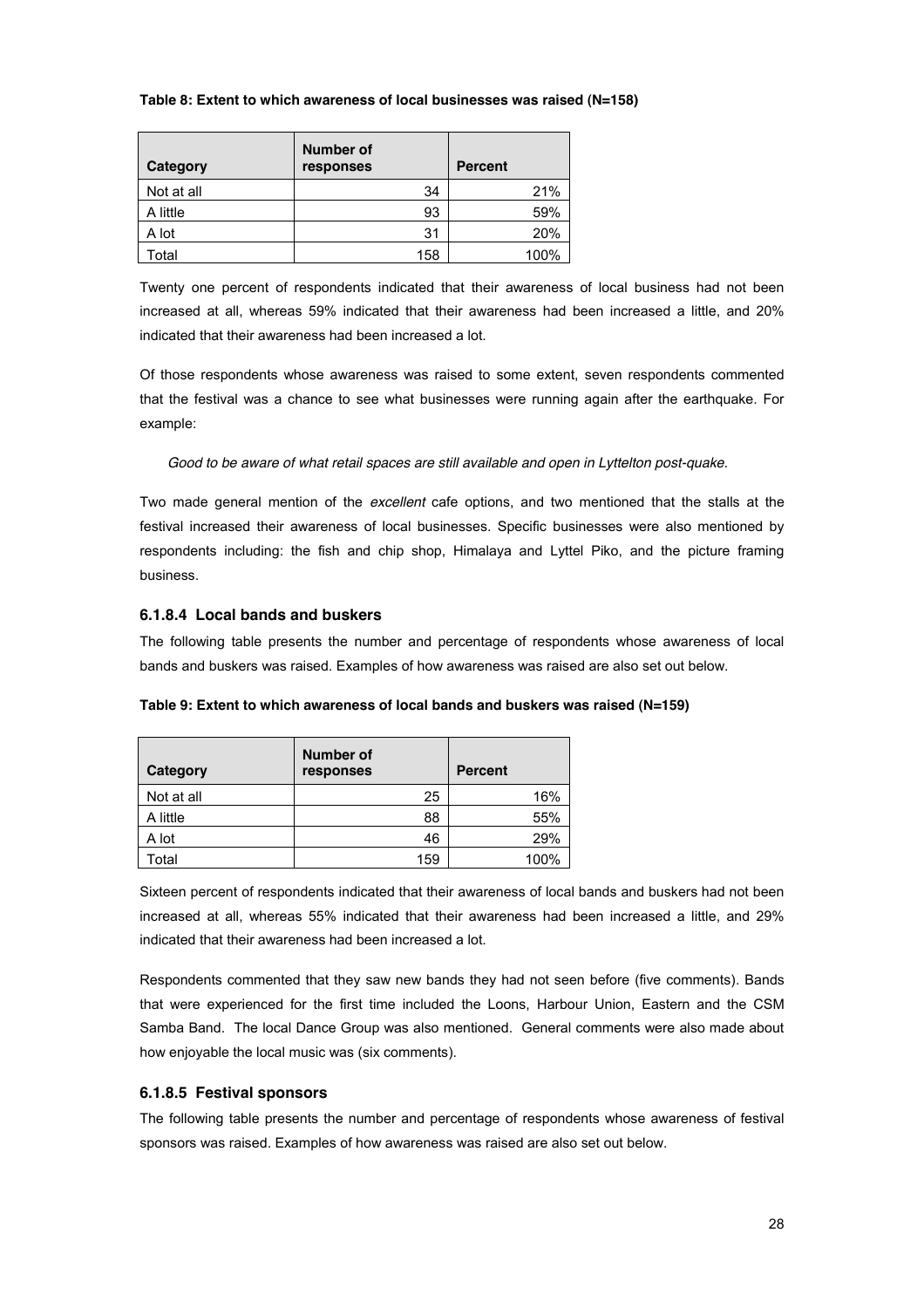#### **Table 10: Extent to which awareness of festival sponsors was raised (N=157)**

| Category   | Number of<br>responses | <b>Percent</b> |
|------------|------------------------|----------------|
| Not at all | 59                     | 38%            |
| A little   | 80                     | 51%            |
| A lot      | 18                     | 11%            |
| Total      | 157                    | 100%           |

Thirty eight percent of respondents indicated that their awareness of festival sponsors had not been increased at all, whereas 51% indicated that their awareness had been increased a little, and 11% indicated that their awareness had been increased a lot. Six mentioned Lyttelton Port Company as a major sponsor, Project Lyttelton was mentioned twice, and the Christchurch City Council and More FM were given one mention each.

Four people commented that they could not name the sponsors, and one person had seen sponsorship signage on the stage and in other areas, but did not remember who the sponsors were.

## **6.1.9 What people aspects people liked the most**

Respondents provided written feedback on aspects of the overall festival that they liked the most. 149 responses were recorded, with many respondents listing several different aspects they enjoyed. The following is a summary of the main themes.

#### **6.1.9.1 General Atmosphere**

Eight five respondents commented that they enjoyed the overall atmosphere of the festival. They enjoyed meeting friends, seeing the happy crowd, and the warm weather. People commented on feeling safe despite the large numbers of people attending, and acknowledged the family friendly nature of the event and its suitability for a wide age range (nine specific comments). Many felt it was good to see so many people attending the event and they enjoyed being part of the large crowd.

It was noted that Lyttelton had lost a lot as a result of the earthquakes but the spirit of the local people had not been diminished. People were amazed that even though much of the commercial area had been demolished the spirit of the Lyttelton community remained strong. For example:

*I love the buzz of lots of people. Sense of community seeing friends and neighbours. I liked the sense of reclaiming the town after the earthquakes. It did not feel empty.* 

*The way people mixed with each other and enjoyed the atmosphere of the event. Their cares seemed to have been blown away even though it may only have been a few hours. The timing of this event was so right and the warmer temperature helped to make it a wonderful success.* 

#### **6.1.9.2 Fireworks**

The fireworks were seen as a highlight of the festival by almost half of respondents (73 comments). They are clearly the most popular entertainment aspect of the festival. For example: *the fireworks were magnificent.*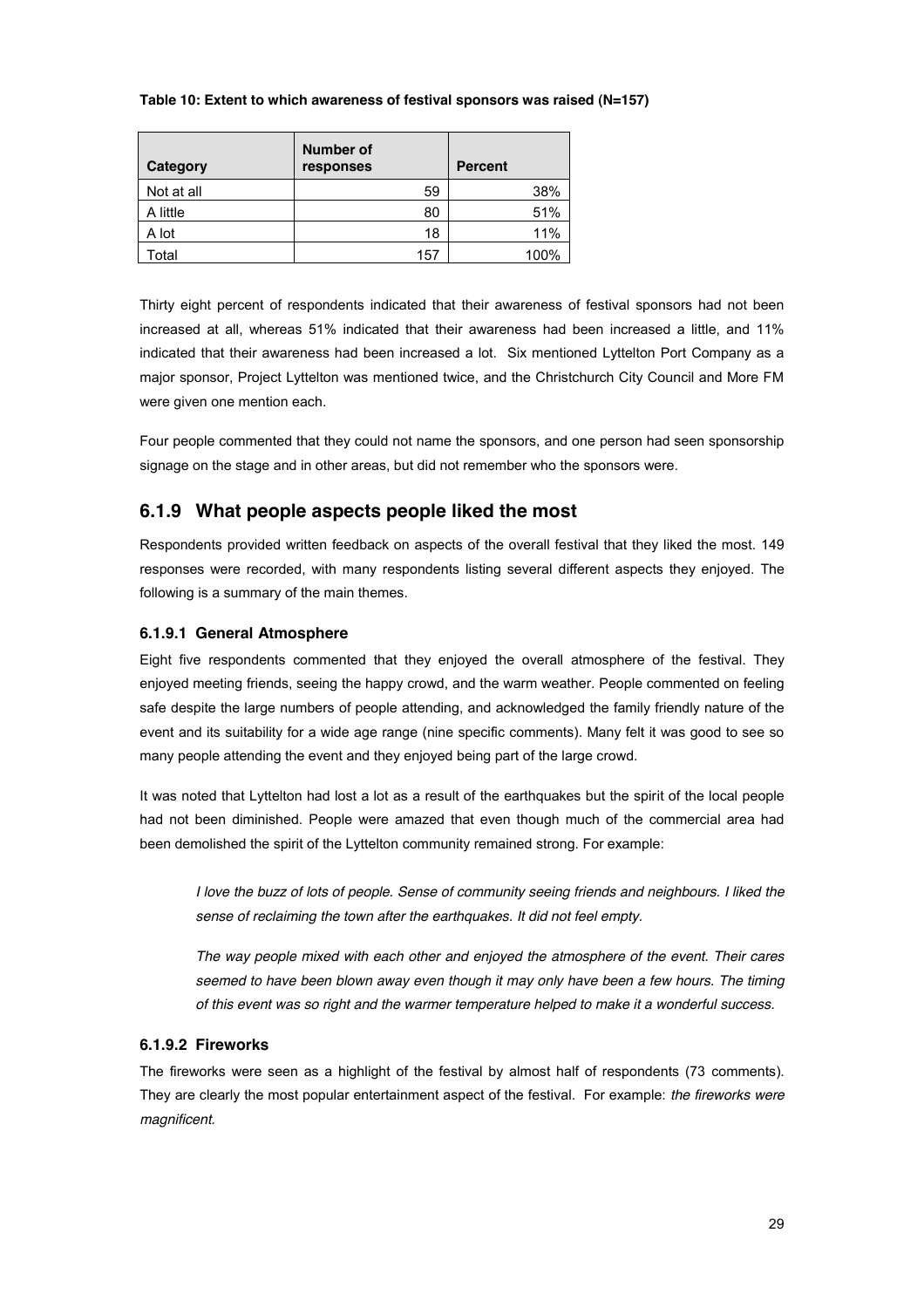#### **6.1.9.3 Music/entertainment**

Almost a third of respondents (53 comments) made positive comments about the entertainment in general, and specifically the music on stage. Among the musicians, specific mention was made of almost all of the bands and the belly dancers. Nineteen specific comments were made about the buskers and street performers, and a further seventeen people mentioned that they really enjoyed the parade. The following are some examples of comments about the entertainment:

- ! *The parade of masks, the people, entertainment, buskers, music, mulled wine.*
- ! *Atmosphere, light, smoke, setting, funky ideas. Music - great, especially songs from the Harbour Union CD. Sami sisters - loved them and their music.*
- ! *We enjoyed the whole show. Nice to see people not having to pay to go to things. The local*  Lyttelton band. The Eastern were really great. Just a good show all round.

#### **6.1.9.4 Stalls: food, beverages and other items**

Forty six respondents commented that they liked the wide range of food and beverage choices available. People enjoyed the quality of the food and beverages from the stalls, with particular comments relating to the mulled wine, which was clearly very popular (13 comments). A further eleven people were impressed with the stalls in general, and the opportunity to support local bars and businesses. The following are some examples of comments:

- ! *Enjoyed the mulled wine and variety of food stalls.*
- ! *Fireworks, Food (monster bar), music, beer (Cassells), great atmosphere.*
- ! *Food stalls. Variety. Mulled wine and hot chocolate.*

#### **6.1.9.5 Lighting displays**

Just over 10% of respondents commented on the lighting displays. Respondents were particularly impressed with the way that vacant building sites had been lit up. For example:

- ! *The use of the empty spaces for light displays. It put them to good use.*
- ! *The balls of light in the space previously occupied by a building.*

### **6.1.10 Suggested improvements**

Respondents provided feedback on aspects of the overall festival that could be improved. These aspects are summarised under themed headings below.

#### **6.1.10.1 Toilets**

Comments were made that there needed to be more or better toilet facilities (five respondents) and that the toilets needed to be better lit (two respondents). For example:

- ! *Please have lights to see by the toilets.*
- ! *Toilets down both ends of London Street as well as in the place they were on Friday.*
- ! *Better toilet facilities - we do understand the lack of portaloos this year.*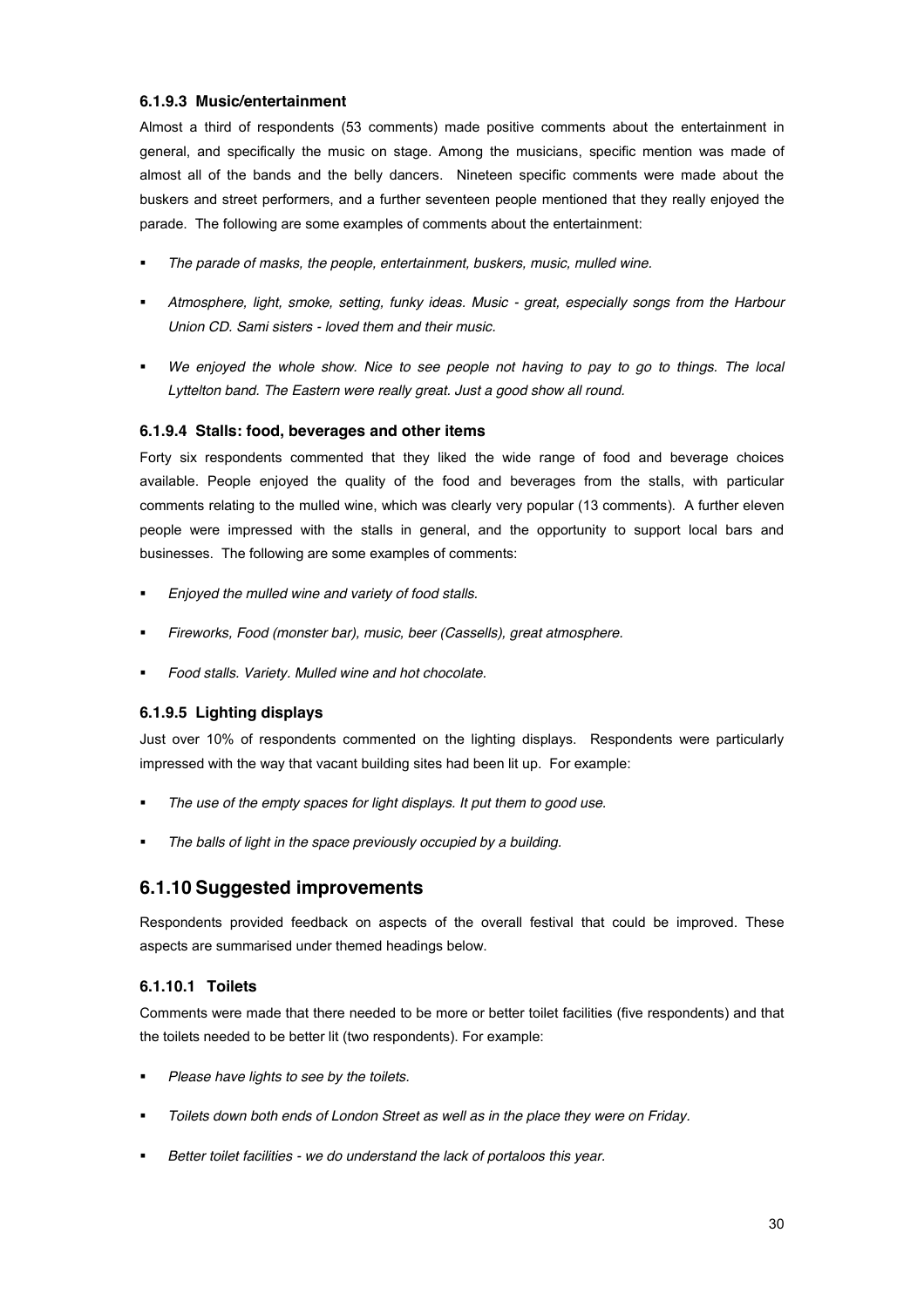#### **6.1.10.2 Waste disposal**

A number of comments and suggestions were made about waste disposal. Respondents commented that there needed to be more bins (eight respondents) that the rubbish bins were not easy to find (two respondents), that it was not clear which items should go into which bin (one respondent), and that the bins were overflowing (two respondents). It was suggested that at future festivals there should be more bins in various places down the centre of the street (one respondent). One respondent was amazed that despite the street bins being taped up, people were still piling rubbish on top of the taped up bins. Better signage as to the location of the recycling bins was suggested by two respondents. Some examples of comments are included here:

- ! *Rubbish bins to be clearly marked. I had to walk around for 15 minutes amongst people to find rubbish bins.*
- ! *More rubbish containers. Very poor. Lots of rubbish hanging around.*

#### **6.1.10.3 Food stalls**

People commented that there was not enough food at the event, that they would like a wider variety of food, and that the stalls should have more food available. In all there were 28 comments suggesting there should be more food available or more food stalls. Many stalls sold out of food before the end of the night. The length of the queues at the food stalls was also noted (21 respondents), and people commented that with so many people queuing for food it made it difficult to walk along the street (five respondents) It was acknowledged that there were large numbers of people at the event, but the time taken to queue for food was considered unacceptable. Suggestions were made that more seating would be good (11 respondents) with some specific suggestions that seating be provided for people eating food (two respondents). The following are some examples of comments made about the food stalls:

- ! *More food stalls - variety. Most had run out of food by 7:45pm.*
- ! *The food stalls could be better laid out. There was too much congestion around the food and the queues far too long.*

#### **6.1.10.4 Cash availability**

Several comments were made about the lack of EFTPOS facilities. Many people had not brought cash with them so needed to use the one available ATM machine on the street to withdraw cash. This resulted in long queues. Others had withdrawn cash through EFTPOS at some of the shops which were open, which had caused long queues in those shops. It was suggested that at future events mobile cash machines should be provided (one respondent), that EFTPOS should be available at more stalls (four respondents), and that people should be advised of the need to bring cash prior to the event (three respondents). For example:

- ! *Nobody carries cash any longer - stallholders need to provide eftpos or more cash machines.*
- ! *Advise people prior to coming it's a good idea to have cash on you. As the wait for ATMS are quite long.*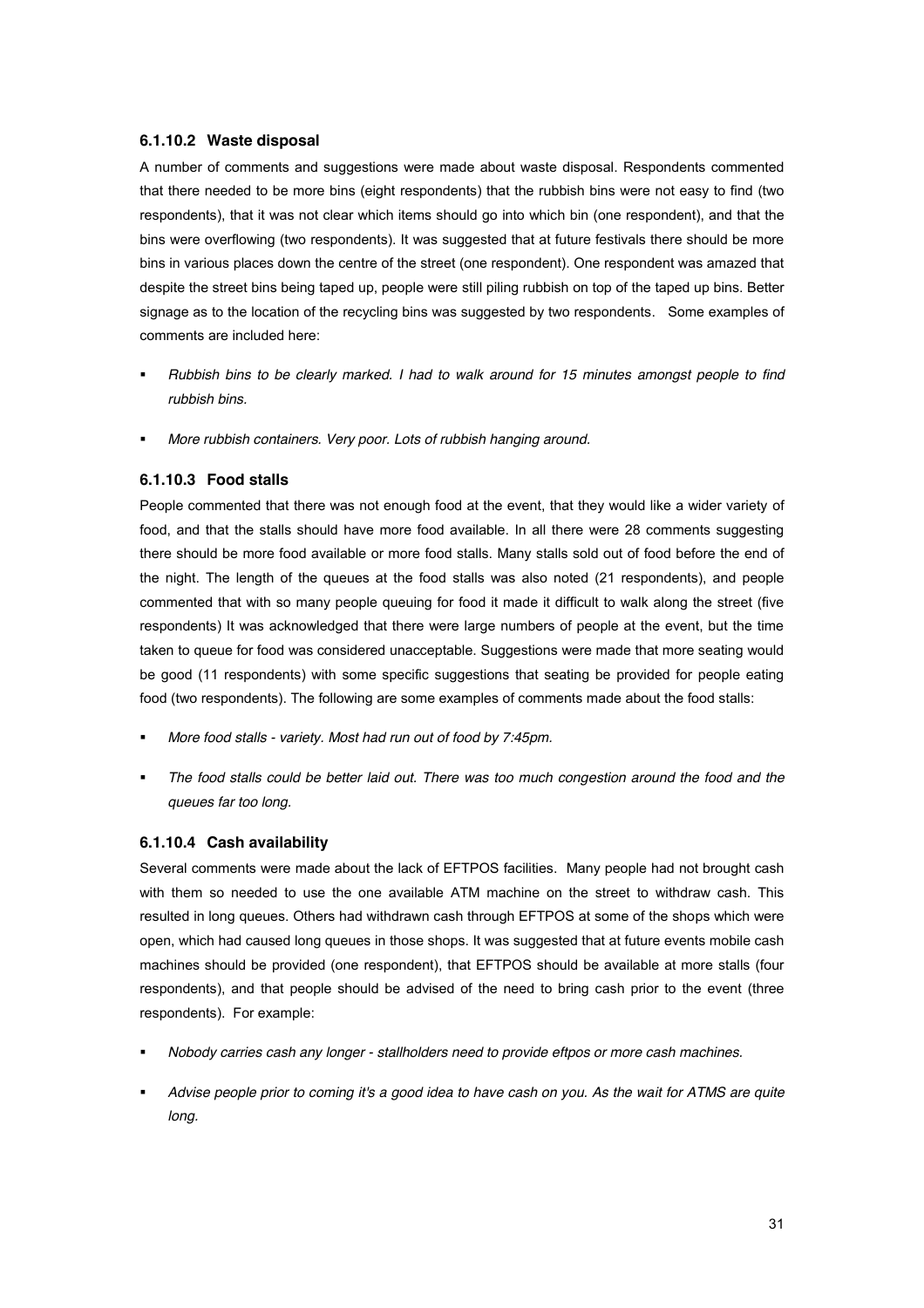#### **6.1.10.5 Parking**

Both visitors to Lyttelton and local people mentioned parking as an area for improvement (11 comments). People had found parking difficult and had to park some distance from the event itself. Local people had commented on the need for better management of parking. Suggestions were made that, alternative transport should be provided and advertised (two respondents), and that more angle parking should temporarily be made available (one respondent). Examples of comments included:

- ! *Parking facilities could be provided. Trying to find a park was hopeless*.
- ! *Open the port up for parking and advise people where to go to best view the fireworks.*
- ! *Parking was a little stressful.*

#### **6.1.10.6 Large crowds**

Whilst some people had commented that they had enjoyed the atmosphere of being part of a large crowd, others had felt uncomfortable being in a large crowd of people (two respondents). Comments were made that it was difficult to see the stalls because of the large crowd (one respondent), and that people had felt that there were too many people at the event for it to be enjoyable. It was suggested that the event should take place over a wider area to accommodate the large numbers of people attending (one respondent). Comments about the crowds included:

- ! *Perhaps cordoned walkways to make access through the crowds easier - especially for prams and old people.*
- ! *Somehow creating more space so there is less crowding.*

### **6.1.11 General comments**

Respondents also provided general comments on the overall festival. Some of these have been included in the sections above in instances when they relate to aspects of the festival that people liked the most, and improvements to future festivals. The remaining general comments are summarised as follows.

#### **6.1.11.1 Appreciation**

Appreciation was expressed to the organisers and the sponsors for putting on the event, particularly in such difficult circumstances. In total 40 respondents specifically thanked the organizers, and many also commented that they would be back next year. For example:

- ! *Thank you all. Brilliant night.*
- ! *Well done to the organisers. A great night!*

#### **6.1.11.2 Community atmosphere**

Sixteen comments were made about the strength of the Lyttelton community. Lyttelton people commented that the festival had made them feel proud to live in Lyttelton, that they loved being part of the Lyttelton community, and that they had enjoyed the opportunity to spend time with other local people at the event. People from outside Lyttelton commented that they felt Lyttelton has a strong community spirit and they recognized the community nature of the event. For example: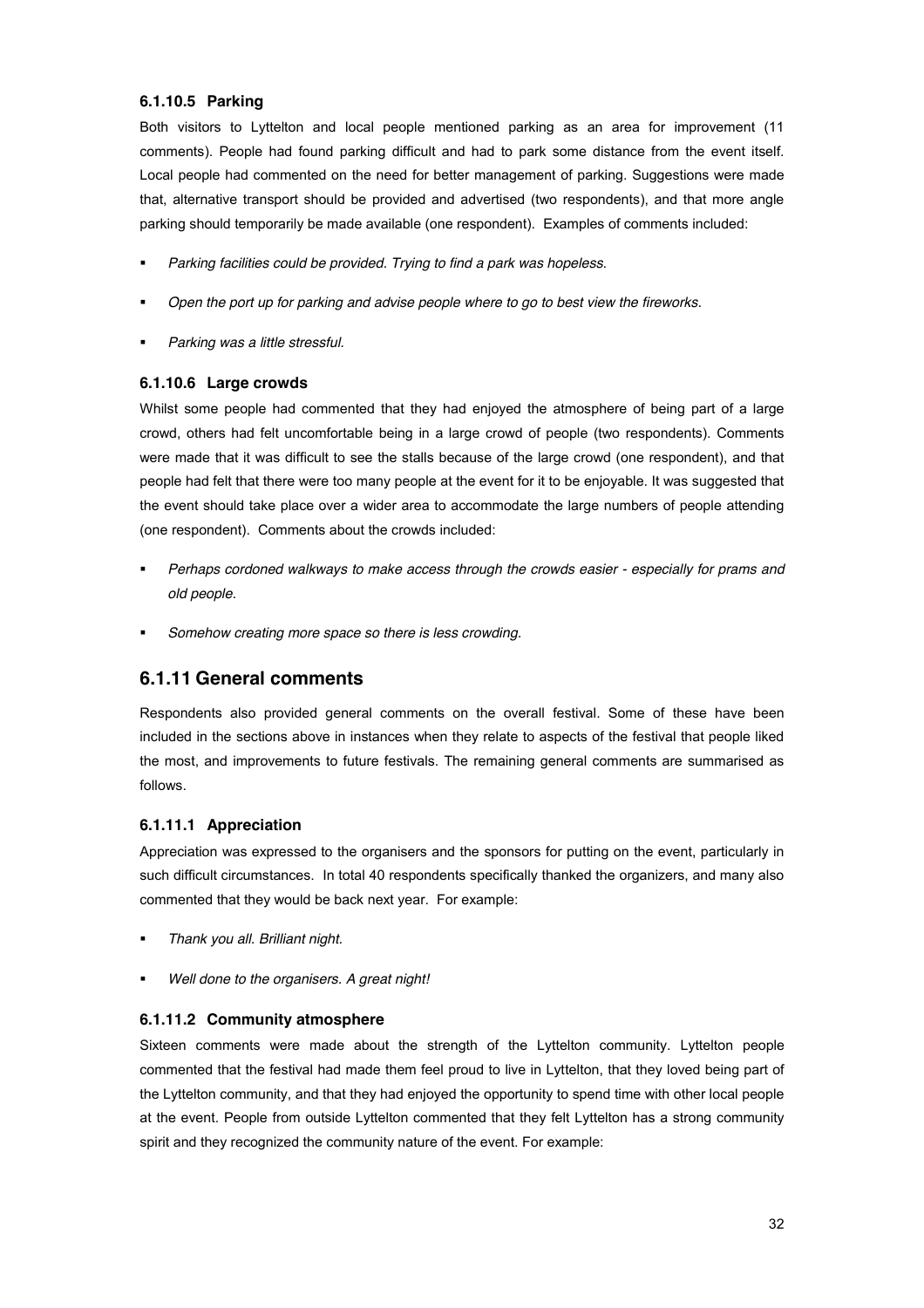- ! *It's good to live in Lyttelton. I feel very proud of the community - such positive good energy. It may not be home and garden but it is a grand place to live and work.*
- ! *Kia Kaha Lyttelton. I would live there if I could. My heart is in Lyttelton. Glad you are all starting to get back on your feet.*

#### **6.1.11.3 Advertising**

Five respondents suggested more advertising was needed as they had heard about the event at very short notice, often through friends or family members. The spirit of these comments was that people were concerned they could have easily missed the event due to not knowing it was happening. For example:

- ! *The only reason I knew the festival is on is because of my daughter. It should be promoted more in Christchurch.*
- ! *Where is your advertising? I only saw one poster that was on the day of the event so we almost missed it. Advertise more!*

## **6.2 Interviews with key stakeholders**

Project Lyttelton planned to conduct interviews with up to 12 people that had extensive involvement in the planning or running of the 2011 Festival of Lights, with each interview lasting for an estimated 20-30 minutes $^5$ .

## **6.2.1 Response rate**

This planned number was reduced to six, due to the earthquake impacting on Project Lyttelton team members and potential participants. Four of the six identified agreed to participate. Interviewees were asked questions about what they thought had worked well and why, what areas could be improved, suggested ways of making improvements, and changes they thought would enhance future festivals.

## **6.2.2 What activities worked well and why**

The four interviewees were asked about activities that were part of the festival that worked well and why. Their combined responses are as follows.

- ! *The atmosphere at the Festival of Lights*: People were happy and having a good time, and that the event has a strong family-friendly image - *a safe, relaxed, friendly environment which felt like a night away from rules and authority after all the disruption and worry of the earthquakes*.
- ! *Having everyone on London Street*: This location made the event *compact, lively, and busy*.
- ! *The stage set*: All of the activity was in one area (London Street), and people could stand shoulder to shoulder, resulting in a *good vibe*.

 $5$  Some key stakeholders are on the Advisory Group. Key informants were not selected from this group unless it was absolutely necessary (e.g. festival management who had the most knowledge about processes involved in planning and running the festival, and who are happy to complete the survey and to participate in an interview).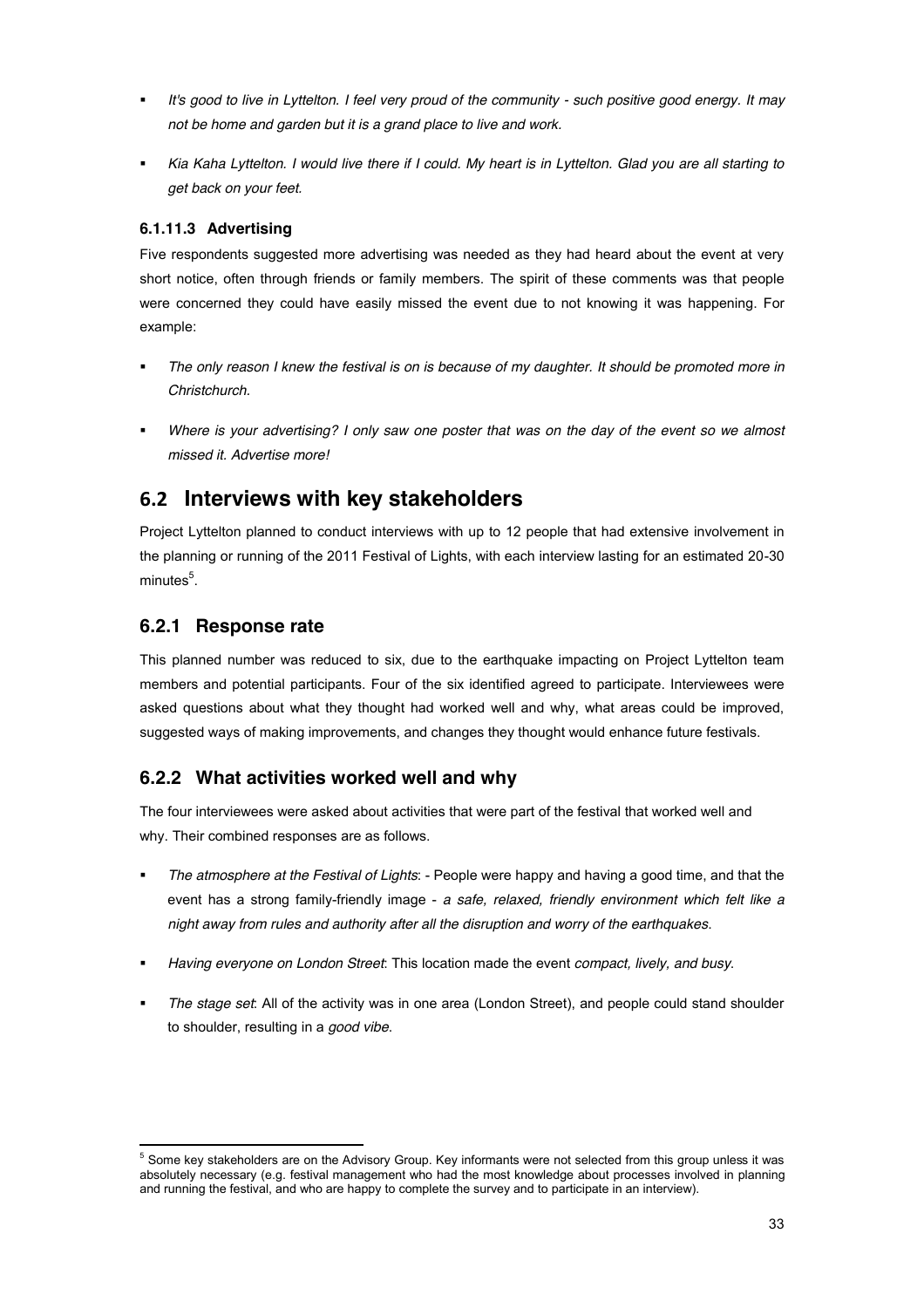- ! *The freedom and the welcome associated with the festival*: This was seen to reinforce and enrich Lyttelton's brand. There is a perception locally and nationally that Lyttelton's brand is creative innovation and forward thinking. The festival has a positive reputation embedded in previous events, and there is a perception that the brand is strong.
- ! *Economic benefits for businesses and stallholders:* The fact that the festival went ahead after the original event was postponed due to the earthquake was appreciated. The festival was seen to build on the connections with the performers, stallholders, and contractors who have been involved with past festivals. Respondents felt that in the short and long term, the festival is likely to contribute to building a stronger community.
- ! *Post-earthquake exposure for Lyttelton:* The festival showed people from outside Lyttelton that Lyttelton is still viable and operating, with people from Christchurch driving through the tunnel to attend.
- ! *The performers:* Specific mention was made of the buskers, the masked parade, and the fact that they had attracted such a large crowd.
- ! *The setup of the stage and the good mix of performers*: The festival Advisory Group chose the performers and one contributed to the successful selection by providing advice on Lyttelton musicians and knowledge of which bands would be suitable for main stage performances. The music programme worked well due to his experience in planning music programmes, organising events, and working with musicians.
- ! *The face painting*: This was a good aspect of the festival because it was fun, centrally located, and something for the children.
- ! *Sponsorship recognition:* One interviewee was very pleased with the awareness of their sponsorship and their brand created by the event, mentioning that displaying their logo so prominently on the stage had particular value.
- ! *The fireworks*: One interviewee who had been involved with organising the fireworks was impressed at how smoothly communications on the night regarding the fireworks had gone.
- Sense of community: Interviewees enjoyed feeling connected with the Lyttelton community. The fact that the event went ahead symbolised *hope, strength of character, liveliness, and true vibe*. The community got right behind the event and that helped with the success of the festival. For example, members of the community came out on the night to support local bands, and bars (which are closed due to earthquake damage, but sold food and drink at the festival).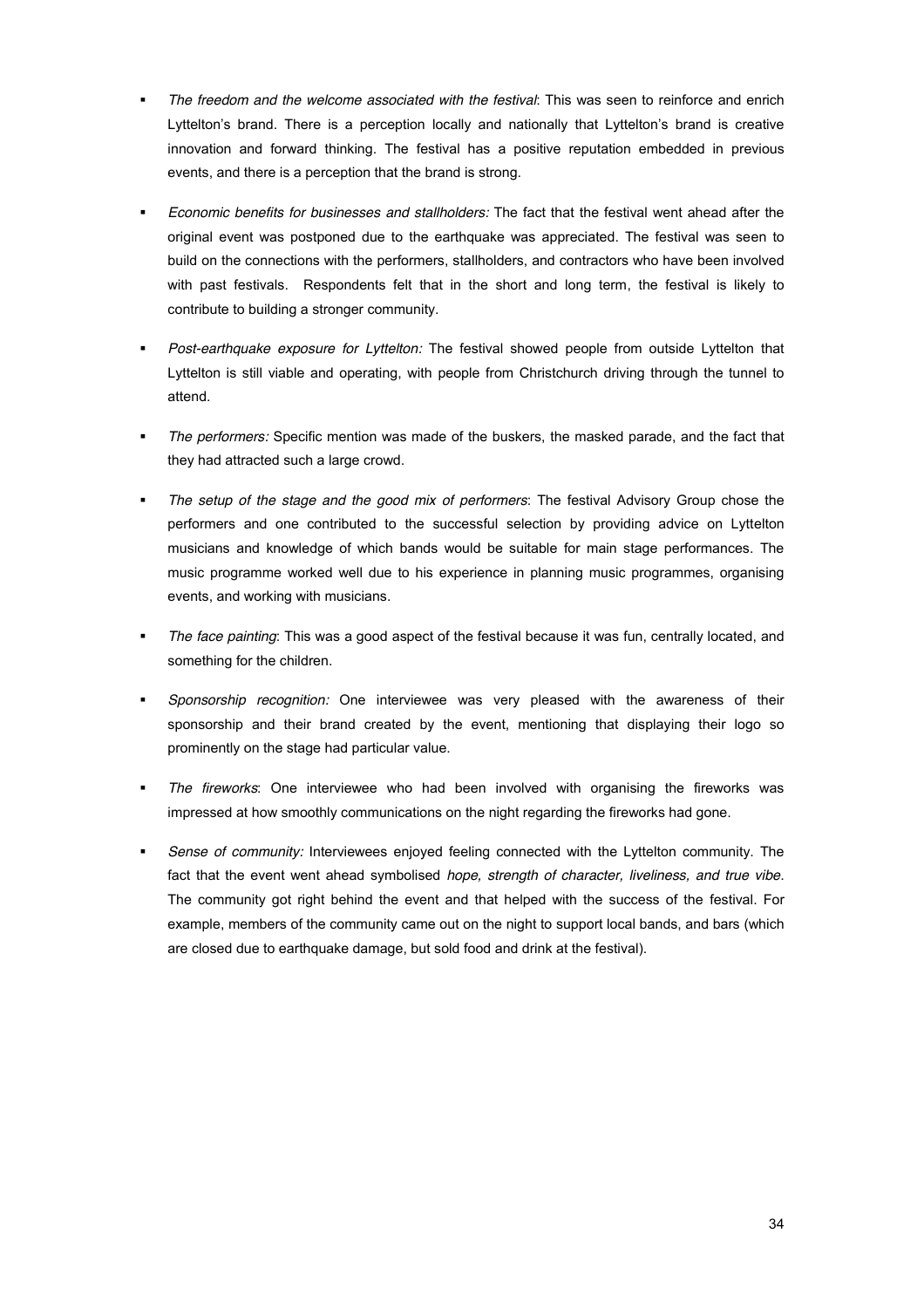# **6.2.3 What activities could be improved and how this could be implemented**

Interviewees were asked about activities that were part of the festival that could be improved and how this could be done. Areas for improvement mentioned by some of the interviewees are as follows.

- ! *Have more promotional activity*: (e.g. more posters) and more hype (e.g. more media exposure) about the Festival of Lights. It was noted that the promotion was effective considering disruption caused by the earthquakes. It was assumed that less people would come to the Festival of Lights because of the earthquakes, but in the end the turnout exceeded expectations.
- ! *Involve the media in the event more*: Having a Public Relations (PR) person whose job it is to do the media relations would help. Increased use of social media and free advertising was suggested. For example, getting interviews about the Festival of Lights on television shows such as the TV One Good Morning show.
- ! *Make the stage more accessible*: People need to be able to walk the length of the street and get to the stage, but they could only get half way along the street, because of the number of people in the street, and people queuing at the stalls who were blocking the way.
- ! *Project the sound system from the main stage further down the length of London Street*: This would ensure that everyone is connected to the activity on main stage. Discuss sound system and lighting options with [Lighting expert known by Project Lyttelton], as being aware of budget constraints is important.
- ! *Get contracts to performers as soon as they agree to perform*: There was a delay in getting contracts to performers for the 2011 festival.
- ! *Provide a green room for the performers:* The performers need a place to prepare before going on stage, and a secure place to store gear. Payment to the performers is not high and having a suitable *green room* would be a way of showing appreciation to them. In a performer's *green room*, provide seats, a mirror, a dressing room, and snacks and drinks.
- ! *Improve the quality of sound engineering on stage:* Performers found it difficult to hear themselves and no competent sound engineers were available to make required adjustments to the sound.
- **.** *Increase the number of food and drink stalls, and the amount of food per stall.* This would result in more spending, and an opportunity for increased business for stallholders, and would shorten queues.
- ! *Move the food stalls back, or manage the queues to stalls better*. This would keep the queues off the street.
- ! *Increase options available for purchasing hot drinks such as tea, coffee, and juices.*
- Have a better light display with more lights on the night of the festival: It was noted that with more business open in London Street there would have been more lights. Consider encouraging more Lyttelton residents to *light up* their dwellings.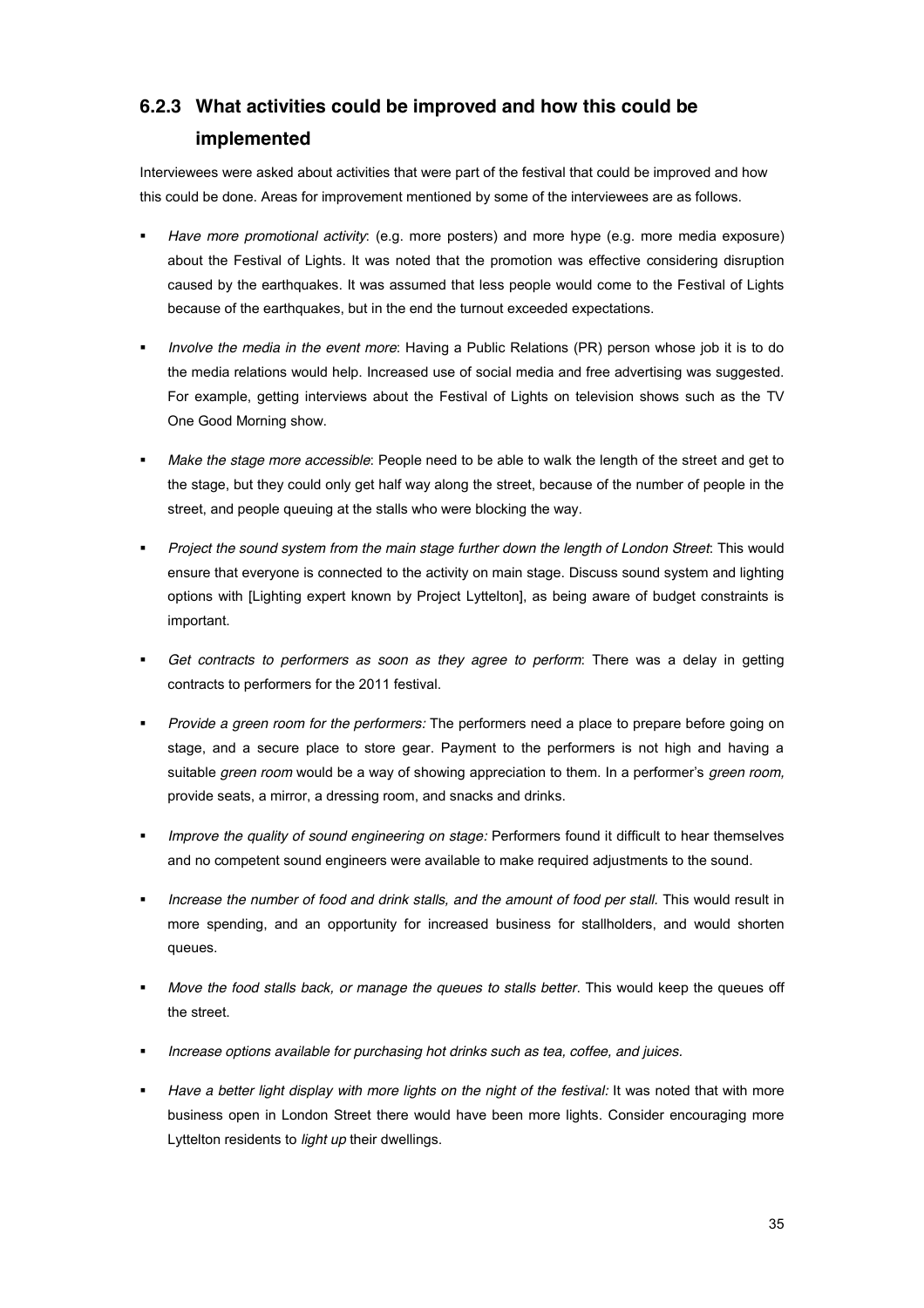- ! *Better promote the use of waste stations at the festival:* Despite promotion from the MC on the stage, people were still leaving rubbish in taped off bins. Provide more bins on the night.
- ! *Ensure that the festival manager is easily contactable by other festival organisers*: One interviewee commented that communication with the project manager did not run as smoothly as in previous years. Ensure that communications between the festival project manager and others involved are regular and timely.
- ! *Ensure better communication between Project Lyttelton and* Lyttelton Port Company (LPC) around the size and placement of the LPC tent, stall, and supply of power and lights.

## **6.3 Ideas about future Festivals of Light**

Interviewees were asked about their ideas for future festivals, ideas mentioned by some or all of respondents are as follows.

- ! Food areas could be set up in pods. These are food stall grouped together. Pods would allow for more food stalls down the street, as the queues were too long.
- ! Having more beer and wine available and emphasising *host responsibility* would ensure that the family friendly atmosphere remains, while *leaving the spirits drinks to the bars*.
- ! Performers are very supportive of the event. Payment for performers is at the lower end of scale and future events should not offer any less than is currently paid.
- ! Consider including a simultaneous art show or exhibition at future Festival of Lights, which reflects Lyttelton's strong arts community. Music is promoted, but other artistic forms should be too.
- Establish subgroups of people who are focused on a new project, such as working groups, to be the passionate drivers of a particular project. For example, if artists put on an art show, keep specialists in their group contributing to an art project.
- ! Consider including a drive-in movie at future Festival of Lights, because it is something that would extend, or give diversity to the event.

## **6.4 Changes to the logic model**

With regards to sustainability outcomes, there was a perception that sustainability at the festival was only really practiced though the recycling of rubbish. There was an expectation that the word *recycling* would be used instead of *sustainability*. The event itself is sustainable and self-sustaining in as much as it has huge support. Sustainability of the event (long-term viability) is a long-term outcome. Respondent's suggested the following changes to the logic model, which is attached as Appendix B:

- Long term outcomes add Health and Wellbeing.
- Short term outcomes add sense of togetherness especially post-earthquake.
- ! Change *more people are sustainable* to *more people practise sustainability*.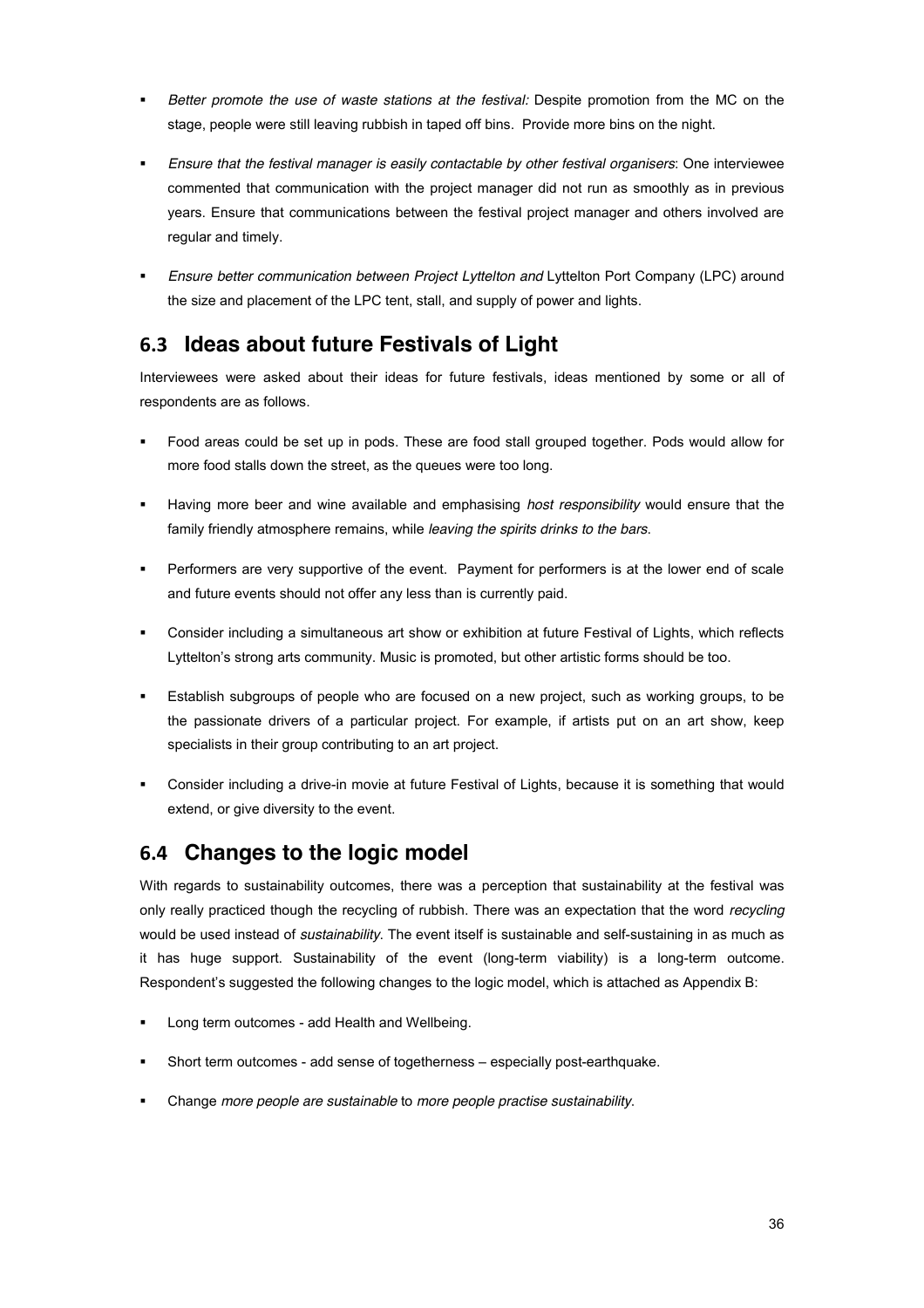## **6.5 Key findings**

The following is a summary of key findings from this evaluation.

### **6.5.1 Survey for Festival Advisory Group members**

Four out of seven Festival Advisory Group members responded to the survey. Aspects of the festival organisation that they felt worked well included: (1.) the Festival Advisory Group, which had clearly delineated roles and responsibilities, effective email communication, and new members who added *energy* to the meetings; (2.) effective liaison with performers where there was one key contact person who had defined area of responsibility, and in most cases, expertise in that area; (3.) robust planning that incorporated information from previous festivals accessed through Project Lyttelton's electronic records; (4.) effective liaison with stallholders given established relationships with Advisory Group members; (5.) distribution of promotional material using Phantom Bill stickers (poster placement); and (6.) the large numbers of volunteers that were available.

Advisory Group members suggested a number of improvements including: (1.) effective rubbish collection; (2.) having a community brainstorm; (3.) better matching tasks for volunteers; (4.) better communication with, and management of traffic management contractors; and (5.) better processes for contracting and increased liaison with community groups.

#### **6.5.2 Survey for festival participants**

Of 400 surveys distributed on the night of the event, 168 were returned (48% response rate). The majority of respondents were female (71%), aged 25-45 (51%), and came from Christchurch (63%) followed by Lyttelton (21%).

Half of the respondents (52%) indicated that they had not previously participated in the festival, and nearly all of the respondents (91%) indicated that they were likely to attend next year's festival. Nearly a quarter of respondents found out about the festival from a newspaper (23%), but 64% of respondents learnt about the festival from seeing a festival poster or through word of mouth. The main mode of transport used to get to the festival was a car (76%) followed by walking (20%).

The majority of respondents were satisfied or very satisfied with community stalls (63%), buskers (75%), bands (80%), decorative lights (83%) and the festival fireworks (98%). Of those who used the toilet facilities, more than half of respondents were satisfied or very satisfied (62%), while 21% were either dissatisfied or very dissatisfied with them. Similarly for rubbish facilities, just 51% were satisfied or very satisfied, while 28% were either dissatisfied or very dissatisfied.

Almost two thirds of respondents indicated that their awareness of sustainability had not increased at all (65%) but over half of respondents indicated that their awareness had increased a little about community groups (51%), local businesses (59%), local bands and buskers (55%), and festival sponsors (51%).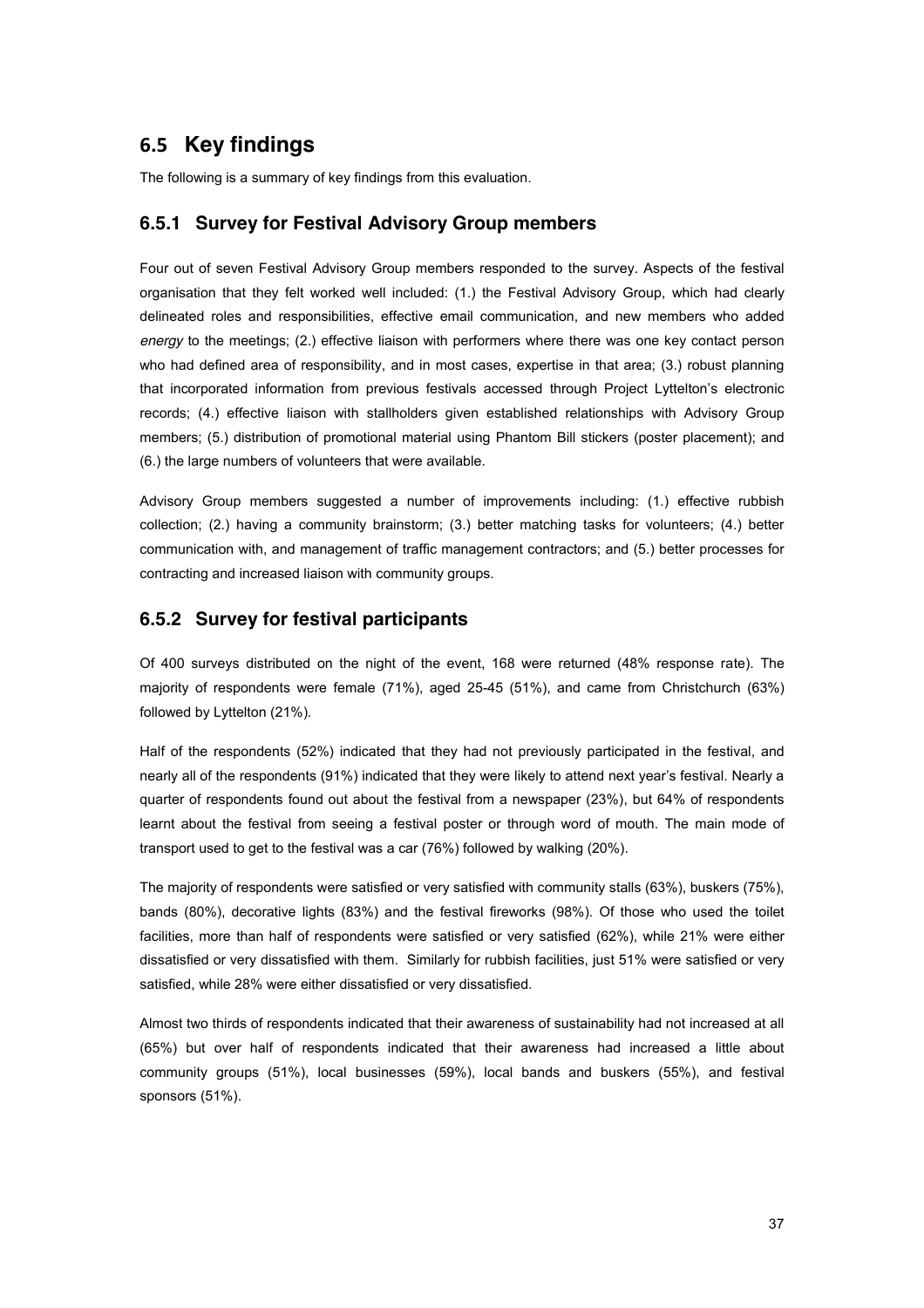Survey respondents noted aspects of the overall festival that they liked the most. Respondents appreciated that the event occurred despite the ongoing Canterbury earthquakes, the general friendly atmosphere of the festival, the feeling of safety and security, the fireworks, the entertainment, the food and beverage stalls, and the lighting displays.

The respondents made a number of suggestions for improvements including the need for more toilets in obvious and well lit locations, the need for more and better signposted bins, a variety of food and beverages with smaller queues and more food, access to cash (EFTPOS), more parking, smaller crowd sizes and enhancing the promotion of the festival.

#### **6.5.3 Interviews with key stakeholders**

Of the six planned interviews, four people that had extensive involvement in the planning or running of the festival were interviewed to identify what aspects of the festival worked well (and why) and what activities could be improved (and ideas for implementation).

Aspects that worked well included: (1.) having everyone on the main street in Lyttelton which contributed to the overall lively atmosphere; (2.) the stage set up where people could stand shoulder to shoulder (resulting in a *good vibe*); (3.) the entertainment including buskers, the mask parade, face painting and the mix of performers; (4.) and the fireworks which were seen as the highlight of the event - well organised with good communication.

Interviewees also noted a number of additional benefits. These included (1.) the festival atmosphere; (2.) the strong sense of community and family-friendly and safe environment; (3.) strengthened connections between Project Lyttelton, the performers, stallholders, sponsors and contractors (who had been involved with past festivals); (4.) the freedom and welcome associated with the festival which reinforces and enriches Lyttelton's positive brand;  $(5)$  the festival's contribution to building a stronger community; (6.) economic benefits generated for businesses and stallholders; and (7.) the fact that the festival had shown people outside of Lyttelton that it is still viable and functioning despite the February 2011 earthquake.

The four interviewees suggested the following improvements: (1.) increasing the festival promotional activity (more festival posters, enhanced media exposure, dedicated public relations person); (2.) enhancing the accessibility of the festival stage (reducing queues around the stalls, and managing crowds); (3.) improving the quality of sound engineering from the main stage; (4.) earlier sign off on performer contracts; (5.) providing performers with a 'green room' where they prepare properly before going on stage; (6.) increasing the number of food and beverage stalls including make beer and wine more available (and emphasising host responsibility); (7.) having more lights on the night of the festival; (8.) better promoting the use of waste stations and providing more bins; and (9.) ensuring better communication between Project Lyttelton and the Lyttelton Port Company around the placement of the Port Company tent, stall, and supply of power and lights. Three ideas for future festivals included a simultaneous art show or exhibition, establishing sub groups to develop new festival activities and a drive-in movie.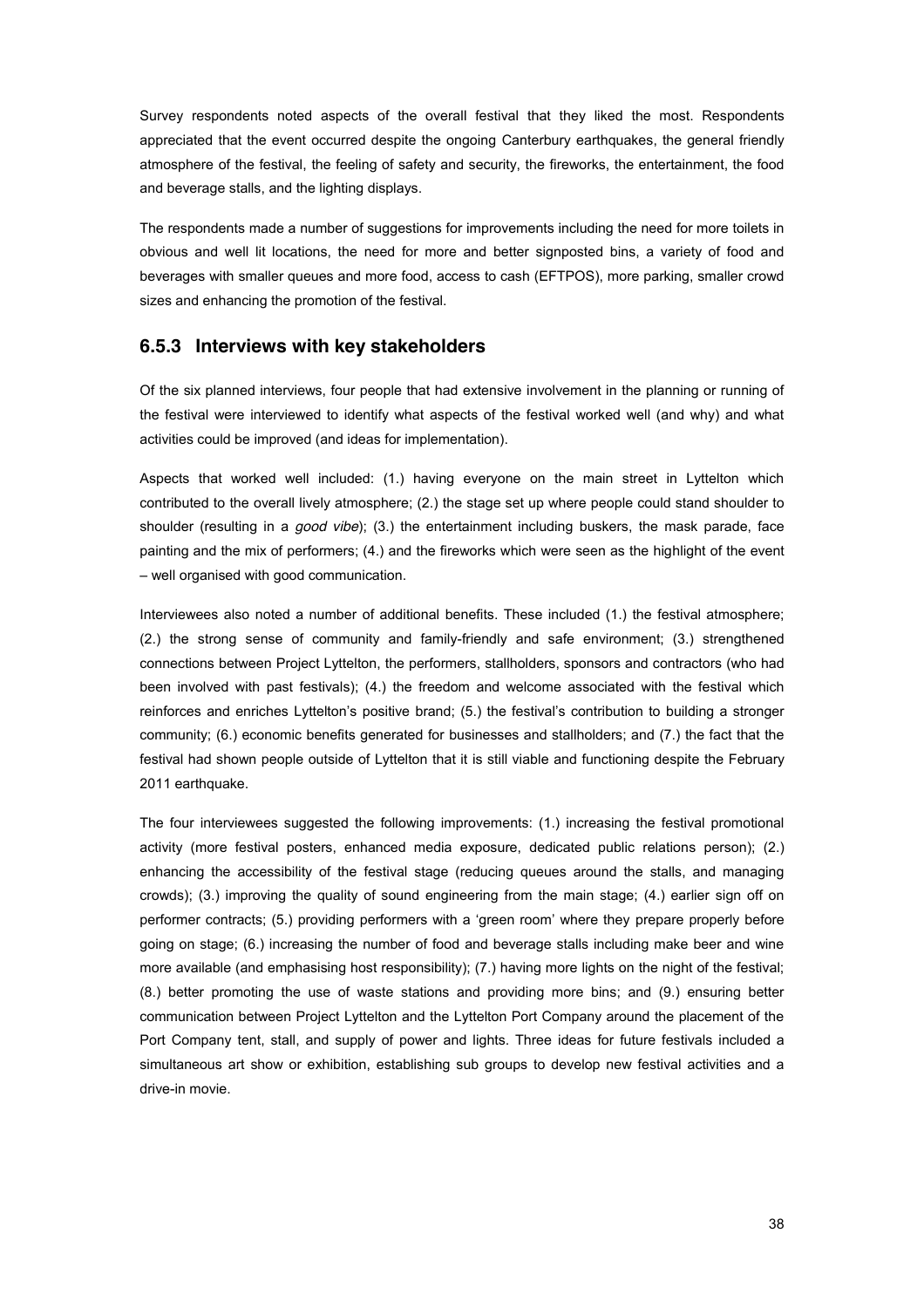# **7 Conclusion and recommendations**

The festival attracts participants who mainly come from Lyttelton, Lyttelton Harbour and Christchurch. However, the results suggest that the majority of festival goers travelled from Christchurch to attend, and for over half of those who attended, this was their first festival. Whilst participants range in age from the very young to the elderly, most participants appear to be in the 25-45 age group.

Festival goers appear to be attracted to the general atmosphere of the festival more than any single aspect. However, the fireworks are clearly the most popular part of the festival. The buskers, music and stalls also rate highly. People like that the event is in the middle of winter when there is little else happening, and feel that this event brings some brightness to the dark days at this time of the year. The festival is felt to be a family-friendly, safe event which has something for all ages. The festival attracts large crowds. Some attendees like being part of a large crowd and feel that the large numbers of people adds to the atmosphere. Others feel that large crowds detract from the event, leading to overcrowding and queuing.

People attending the festival feel some improvements could be made, in particular by providing more bins, more toilets, and more food opportunities. It was noted that at this year's festival, because of large numbers of people attending there was insufficient food available, and long queues for the food. Provision of improved parking facilities or better public transport options is also an area of improvement. More than three quarters of attendees drove to the festival, and parking was noted to be difficult.

Sponsors are recognised and appreciated for their contribution to the festival, and people attending the festival appreciate the work done by the organisers, volunteers and the Lyttelton community in putting on the festival. Sponsors are happy with the exposure provided by the event.

The festival raises some awareness of Lyttelton's community groups, businesses, musicians and entertainers. Awareness of sustainability issues is raised, but to a lesser extent. The festival raises awareness of Lyttelton's strong community spirit and creativity.

Those involved with the planning of the festival have a positive view of the festival and are generally happy with the way it is run and managed. They are pleased to be a part of the event and think the event is valuable. The main areas of improvement suggested by these people are better facilities for the musicians, better communications with contractors, and to have the community brainstorm when planning the festival each year.

Festival attendees generally expect to come back to a future festival and there is an expectation among the attending public that the festival will continue to happen. Overall, the 2011 event was a success, and a true community celebration. The results of the evaluation will help to strengthen and improve the Festival of Lights as it goes forward.

It is recommended that Project Lyttelton (including the Festival Advisory Group) undertake the following activities to inform planning of future festivals.

- Develop a way of promoting the festival to a wider cross section of age groups and genders. An increase in people participating is likely to contribute to economic benefits for Lyttelton.
- ! Increase promotion of the festival, using appropriate mediums (e.g. social media), and for a longer period of time, so that more people from different age groups and genders get involved.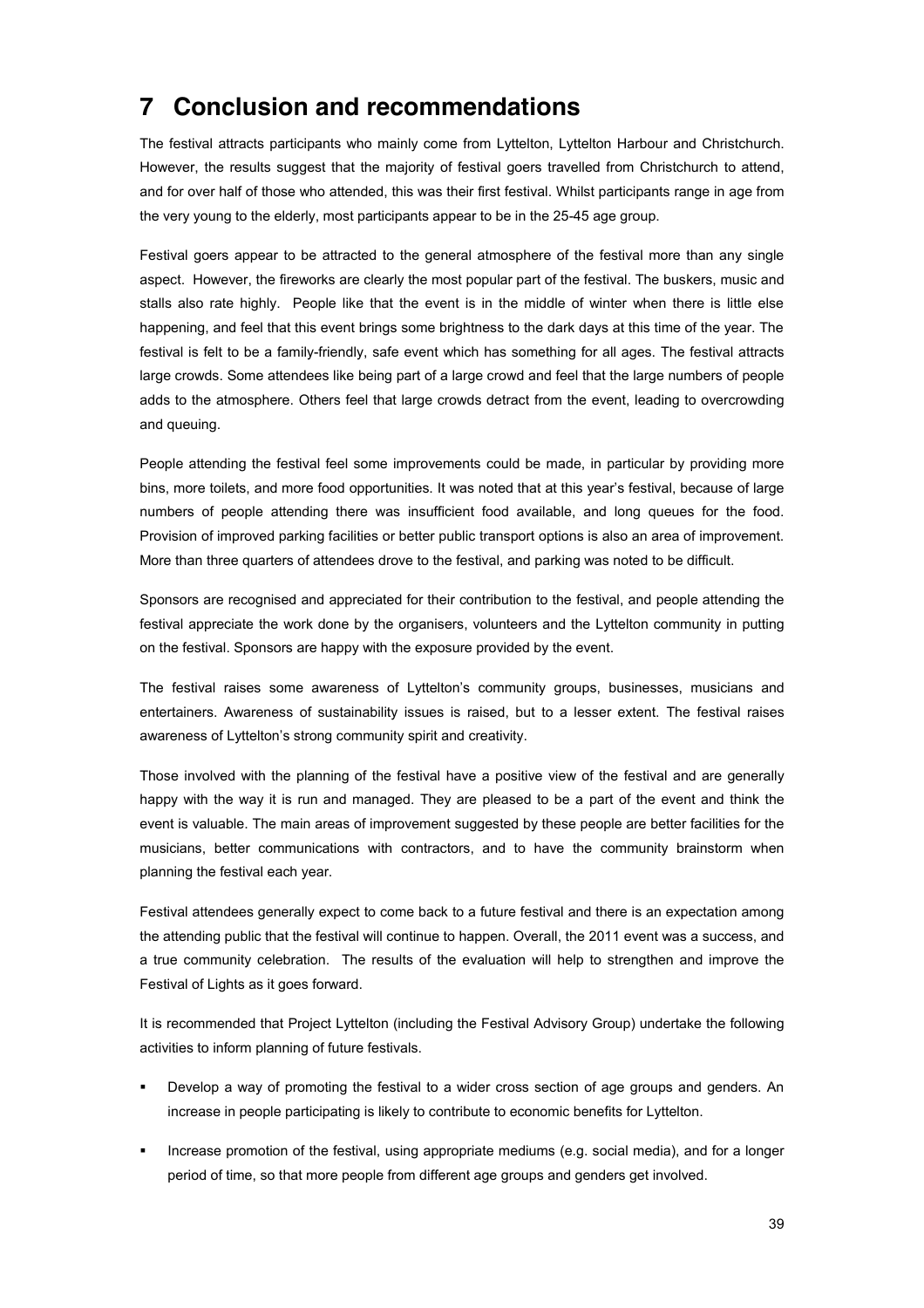- ! Promote (and if possible organise) better and more sustainable transport options for those attending the festival to avoid the need for car use. Easily accessed public transport, most likely in the form of buses, should be considered.
- ! Consider options for festival parking facilities and signage to parking for people arriving by car.
- Start the planning for each festival with a community brainstorm to allow new ideas to develop and to attract new people to the advisory group or to organise new events.
- Develop ways to encourage local businesses and Lyttelton residents to light up their dwellings on the festival night.
- Manage the volunteers effectively by drawing up a list of festival tasks, and then assigning volunteers to these tasks prior to the event.
- Develop a process for working effectively with rubbish bin contractors. This includes processes for communicating effectively with contractors to ensure sufficient numbers of bins are supplied, that bins are signposted clearly, and the bins are coded for effective recycling in a way that festival attendees will understand.
- Develop a process for working effectively with traffic management contractors. This includes processes for effective communication to ensure that road closures during the festival are carried out as planned.
- ! Develop a process for working effectively with festival performers. This includes processes for providing a contract to be signed and returned immediately on confirmation of their appearance, and a pro-forma invoice to be submitted in respect of fees.
- ! Develop a process for working more closely with local community groups in advance of the festival to try and get more community groups participating.
- Ensure the festival stallholders are briefed as to the number of people expected to attend the event (based on the numbers in 2011), so they can ensure they have enough stock (e.g. food and beverages) available during the festival.
- Raise issues around queuing and the need to have enough food and beverages and a variety available, so that stallholders can best provide for festival participants needs, and increase their economic benefits.
- Consider the placement of stalls for future festivals, to allow people to queue without blocking the road.
- ! Consider sound engineering options for future festivals to ensure quality of sound and containment of sound where it works best.
- ! Consider providing more toilet facilities with better signage and lighting.
- ! Provide a *green room* for the performers with seating, mirror, food, and beverages in close proximity to the stage.
- ! Consider options for including EFTPOS facilities at future festivals.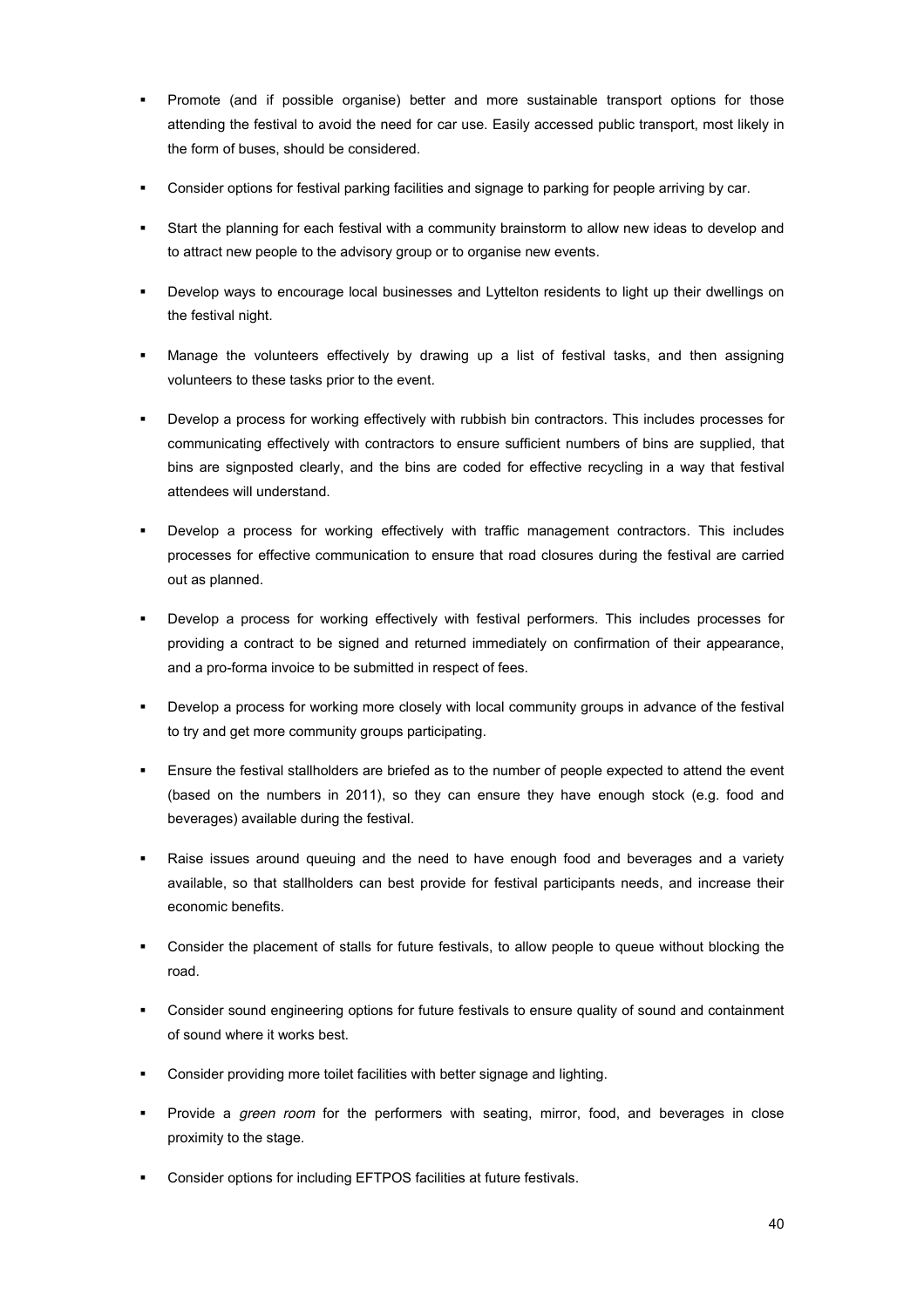# **8 Appendices**

# **Appendix A - Project description - logic model and short report**



# **Lyttelton Harbour Festival of Lights**

**Event Description**

**Project Lyttelton Research and Evaluation Project May 2011**

**Wendy Everingham**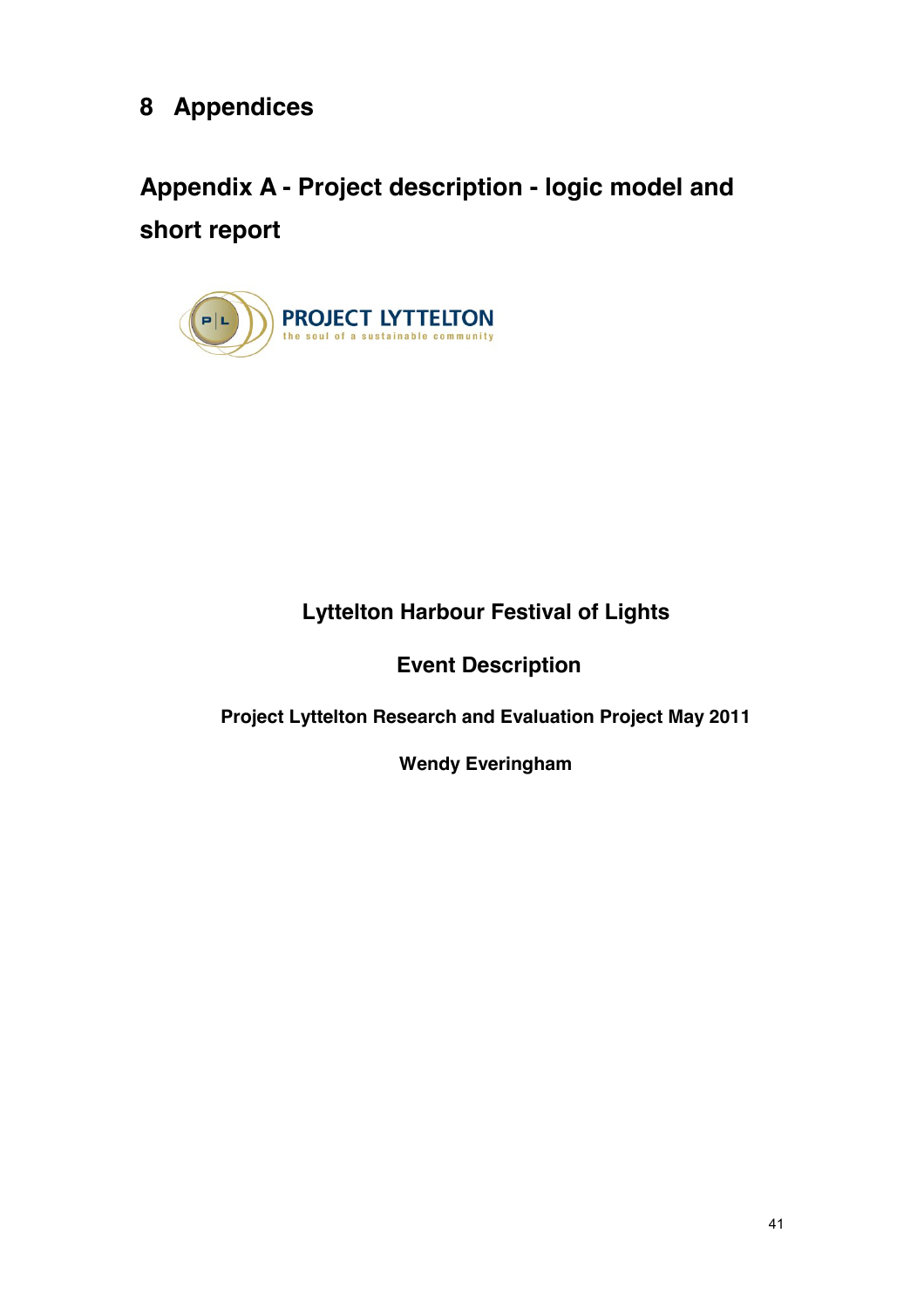## **Introduction**

In January 2010, Lottery Community Sector Research funding was provided to Project Lyttelton so they could work in partnership with Social Foci (an independent research company, which specialises in evaluation) on a project, to enable them to better monitor and evaluate their work. This report, focuses on Project Lyttelton's Festival of Lights and has been developed as part of the wider project, Project *Lyttelton Community Research and Evaluation*. This report provides the following information.

- A short description of the Festival of Lights.
- The objectives of the Festival of Lights.
- ! Groups that the festival aims to appeal to.
- ! A logic model diagram showing broad areas of activity that are part of the festival and outcomes/benefits that are expected to result from festival activities.
- ! Details of the resources (financial and people) that support the event.
- ! Assumptions underpinning the way the festival is run.
- ! Mediating influences outside of the even that may impact on expected festival outcomes/benefits being meet.
- Preliminary performance measures, which might indicate that the event is efficient, effective, and resulting in expected outcomes.
- ! Current information that is collected about the festival.

## **Short description of Lyttelton Harbour Festival of Lights**

The Lyttelton Harbour Festival of Lights has been running since June 2005 and grows in numbers each year. The Lions Rugby Tour of 2005 was the catalyst for the event. The Festival has quickly become a *destination event* for the Christchurch/Canterbury region. Each year, the event project team act to improve and enhance the event further refining its various elements. In 2010, approximately 12,000 people attended the festival in 2011 Project Lyttelton expected a similar crowd, as there has not been much entertainment for people due to the earthquake.

The festival is supported by the Christchurch City Council and other community sponsors, and receives a vast amount of media attention, locally, nationally and internationally. The festival comprises of a series of unique and interesting events, which take place, during the winter, in a majestic location  $-$ Lyttelton Harbour. During the festival the township is encouraged to light up their streets. Part of the attraction is to come and see the interesting light installations.

For the past couple of years, the festival has run over a ten day period. Prior to this year, the festival would normally consist of a series of events featuring music, theatre, photography, culinary activities, and art and crafts. The highlight event is always a street party with a mask parade, circus spectacular, music and dance, exhibitions, an outdoor street market with winter warmers (e.g. mulled wine), art and crafts, and a major firework display.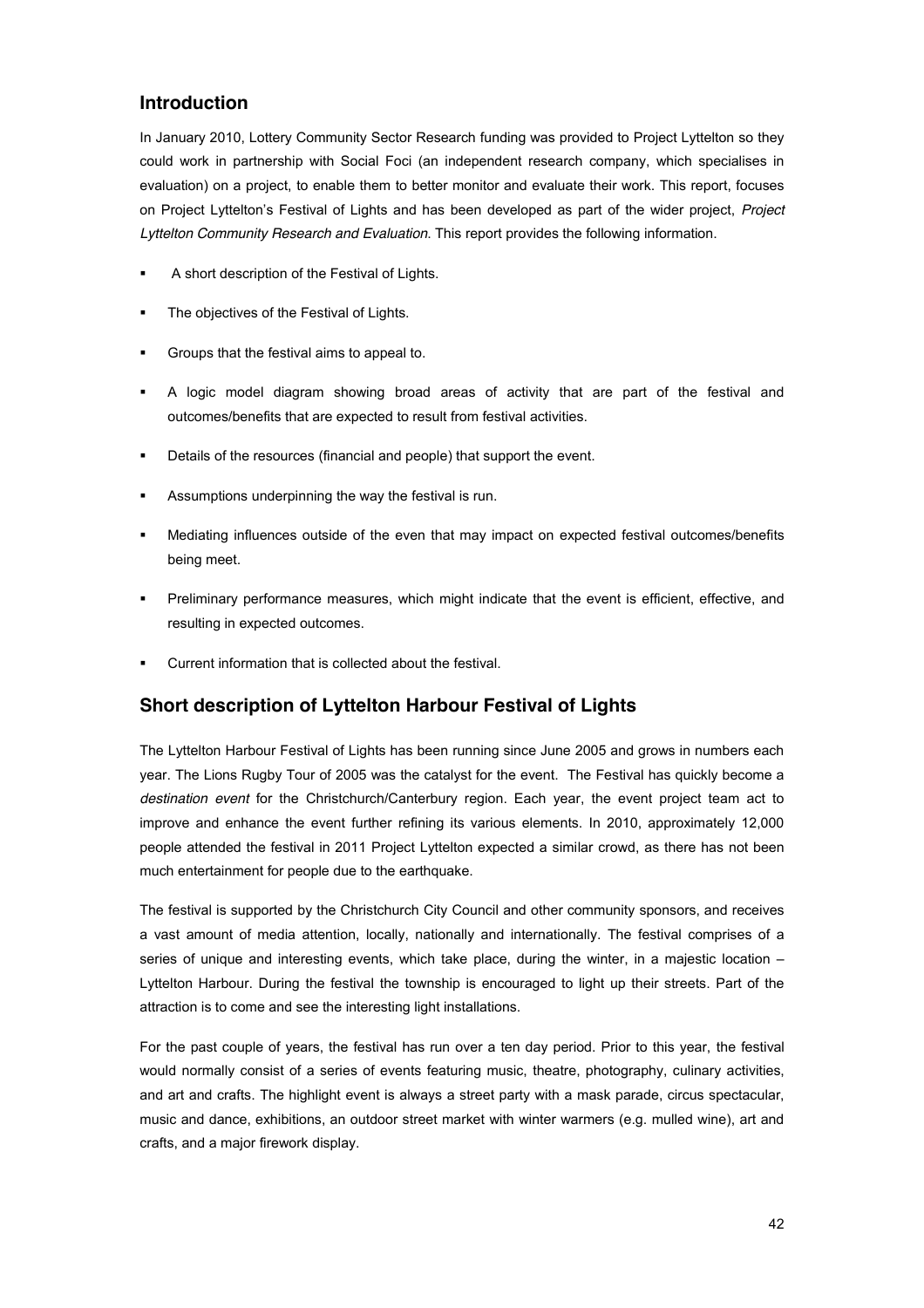2011 was an abnormal year for the festival due to the effects of the Christchurch earthquakes and in particular the event on 22 February 2011. Prior to 22 February, Lyttelton had a very vibrant food and music scene with multiple locations within the township, now most of those venues are destroyed. For that reason, for this year Project Lyttelton only had a street party on 17 June 2011.

Project Lyttelton trust that in 2012 more of the township will have re-opened and it can host the event on a larger scale as in the past, but realise this will be dependent on reconstruction progress during the year.

## **Objectives of the Event**

The vision for the 2011 Lyttelton Harbour Festival of Lights is: *To create an annual event celebrating Lyttelton Harbour as the leading creative, eclectic, community-focused area in Canterbury*.

Through running the street party Project Lyttelton aims to:

- ! *Provide a mid-winter festival that has a minimal environmental impact, and which provides a magical community space for celebrating cultural diversity and community.*
- ! *Promote and increase awareness about environmental sustainability, such as alternative modes of transport and waste minimisation.*
- ! *Create a significant arts event that incorporates minimum impact/zero waste principles.*
- ! *Promote the use of sustainable transport options to people coming to the Festival of Lights (e.g. travelling there by bus, walking, on the ferry, or by carpooling.*
- ! *Provide a range of interesting and locally focused activities within the Festival of Lights programme each year.*
- ! *Attract Christchurch residents to Lyttelton.*
- ! *Engage and involve local people in the Festival of Lights.*
- ! *Improve community health and wellbeing by having laughter and light during winter.*
- ! *Develop strong and reciprocal relationships with other community groups in Lyttelton.*
- ! *Promote and increase support for Project Lyttelton.*
- ! *Boost the local economy.*
- ! *Improve employment opportunities for local artists.*

## **Groups reached by the event**

Key groups that the Festival of Lights is intended to reach are:

- Local people of all ages.
- Local businesses and community organisations that get involved in the Festival of Lights.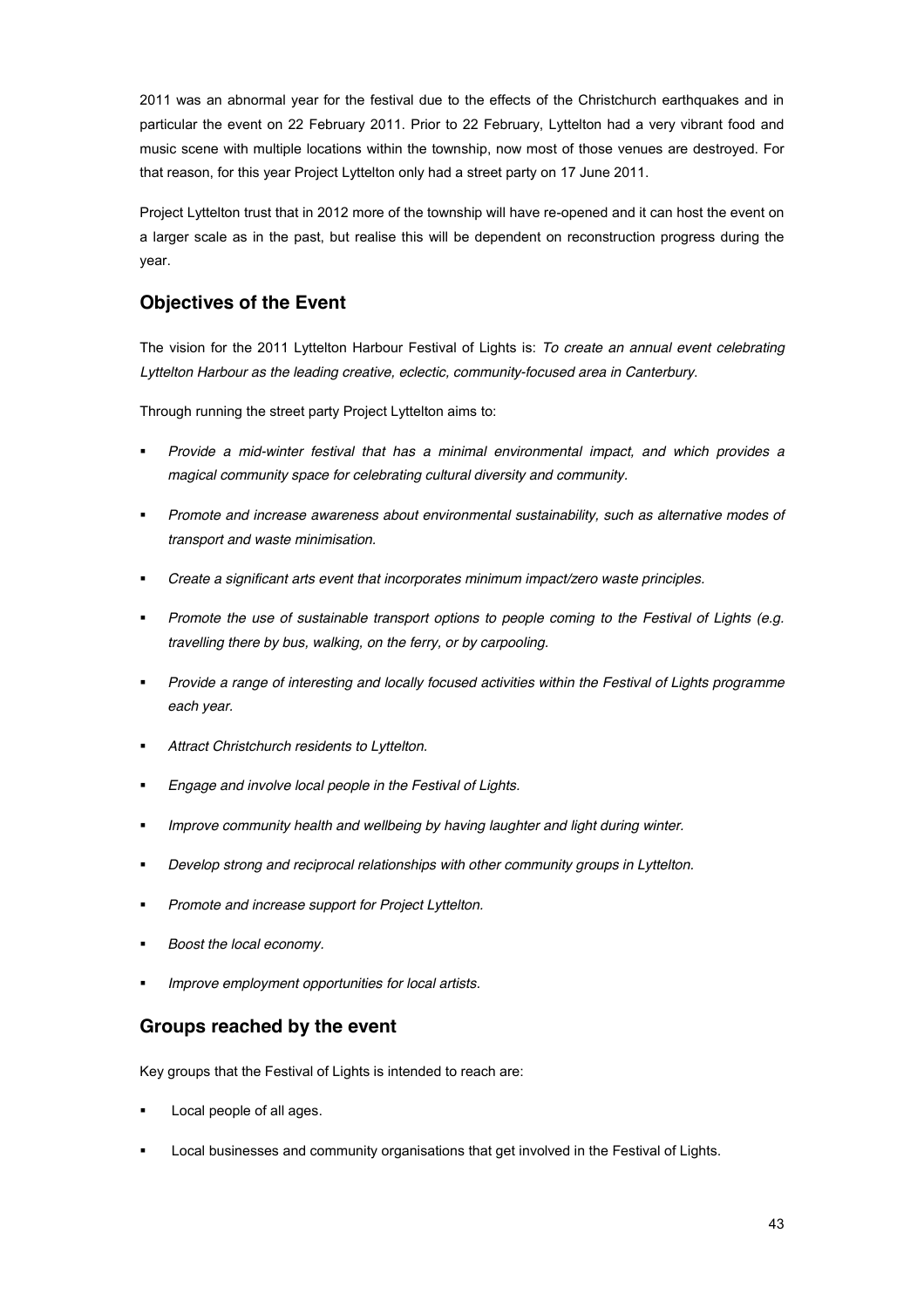- People visiting from Christchurch or surrounding areas.
- People from outside of Christchurch.

## **Planning and Operations of the Event**

#### **Planning the event**

Planning for each event starts 15 months out and continues almost up until the time of the event. The first stage in this process begins with a major grant application.

#### **Christchurch City Event Grants - March prior year**

Even before the current Festival is held we are planning for the year ahead. The Christchurch City Events funding round is yearly and 15 months out before the event. Each March we create a detailed event application for the next years' event.

#### **Sponsorship opportunities (July to April)**

Sponsorship opportunities are the main focus for the remainder of the year. The de-brief from the Festival in July marks the beginning of this phase for the new Festival ahead. A sponsorship brief needs to be developed and sent out to interested parties or new contacts sought. Most years existing sponsors are happy to participate again. Project Lyttelton have been fortunate the Christchurch City Council continues to be our main supporter. Lyttelton Port of Christchurch and the Canterbury Community Trust have also been sponsors since 2005. Other sponsors have been and or continue to be, The Lion Foundation, Southern Trust, Hang-Up-Entertainment, The Press, AMG, The Breeze, More FM, Volcano Radio, Lyttelton Engineering, Environment Canterbury, Blackwell's Holden, Science Alive, and RDU. Generally most years we get a new sponsor or two and one or two drop off. We did have some new opportunities lined up for this year through Christmas Jones and Ainger Tomlin, but the Christchurch Earthquake impacted on those outcomes.

#### **Appointing the Event Organiser ! February prior**

In conjunction with the Festival Advisory Group, an Event Organiser needs to be appointed. Generally this is an easy task as a person from the Advisory Group generally takes the position. This has the benefit that not too much training is required because the person has been involved previously; this was the case in 2011. The Event Organiser needs to start work in April.

#### **Community Brainstorm ! February**

Each event starts with a public meeting where any members of this community are invited to share their ideas about what the festival should be this time round. These ideas along with the previous event debrief and Advisory Group ideas form the basis of the new Festival. There was not a community brainstorm before the 2011 event. The 2011 evaluation has highlighted that the brainstorm is a useful part of planning for the festival, so Project Lyttelton will include a community brainstorm in the next festival.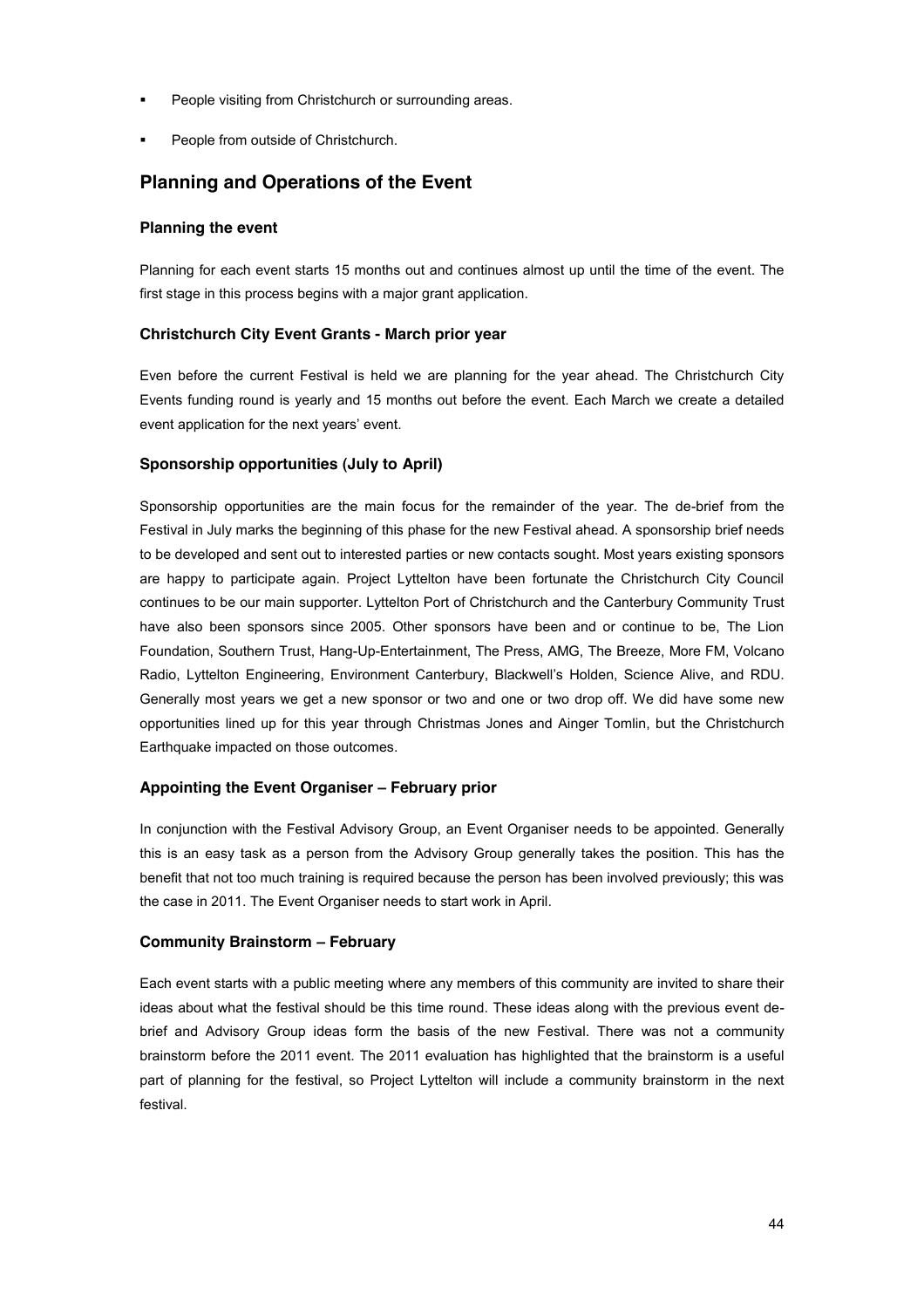## **Operations Phase ! starting festival activities**

The operations phase is marked by the appointment of the Event Organiser. Operations are clearing laid out in well-organised documents within Project Lyttelton's Drop Box<sup>6</sup>. The process begins with an event time line that is developed by the Festival Manager and a systematic process of making sure that all tasks are completed on time.

#### **Resources**

To produce the festival requires lots of paid and volunteer hours. Each year the roles change around slightly depending on the skill base of the staff. For example in 2010, the Event Organiser did all of the business development work and event creation, but no media work. The year previous, the Event Organiser did the media work.

**Festival Manager**: TASKS Hours of work approximately 80 hours.

This person overseas the entire festival and helps train new people. To date, this role has been a volunteer role. In the future some of this role should be passed onto the new Festival Manager. Tasks include:

- ! Christchurch City Event Grant Application (five hours).
- Developing the sponsorship brief and making contact with existing and potential sponsors (Approximately 20 hours of work for the entire Festival).
- ! Developing event timelines (one hour).
- ! Often running the community brainstorm for new event ideas (one hour).
- ! Liaising with the organiser, students, administrator, and development/sales person. (Approximately 20 hours work for the entire Festival). In 2011 we have no students to oversee and this is a direct result of the earthquake.
- ! Creating and monitoring the budget (five hours).
- Event setup/down supervision (ten hours).
- Writing Festival outcomes report (six hours).
- Running the post Festival de-brief meeting (one hour).

#### **Advisory Group**

! This group meets at regular intervals to set the direction of the festival. Some members are paid and others are volunteers (Approximately six hours).

 $6$  See http://www.dropbox.com/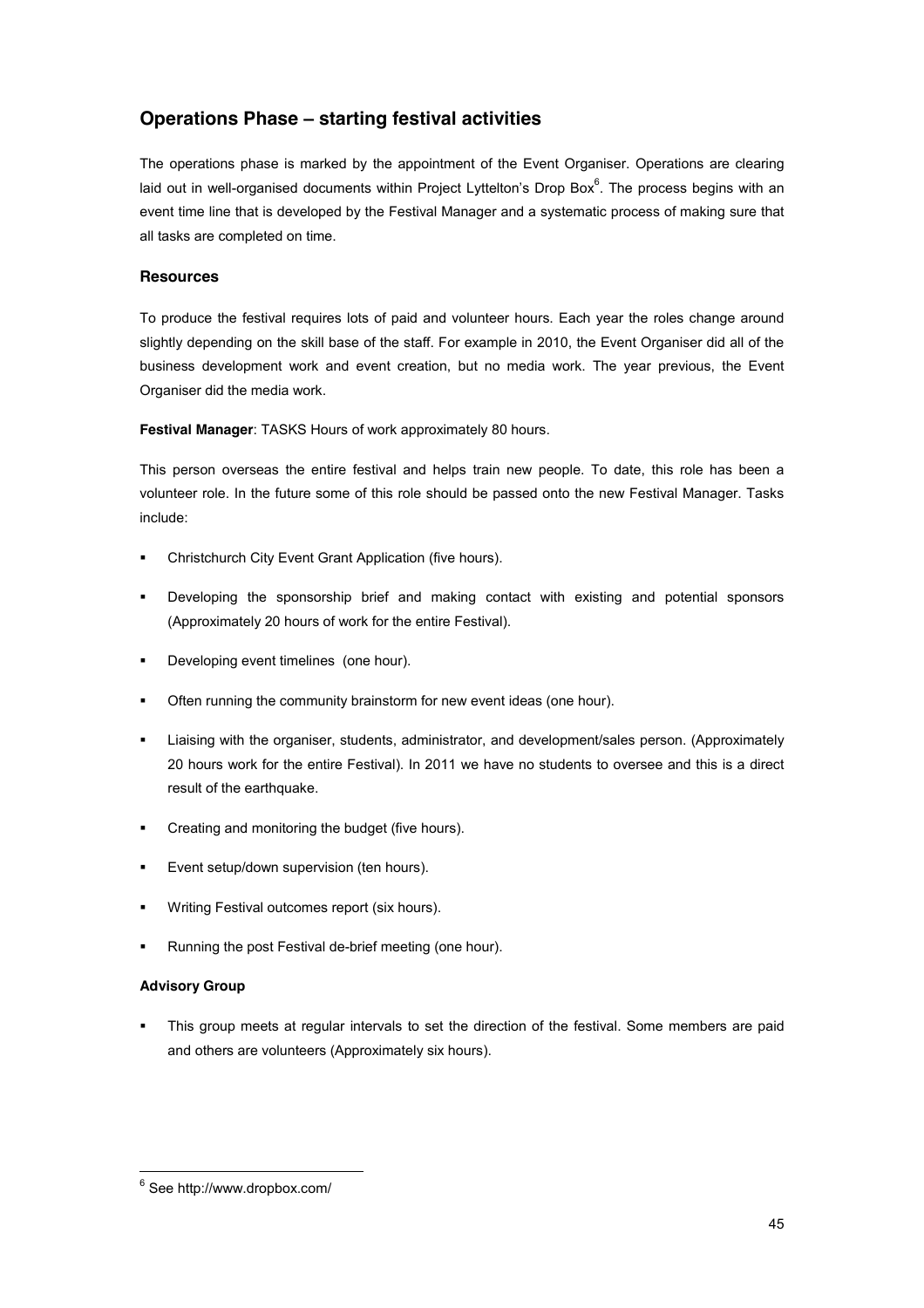#### **Festival Development/Sales**

This is did not happen for the 2011 Festival of Lights.

**Event Organiser**: TASKS - 200 hours of work

(Hours of Work: 10 weeks work (20 hours per week, \$25 per hour = \$5,000 for 200 hours). Tasks include:

- ! Keeping all the records for the festival up to date (i.e., performers, volunteers etc.).
- Contracting all the performers for festival stages.
- ! Updating all Drop Box files for the new festival.
- **EXECUTE:** Liaising with all contractors.
- ! Completing all the compliance work (i.e., street closure, council application forms).
- ! Facilitating new events or passing on suggested ideas to others for future events.
- **Updating the media data base.**
- ! Creating a Marketing strategy/plan in association with the Festival Advisory Group.
- ! Developing media releases and being the media spokesperson.
- . Reviewing the previous year's Festival and updating all documents for the new Festival.
- **EXECUTE:** Setting up Advisory Group Meetings.
- **.** Updating the survey forms, if necessary.
- ! Liaising with local businesses for advertising stalls etc. (this activity has not happened in 2011 because the business community is decimated)..
- **EXECUTE:** Liaising with the creative team.
- **EXEDENCIOL** Developing a festival Health and Safety Plan
- ! Helping with some of the poster/flyer distribution.
- ! Organising contractors for the waste collection.
- ! Co-coordinating the volunteers.
- ! Confirming all infrastructure and performers roles.
- ! Developing event run sheets and briefing the festival MC.
- ! Arranging to collect and return sponsor signage.
- Creating the media summary report.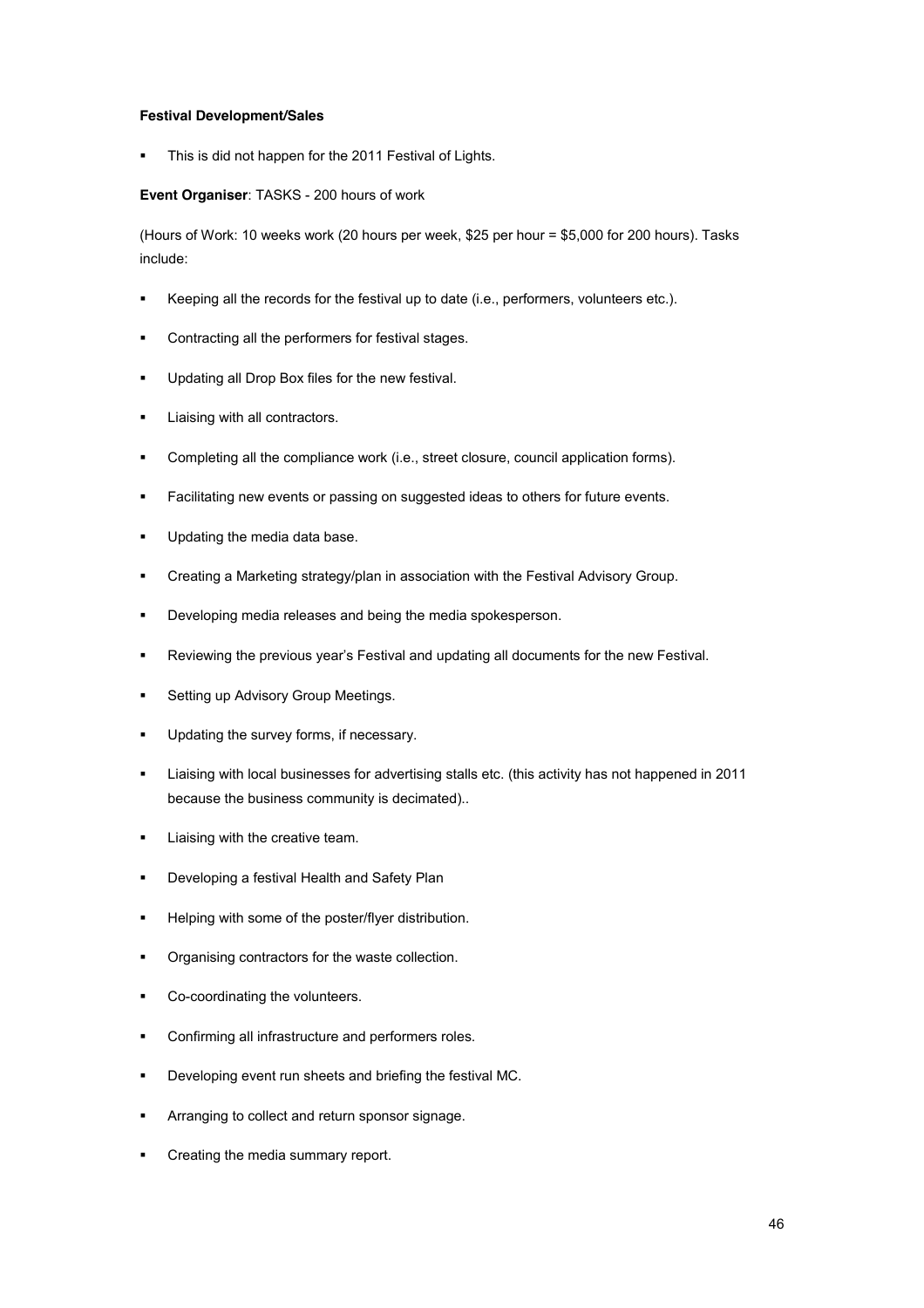- Sending Thank You letters to performers and sponsors.
- Authorising festival bill payments.

**Creative Manager for Mask Events** (paid a set fee of \$1000).

**Event Administrator** (Estimated 100 hours of work over the entire year (\$18 per hour = \$2000). Tasks include:

- **EXECT:** Taking the minutes at Advisory Group meetings.
- Administering all stallholders for the street party.
- Completing all correspondence to community groups, residents, and emergency services.
- ! Creating street signage and Festival programmes.
- Helping find volunteers for events and working with the Timebank co-ordinators.
- ! Completing all financial transactions for the Festival, including wages payments, performer fees etc.
- Helping to co-ordinate the street party events.
- ! Answering all queries about the Festival year round.
- **Photocopying all run sheets, and health and safety requirements for staff on the day.**
- ! Helping with some of the poster/flyer distribution.
- Creating local signage for the event.
- ! Co-coordinating the stalls on the street party evening.
- Sending Thank You notes to all volunteers.

**Grant administrator** (12 hours of work at \$85 per hour = \$1000). Tasks include:

- ! Obtaining quotes for all infrastructure activities for the Festival.
- ! Completing application forms for two poker machine Trusts.

#### **Media Person**

No media person has been paid for this festival, however, an Advisory Group member is being paid to create a short film promo (\$1000), and an independent person is updating the web site (\$500).

#### **CPIT Students ! Project Based 100 hours of work**

Generally for each festival, there is a team of students helping out who are studying event management from Christchurch Polytechnic Institute of Technology (CPIT). They usually take on a project and develop work around that. For example, last year they helped develop and promote the light theme and competition, plus found a new sponsor Science Alive and liaised with them for street performances and a planetarium etc. They also provide valuable help on the evening of the street party. Generally a team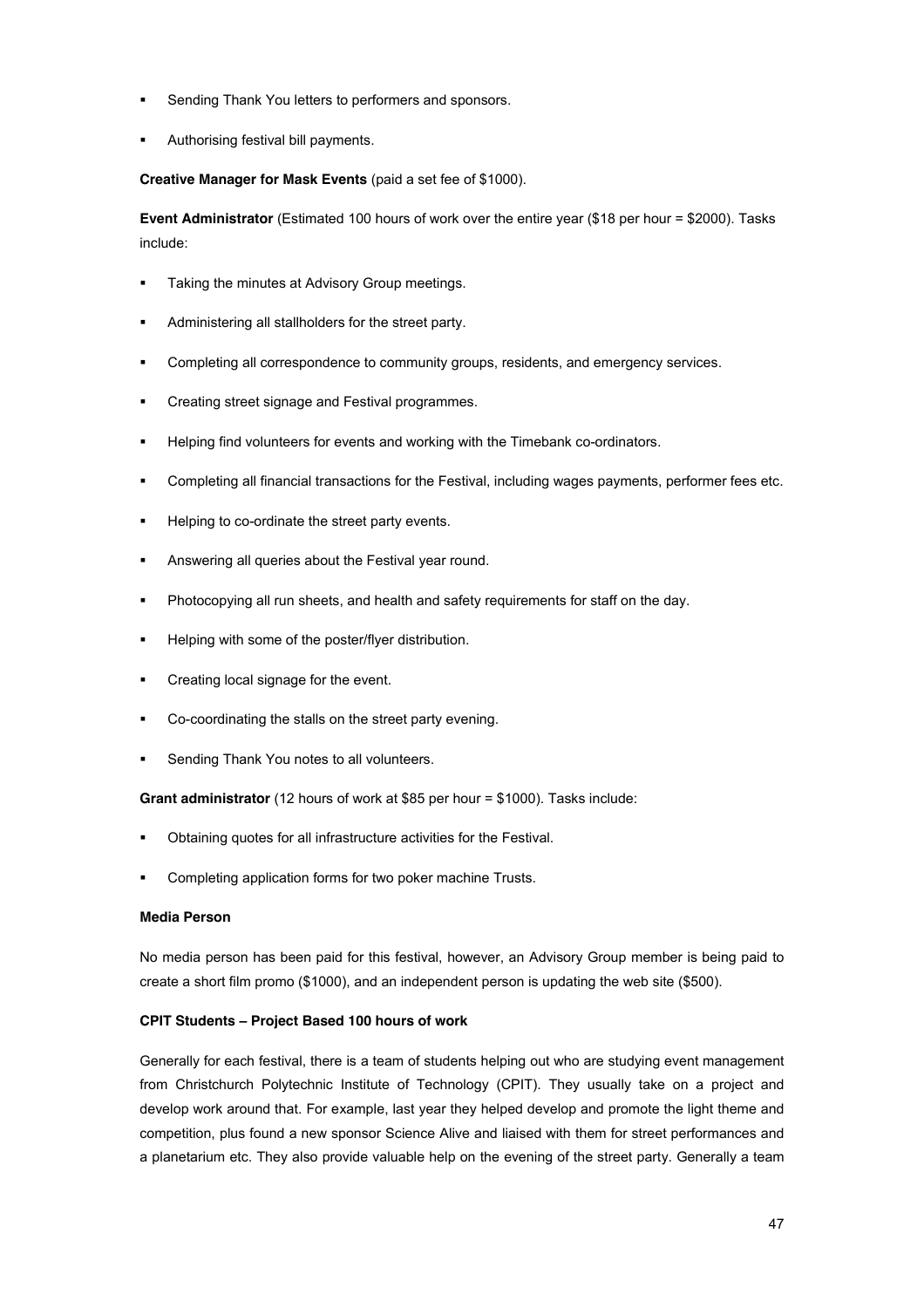of students provide 100 hours of work for the Festival. Unfortunately because of the earthquake their course work has moved to Lincoln and it has proved too difficult to make this partnership work.



## **Logic model diagram**

## **Assumptions**

Assumptions underpin the *theory of change* suggested in the Festival of Lights logic model (i.e. if we provide these activities, these outcomes are likely to occur, because...). There is an assumption that:

- ! Individuals and different groups in the community (e.g. young people, the elderly, and people from different ethnic groups) want a festival.
- Enough people will be available to help organise and run the festival.
- ! Adequate sponsorship/funding will be found each year.
- . The festival is an effective avenue for promoting Project Lyttelton's branding.
- ! People will participate in the festival and spend money.
- Local businesses want to get involved in the festival.
- ! People who take part in the festival will incorporate anything that they have learnt about sustainable practice in to their day-to-day activities.
- People will spend additional money in and around the Lyttelton Harbour area as a result of the festival.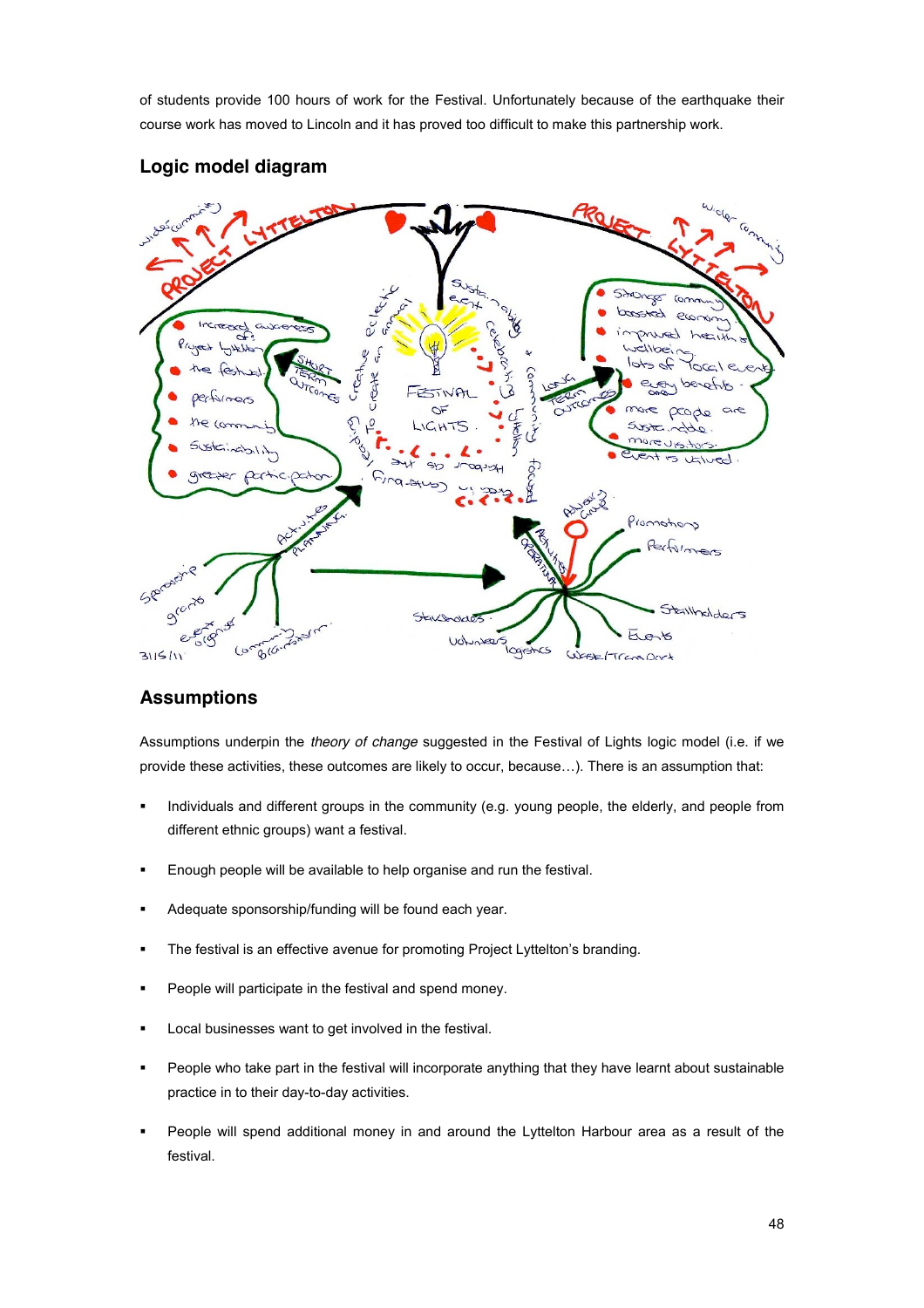! The activities and events that are part of the Festival of Lights meet the needs of different groups that attend the festival (e.g. different age groups, or different cultural groups).

## **Mediating influences**

Mediating influences (factors that may impact positively or negatively on Festival of Lights related outcomes) are as follows.

#### Negative:

- The weather.
- ! A local business is unable to operate a planned activity at their venue on the day of the festival for some unforeseen reason.
- ! Lack of funding/sponsorship to sustain the festival (e.g. through a time of recession).
- ! Another festival is initiated in Christchurch over the same time period as the Festival of Lights.
- **.** There is not enough parking available.
- ! Unforeseen natural disasters (e.g. earthquakes).

#### **Positive**

! A huge amount of support for the festival from local businesses.

## **Key performance measures**

Some preliminary performance measures that were developed in 2010, and have been revisited as part of a wider monitoring and evaluation project include:

- ! # People who come to the festival (locals, people from Christchurch, people from outside of Christchurch).
- ! % People who attend festival events from different groups (e.g. different age groups).
- # People who come to the festival again.
- **#** Local businesses supporting the festival.
- ! # Stallholders complying with sustainable practice.
- ! % Waste from the event that is not sent to a landfill.
- ! # People coming by sustainable means (e.g. bus, ferry, walking, car, and carpooling).
- # Sponsors and amount of funding provided.
- ! % Surplus after the festival ends.
- # Stallholders (especially locals).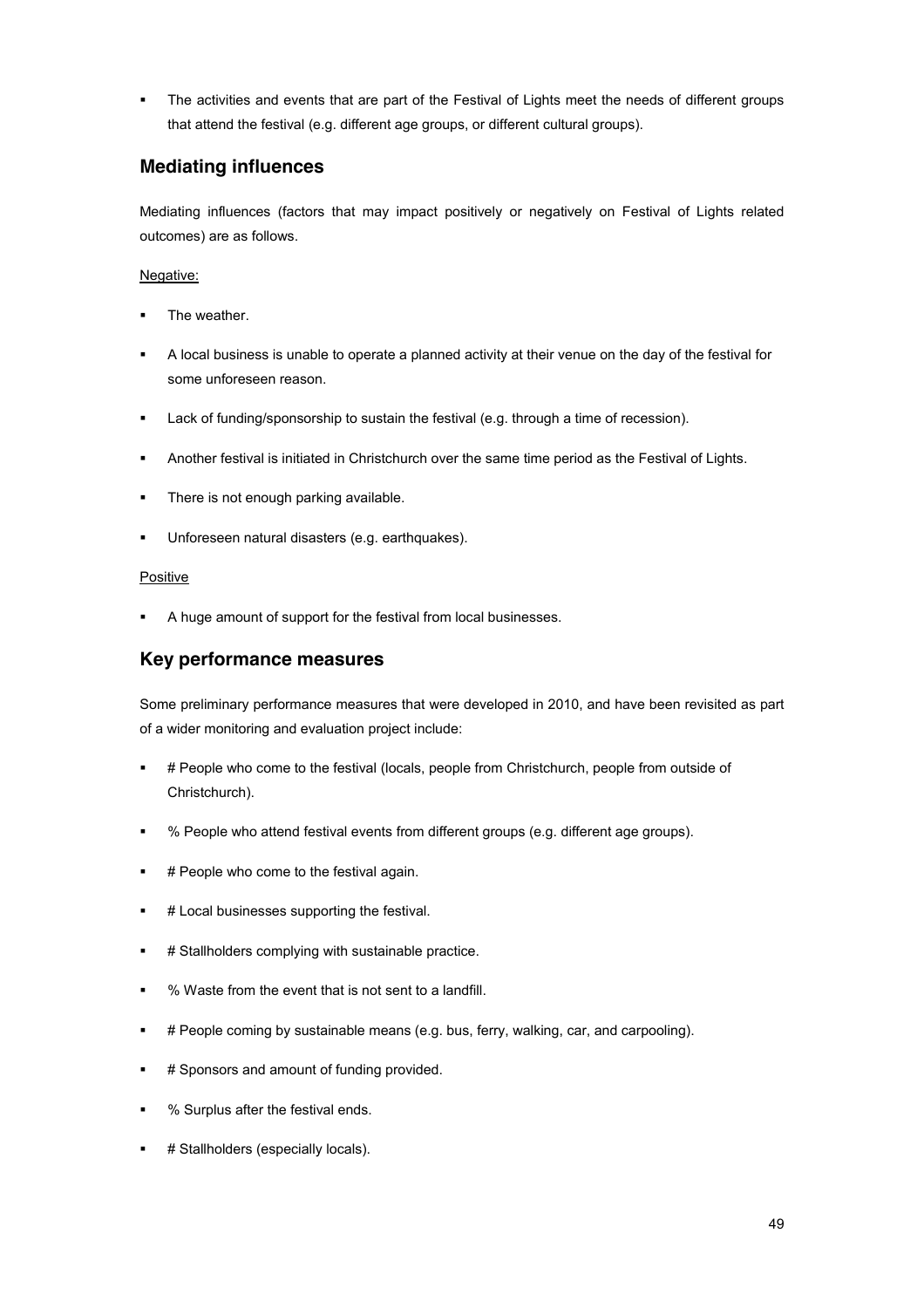- **# Stallholders returning each year.**
- # Volunteers and paid staff.
- ! # Local community organisations participating in the festival.
- $\blacksquare$  # Time bank hours used.
- ! # Activities and events as part of the festival.
- **#** People wanting to help at the festival.
- # Website hits from visitors.
- ! # People who found out about festival events from different Project Lyttelton communication channels.
- #/% People who are satisfied with the event.

## **Current information collection, analysis, and reporting**

Previously after every festival, Project Lyttelton interview attendees to find out about their festival experiences and what they think about Lyttelton. Project Lyttelton also finds out where they have come from and how they have heard about the festival. Sometimes businesses and stallholders are also asked about their experience, and then Project Lyttelton's organisational de-brief gives feedback from the festival Advisory Group and some of the sponsors.

All of the results are tabulated, and then included in a festival summary where we assess if we have met our objectives for the Festival. This year, the previous survey was adapted by Social Foci<sup>7</sup> to address more of Project Lyttelton's information needs. The survey was piloted at the 2011 Festival of Lights with the general public and the results are presented in this report.

 $^7$  http://www.socialfoci.co.nz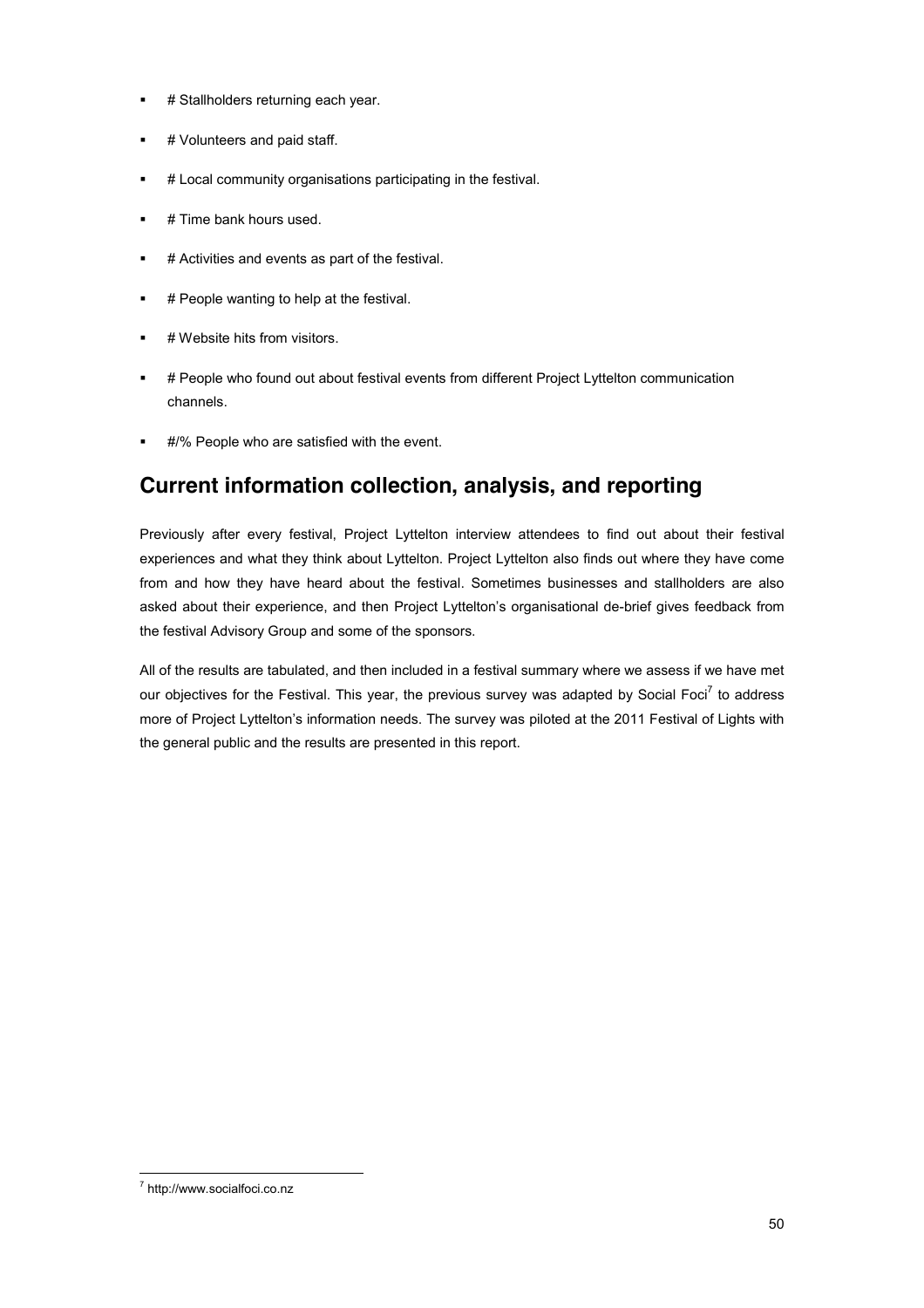# **Appendix B - Survey for Festival Advisory Group members**



### **Evaluation of 2011 Festival of Lights**

#### **Survey for Festival Advisory Group members**

- 1. Where do you live (e.g. city/suburb)?
- 2. What is your age group in years?

| 65<br>25-34<br>つに<br>$\sim$ $\sim$<br>$-44$<br>$16-24$<br>$\mathbf{A}$<br>5-54<br>U-<br>″∪<br>UW<br>-47<br>. . | __ | ____ | _____ |  |  |  |  |
|----------------------------------------------------------------------------------------------------------------|----|------|-------|--|--|--|--|
|                                                                                                                |    |      |       |  |  |  |  |

3. Please indicate activities that were part of the planning for and running of the 2011 Festival of Lights that you were involved in:

| <b>Aspects</b>                                                                      | Yes/No | <b>Aspects</b>                       | Yes/No |
|-------------------------------------------------------------------------------------|--------|--------------------------------------|--------|
| Community brainstorm                                                                |        | Management of volunteers             |        |
| Festival advisory group                                                             |        | Liaison with stallholders            |        |
| Festival sponsorship and funding                                                    |        | Liaison with local businesses        |        |
| Festival promotion and design                                                       |        | Distribution of promotional material |        |
| Overall Festival management                                                         |        | Liaison with local community groups  |        |
| Logistics (stage, security, traffic control,<br>rubbish, liquor license, ambulance) |        | Liaison individual events            |        |
| Event management on the day/week                                                    |        | Liaison with Performers              |        |
| Monitoring or evaluation of Festival<br>activities                                  |        |                                      |        |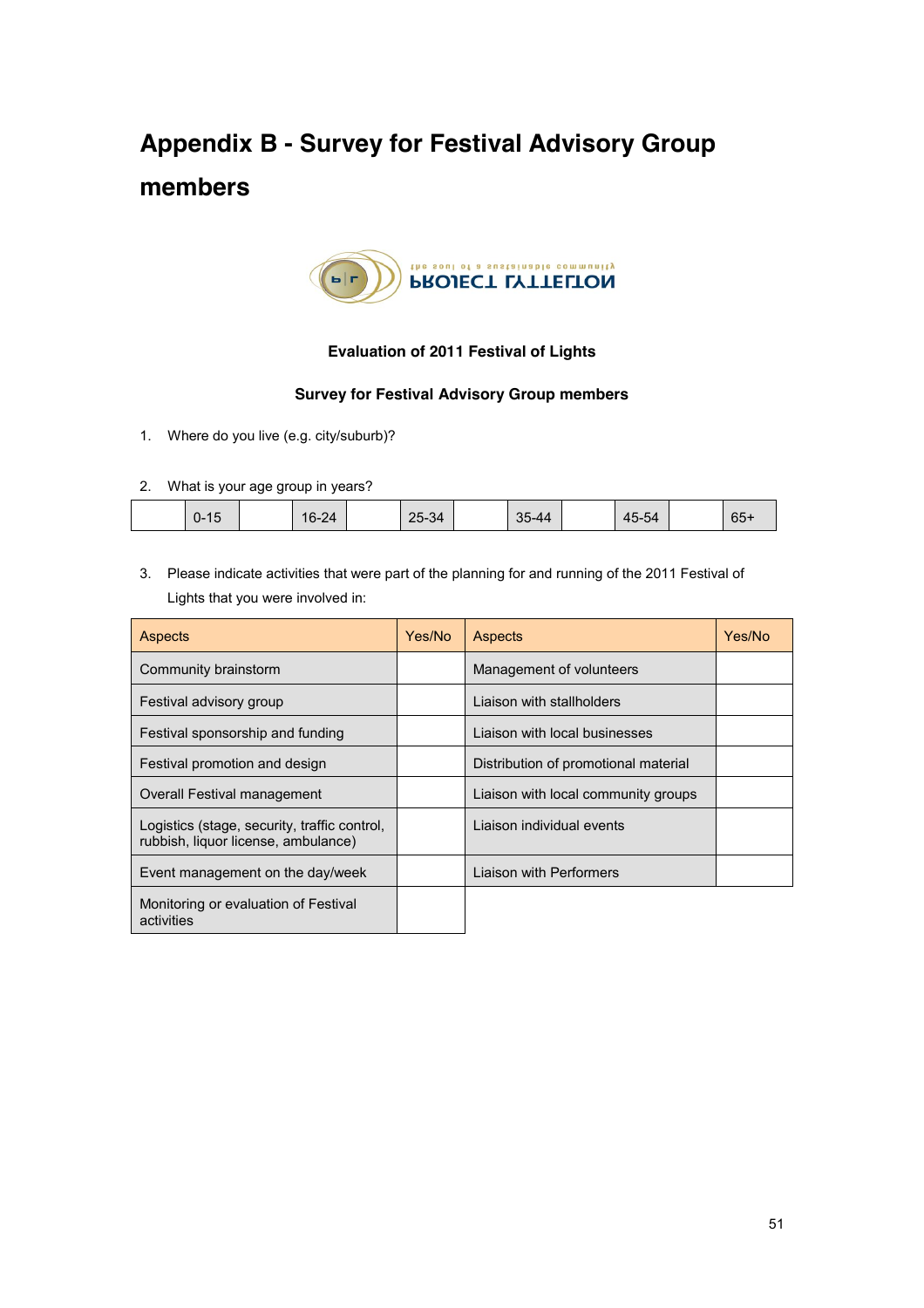4. Please provide comments about three activities in the table above (question 3.) that **worked**  particularly well, and why they worked well (Please write 'not applicable' in the space provided if *you cannot think of three activities that worked particularly well, or a reason why).*

**Activity 1:**

Why you think the activity worked well (and why)?

**Activity 2:**

Why you think the activity worked well (and why)?

**Activity 3:**

Why you think the activity worked well (and why)?

Any other activities you think worked well (and why)?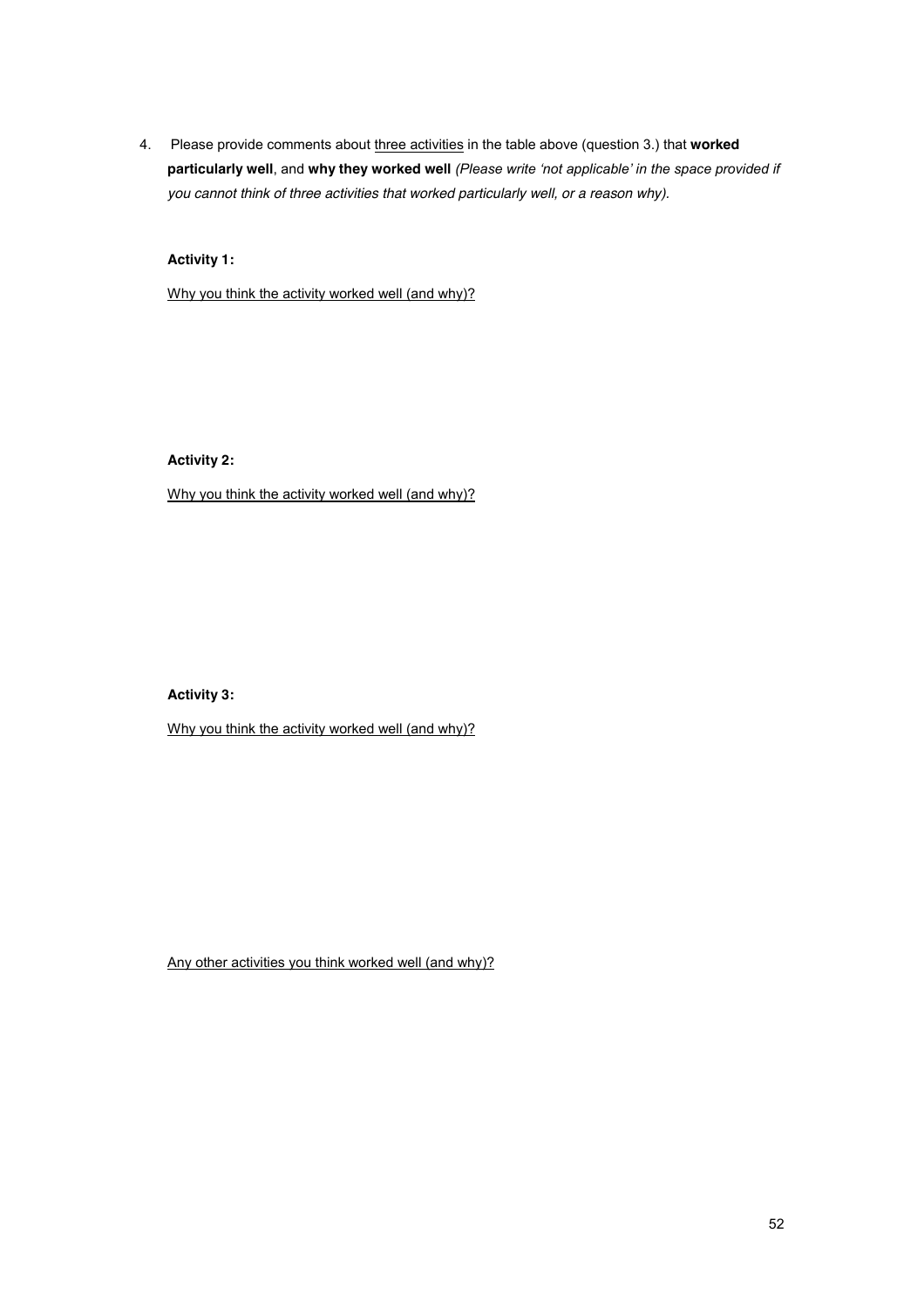5. Please provide comments about three activities in the table above (question 3.) that you think **did not work well**, and **how they could be improved** (Please write 'not applicable' in space provided *if you cannot think of three activities that did not work well, or how they could be improved).*

**Activity 1:**

What could be improved to make this activity work better?

**Activity 2:**

What could be improved to make this activity work better?

**Activity 3:**

What could be improved to make this activity work better?

Any other activities you think could be improved?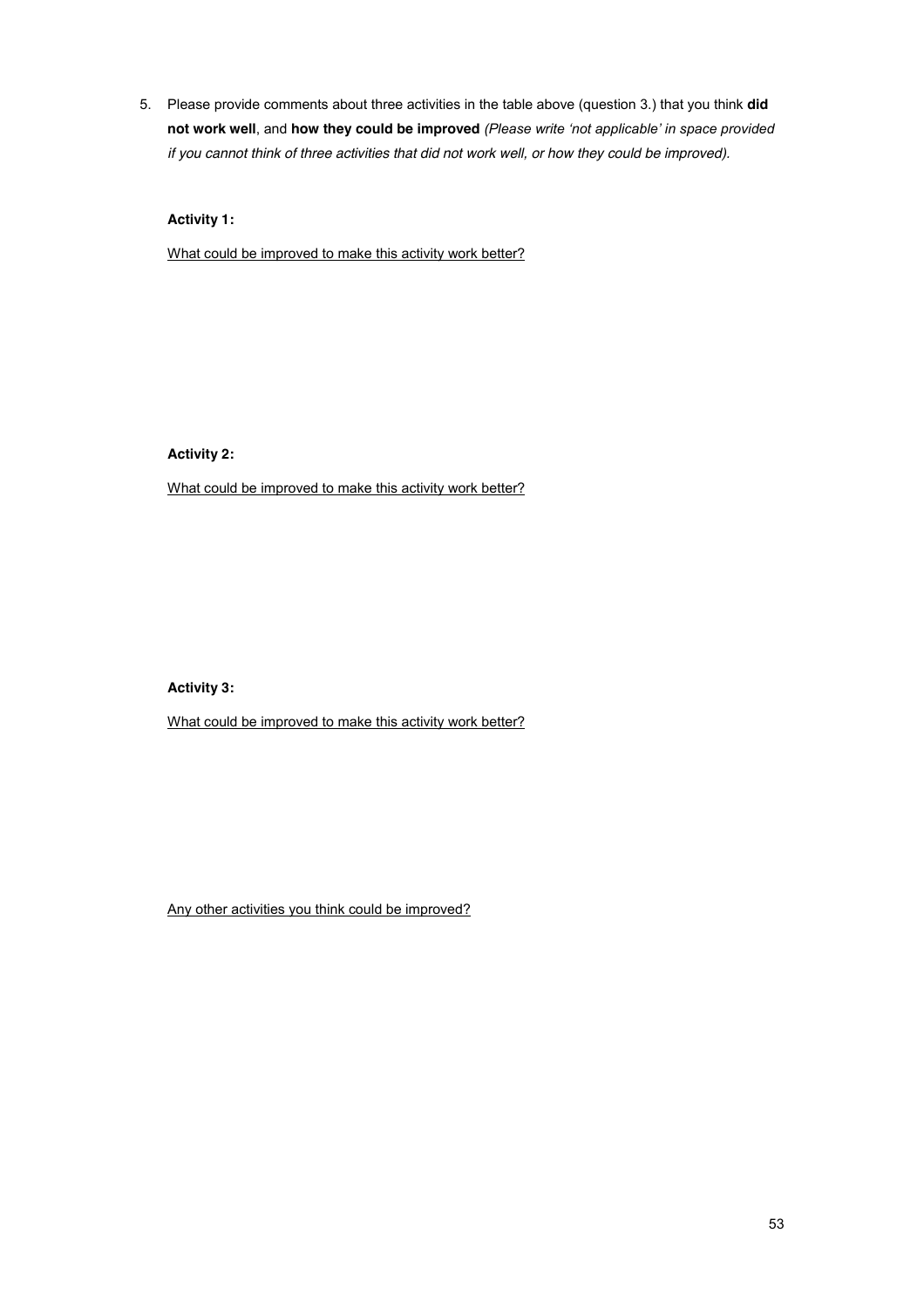6. If you provided answers to Question 5 above, please provide comments about how suggested improvements could be implemented *(Please write 'not applicable' in spaces provided if you cannot think of ways that improvements could be implemented).*

#### **Activity 1:**

How could your suggested improvement be implemented?

**Activity 2:**

How could your suggested improvement be implemented?

#### **Activity 3:**

How could your suggested improvement be implemented?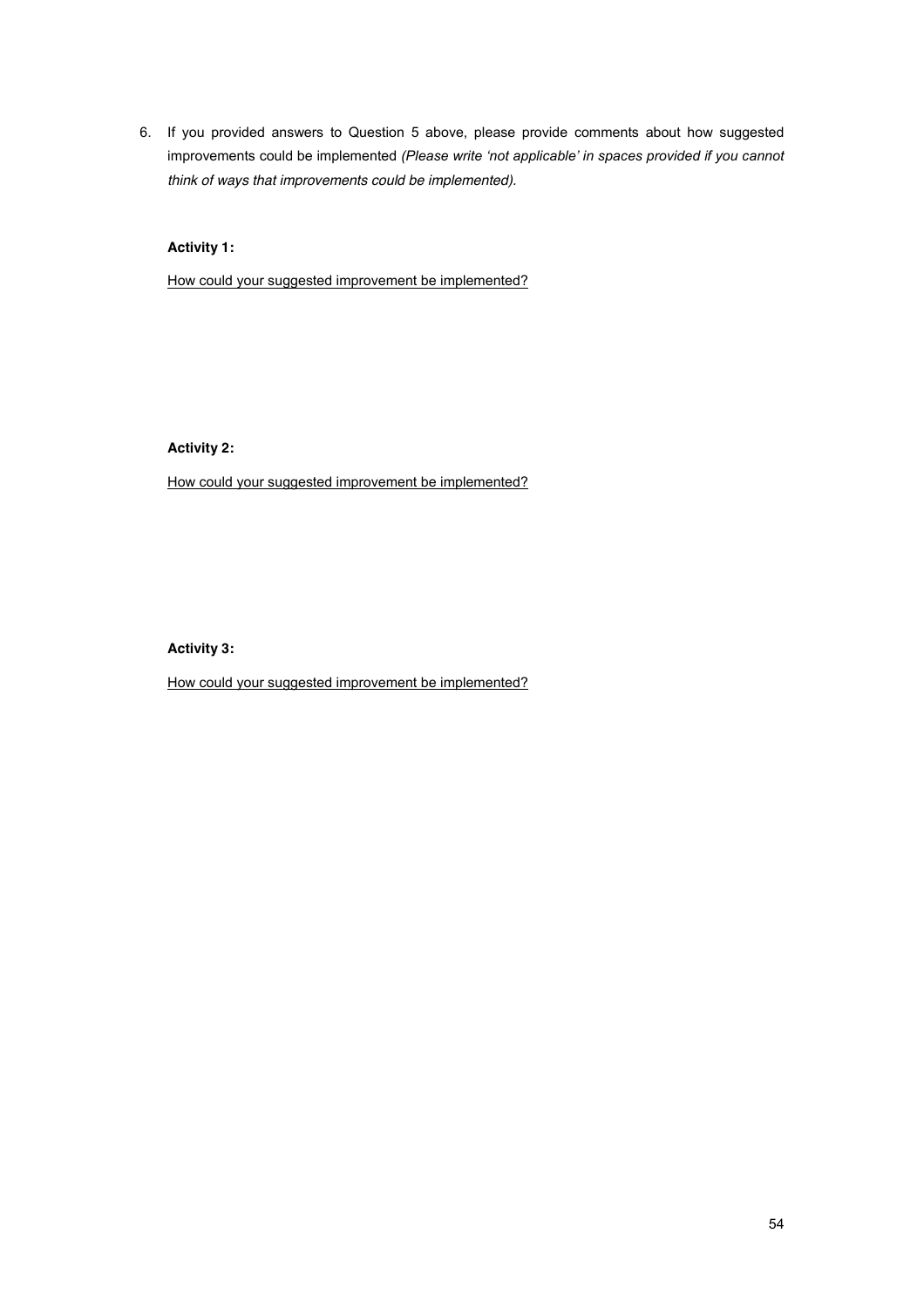7. Please provide any other comments about the 2011 Festival of Lights.

**Thank you for completing this survey. We look forward to sharing our evaluation findings with you**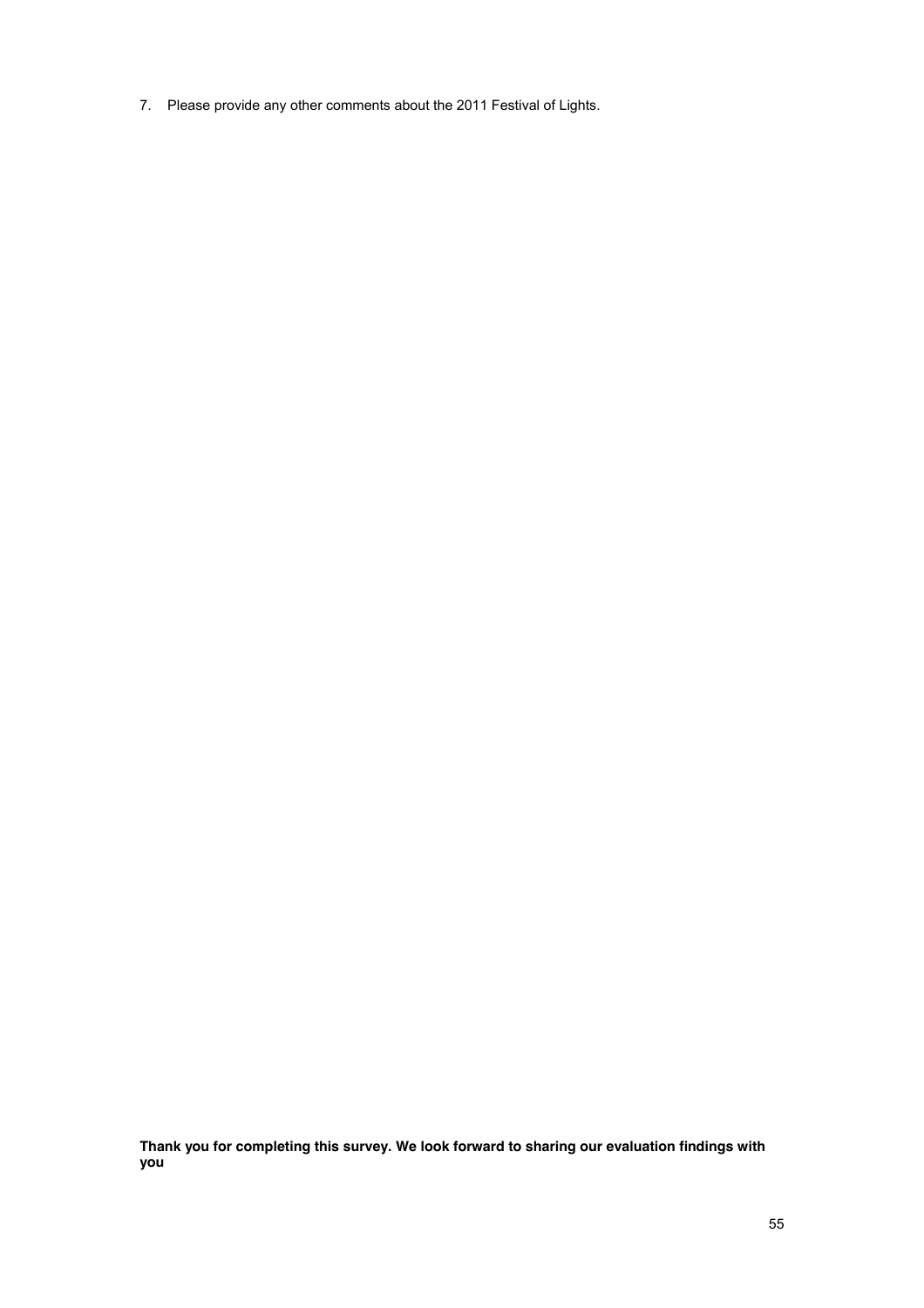# **Appendix C - Survey for festival participants**



## **Lyttelton Harbour Festival of Lights ! Survey 2011**

**(Must be aged 18 or over)**

| People who complete the survey go in a draw to win one night free accommodation at<br>Terrace Downs Resort in a deluxe 2 bedroom Villa for up to 4 people (voucher is valid<br>for 12 months) $\delta$ . |  |  |  |  |  |  |  |
|----------------------------------------------------------------------------------------------------------------------------------------------------------------------------------------------------------|--|--|--|--|--|--|--|
| A) What age group are you? (Tick boxes)                                                                                                                                                                  |  |  |  |  |  |  |  |
| $18 - 24$<br>35 - 44<br>25 - 34<br>45 - 54<br>55 - 64<br>65+                                                                                                                                             |  |  |  |  |  |  |  |
| Male<br>Female<br>B) What is your<br>gender?                                                                                                                                                             |  |  |  |  |  |  |  |
| C) Where do you live at present? (Tick boxes and write in spaces)                                                                                                                                        |  |  |  |  |  |  |  |
| Lyttelton<br>a)                                                                                                                                                                                          |  |  |  |  |  |  |  |
| Lyttelton Harbour<br>b)                                                                                                                                                                                  |  |  |  |  |  |  |  |
| Christchurch<br>C)                                                                                                                                                                                       |  |  |  |  |  |  |  |
| Elsewhere in New Zealand<br>d)                                                                                                                                                                           |  |  |  |  |  |  |  |
| Overseas (International)<br>e)                                                                                                                                                                           |  |  |  |  |  |  |  |
| Yes<br>No<br>D) Have you attended a previous Festival of Lights in Lyttelton?<br>E) How did you find out about the Festival of Lights in 2011? (Tick box and write in spaces)                            |  |  |  |  |  |  |  |
| Which newspaper?<br>Newspaper<br><u> 1989 - Johann Barbara, martin amerikan basal dan basal dan basal dan basal dan basal dan basal dan basal dan</u><br>a)                                              |  |  |  |  |  |  |  |
| Radio<br>b)                                                                                                                                                                                              |  |  |  |  |  |  |  |
| Which website?<br>c) Internet<br>$\sim$                                                                                                                                                                  |  |  |  |  |  |  |  |
| d) Other                                                                                                                                                                                                 |  |  |  |  |  |  |  |
| Bus $\Box$ Ferry $\Box$ Car $\Box$ Walked $\Box$                                                                                                                                                         |  |  |  |  |  |  |  |

<sup>&</sup>lt;sup>8</sup> The offer excludes Friday and Saturday nights.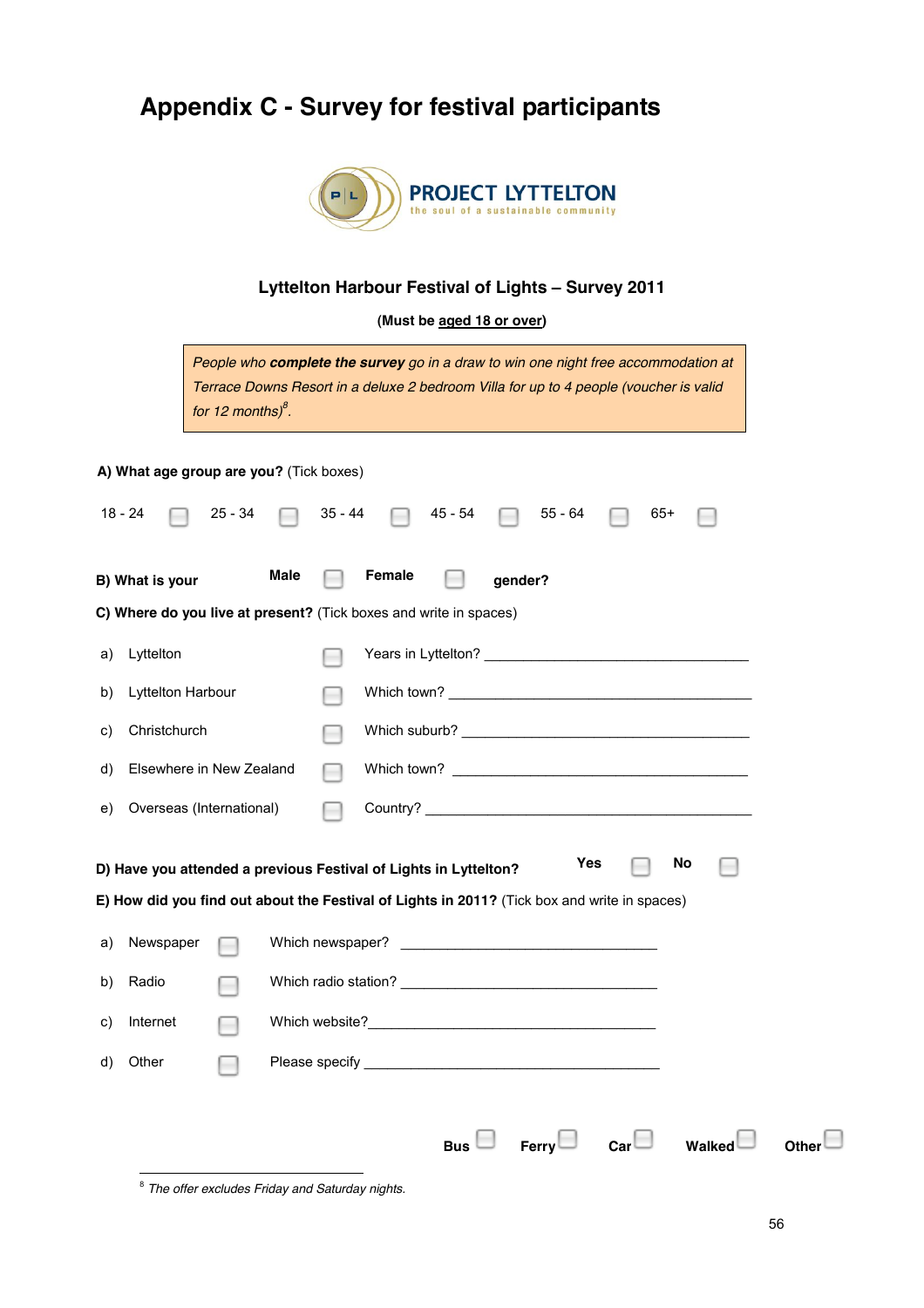**F) How did you get to this years Festival of Lights?** If Other, please specify **\_\_\_\_\_\_\_\_\_\_\_\_\_\_\_\_\_\_\_\_\_\_ G) Will you participate in next years Festival of**  Yes **No Not** n

**sure**

**H) What did you enjoy most about this Festival of Lights?** (Write in space provided)

**Lights?**

**I) Please rate your level of satisfaction with the following aspects of the Festival of Lights by ticking your rating for each aspect. If you did not experience any of the aspects listed, tick the box on the right hand side.** 

|              | <b>Aspects</b>                                             | <b>Very</b><br><b>Dissatisfied</b> |                |                          |                |                |                  |             |                   |                         |          | <b>Very</b><br><b>Satisfied</b> | Did not<br>experience |
|--------------|------------------------------------------------------------|------------------------------------|----------------|--------------------------|----------------|----------------|------------------|-------------|-------------------|-------------------------|----------|---------------------------------|-----------------------|
| a)           | <b>Bands</b>                                               |                                    | $\overline{1}$ | $\overline{2}$           | $3^{\square}$  | $\overline{4}$ | 5 <sup>1</sup>   |             | $_6\Box$ 7 $\Box$ | $_{8}\Box$              | $g \Box$ | $_{10}$                         | O                     |
| b)           | <b>Buskers</b>                                             |                                    | $\overline{1}$ | $\overline{\phantom{0}}$ | $3^{\square}$  | $\overline{4}$ | $5 \Box$         | $_6\Box$    | $7^{\square}$     | $\overline{\square}$    | g        | $_{10}$                         | O                     |
| C)           | <b>Community</b><br>stalls<br>providing<br>information     |                                    |                | $\overline{2}$           | 3              | $\overline{A}$ | 5 <sup>1</sup>   | $_6 \Box$   | $7^{\square}$     | $\overline{\square}$    | $g \Box$ | 10 <sup>1</sup>                 | O                     |
| $\mathsf{d}$ | <b>Food stalls</b>                                         |                                    |                | $\overline{\phantom{a}}$ | $3^{\square}$  | $4\Box$        | $5^{\square}$    | $_6\square$ | 7 <sup>1</sup>    | $\overline{\mathsf{B}}$ | g        | $_{10}$                         | $\Box$                |
| e)           | <b>Decorative</b><br>lights around<br>Lyttelton<br>streets |                                    |                | $\overline{2}$           | 3 <sup>1</sup> | 4              | $5\Box$          | $_6 \Box$   | $7^{\square}$     | $\overline{\mathsf{L}}$ | $g \Box$ | $_{10}$                         | $\Box$                |
| f            | The Lyttelton<br><b>Port Company</b><br><b>Fireworks</b>   |                                    |                | $_{2}\Box$               | $_3\Box$       | 4              | 5 <sup>1</sup>   | $_6$        | $7^{\square}$     | $\overline{\square}$    | $_{9}$   | 10 <sup>1</sup>                 | $\Box$                |
| g)           | <b>Toilet facilities</b>                                   |                                    |                | $\overline{\phantom{a}}$ | $3\Box$        | 4              | $5^{\vert\vert}$ | $_6 \Box$   | 7 <sup>1</sup>    | $\overline{\mathsf{B}}$ | g        | $_{10}$                         | $\Box$                |
| h)           | <b>Rubbish</b><br>facilities                               |                                    |                | $\overline{\phantom{a}}$ | $3^{\square}$  | 4              | $5^{\square}$    | $_6 \Box$   | $7^{\square}$     | $_8 \Box$               | g        | 10                              | $\Box$                |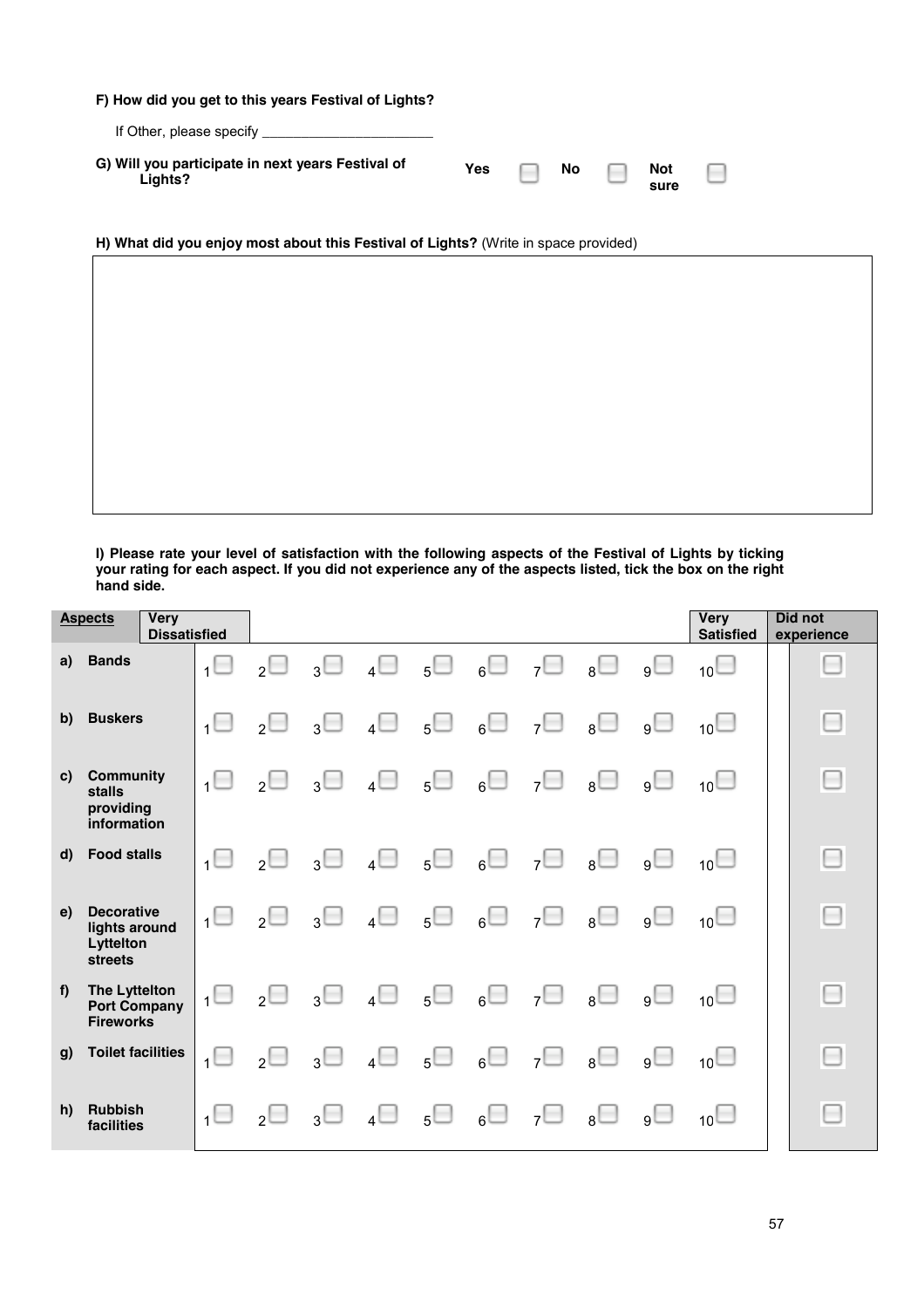#### **J) How could we make your Festival of Lights experience more enjoyable (what could be improved?)**

#### **K) Please tick one of three choices for the following questions and provide an example for each question, where applicable**

|    | Did the Festival increase your<br>awareness of | Tick one of three choices |          |       | Provide an example of what you have learned |
|----|------------------------------------------------|---------------------------|----------|-------|---------------------------------------------|
| a) | Environmental sustainability                   | Not at all                | A little | A lot |                                             |
|    | (e.g. good recycling options).                 |                           |          |       |                                             |
| b) | Local community                                | Not at all                | A little | A lot |                                             |
|    | organisations (e.g. service<br>providers)      |                           |          |       |                                             |
| C) | Local businesses                               | Not at all                | A little | A lot |                                             |
|    |                                                |                           |          |       |                                             |
| d) | Local bands and buskers                        | Not at all                | A little | A lot |                                             |
|    |                                                |                           |          |       |                                             |
| e) | <b>Festival sponsors</b>                       | Not at all                | A little | A lot |                                             |
|    |                                                |                           |          |       |                                             |

#### **L) Any further comments?**

#### *Thank you for completing our survey*

#### *Please provide your details here to go into the Terrace Downs Draw*

| <b>Surname</b> | <b>First Name</b> | <b>Email Address</b> |
|----------------|-------------------|----------------------|
|                |                   |                      |
|                |                   |                      |

If you do not have an email address, please provide a mailing address above.